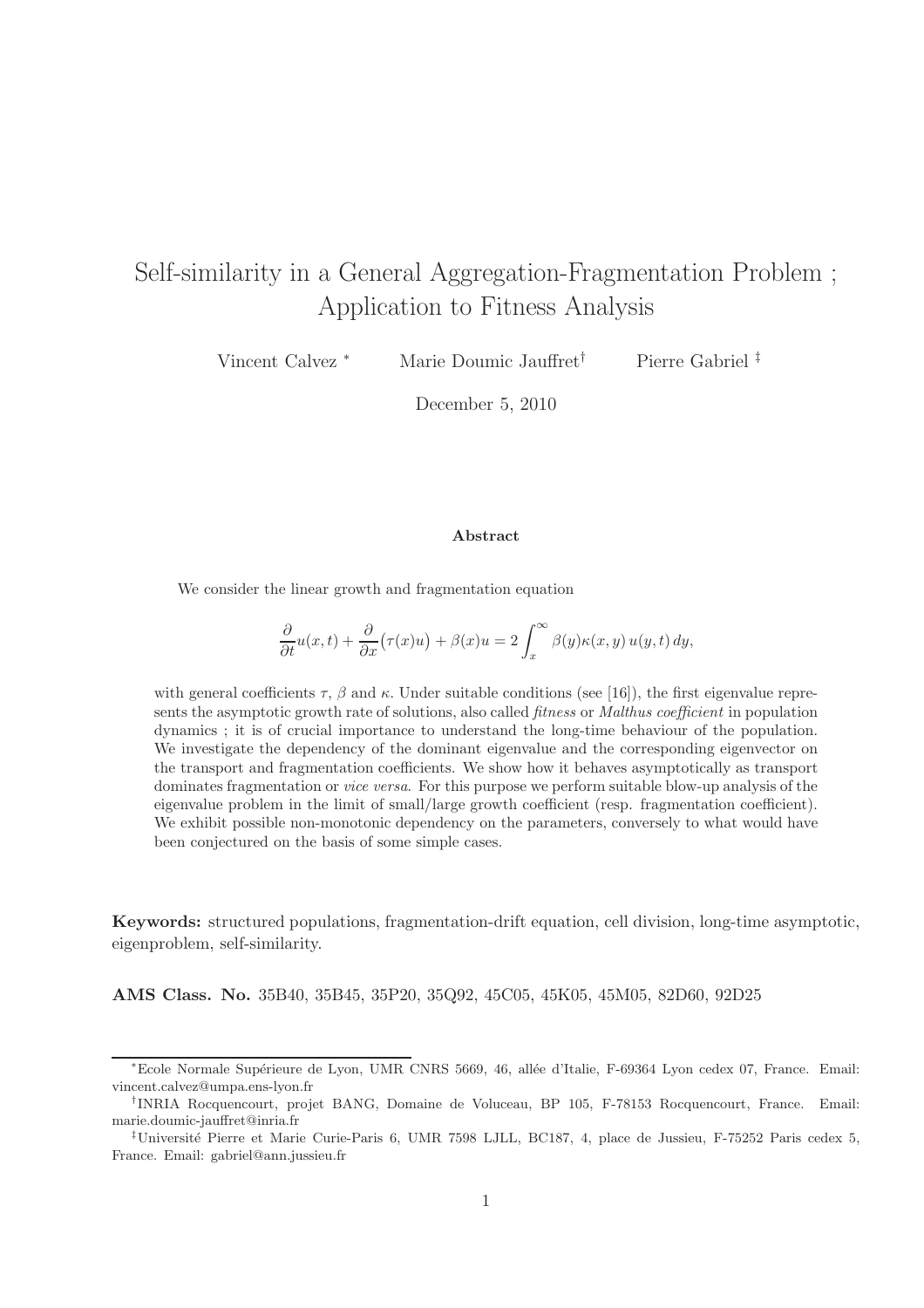# Introduction

Growth and division of a population of individuals structured by a quantity supposed to be conserved in the division process may be described by the following growth and fragmentation equation

$$
\begin{cases}\n\frac{\partial}{\partial t}u(x,t) + \frac{\partial}{\partial x}(\tau(x)u(x,t)) + \beta(x)u(x,t) = 2\int_x^\infty \beta(y)\kappa(x,y)u(y,t) dy, & x \ge 0, \\
u(x,0) = u_0(x), \\
u(0,t) = 0.\n\end{cases}
$$
\n(1)

This equation is used in many different areas to model a wide range of phenomena: the quantity  $u(t, x)$  may represent a density of dusts ([17]), polymers [8, 9], bacteria or cells [4, 5]; the structuring variable x may be size  $([31]$  and references), label  $([2, 1])$ , protein content  $([13, 26])$ , proliferating parasite content ([3]); etc. In the literature, it is refered to as the "size-structured equation", "growthfragmentation equation', "cell division equation", "fragmentation-drift equation" or yet Sinko-Streifer model.

The growth speed  $\tau = \frac{dx}{dt}$  represents the natural growth of the variable x, for instance by nutrient uptake or by polymerization, and the rate  $\beta$  is called the fragmentation or division rate. Notice that if  $\tau$  is such that  $\frac{1}{\tau}$  is non integrable at  $x = 0$ , then the boundary condition  $u(0, t) = 0$  is useless. The so-called fragmentation kernel  $\kappa(x, y)$  represents the proportion of individuals of size  $x \leq y$  born from a given dividing individual of size y; more rigorously we should write  $\kappa(dx, y)$ , with  $\kappa(dx, y)$  a probability measure with respect to x. The factor "2" in front of the integral term highlights the fact that we consider here binary fragmentation, namely that the fragmentation process breaks an individual into two smaller ones. The method we use in this paper can be extended to more general cases where the mean number of fragments is  $n_0 > 1$  (see [16]).

Well-posedness of this problem as well as the existence of eigenelements has been proved in [18, 16]. Here we focus on the first eigenvalue  $\lambda$  associated to the eigenvector  $\mathcal U$  defined by

$$
\begin{cases}\n\frac{\partial}{\partial x}(\tau(x)U(x)) + (\beta(x) + \lambda)U(x) = 2\int_x^\infty \beta(y)\kappa(x,y)U(y)dy, & x \ge 0, \\
\tau U(x = 0) = 0, & U(x) > 0 \text{ for } x > 0, \qquad \int_0^\infty U(x)dx = 1.\n\end{cases}
$$
\n(2)

The first eigenvalue  $\lambda$  is the asymptotic exponential growth rate of a solution to Problem (1) (see [29, 30]). It is often called the Malthus parameter or yet the fitness of the population. Hence it is of deep interest to know how it depends on the coefficients: for given parameters, is it favorable or unfavorable to increase fragmentation ? Is it more efficient to modify the transport rate  $\tau$  or to modify the fragmentation rate  $\beta$ ? Such concerns may have deep impact on therapeutic strategy (see  $[4, 5, 13, 10]$ ) or on experimental design of devices such as PMCA  $^1$  (see  $[25]$  and references therein). Moreover, when modeling polymerization processes, Equation (1) is coupled with the density of monomers  $V(t)$ , which appears as a multiplier for the polymerization rate (*i.e.*,  $\tau(x)$  is replaced by  $V(t)\tau(x)$ , and  $V(t)$  is governed by one or more ODE - see for instance [22, 23, 9]). Asymptotic study of such polymerization processes thus closely depends on such a dependency (see [9, 8], where

 $1PMCA$ , Protein Misfolded Cyclic Amplification, is a protocole designed in order to amplify the quantity of prion protein aggregates thanks to periodic sonication pulses. In this application,  $u$  represents protein aggregates density and x their size; the division rate  $\beta$  is modulated by sound waves. See Section 3.3 for more details.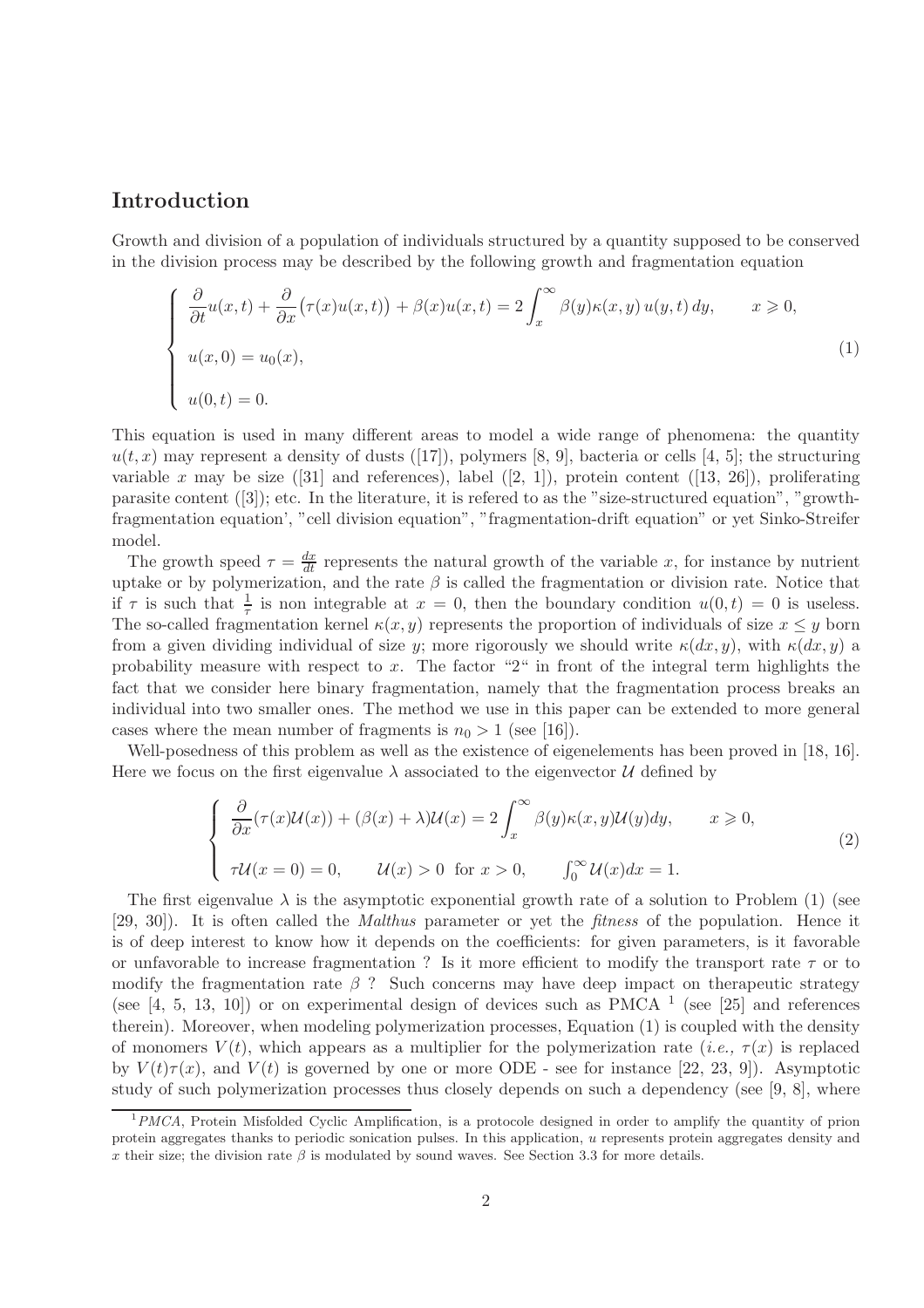asymptotic results are obtained under the assumption of a monotonic dependency of  $\lambda$  with respect to the polymerization rate  $\tau$ ).

Based on simple cases already studied (see [22, 23, 34, 19]), the first intuition would be that the fitness always increases when polymerization or fragmentation increases. Nevertheless, a closer look reveals that it is not true.

To study the dependency of the eigenproblem on its parameters, we depart from given coefficients  $\tau$  and  $\beta$ , and study how the problem is modified under the action of a multiplier of either the growth or the fragmentation rate. We thus consider the two following problems: firstly,

$$
\begin{cases}\n\alpha \frac{\partial}{\partial x} (\tau(x) \mathcal{U}_{\alpha}(x)) + (\beta(x) + \lambda_{\alpha}) \mathcal{U}_{\alpha}(x) = 2 \int_{x}^{\infty} \beta(y) \kappa(x, y) \mathcal{U}_{\alpha}(y) dy, & x \ge 0, \\
\tau \mathcal{U}_{\alpha}(x = 0) = 0, & \mathcal{U}_{\alpha}(x) > 0 \text{ for } x > 0, \qquad \int_{0}^{\infty} \mathcal{U}_{\alpha}(x) dx = 1,\n\end{cases}
$$
\n(3)

where  $\alpha > 0$  measures the strength of the polymerization (transport) term, as in the Prion problem (see [22]), and secondly

$$
\begin{cases}\n\frac{\partial}{\partial x}(\tau(x)\mathcal{V}_{\mathfrak{a}}(x)) + (\mathfrak{a}\beta(x) + \Lambda_{\mathfrak{a}})\mathcal{V}_{\mathfrak{a}}(x) = 2\mathfrak{a} \int_{x}^{\infty} \beta(y)\kappa(x,y)\mathcal{V}_{\mathfrak{a}}(y)dy, \quad x \geq 0, \\
\tau\mathcal{V}_{\mathfrak{a}}(x=0) = 0, \quad \mathcal{V}_{\mathfrak{a}}(x) > 0 \quad \text{for } x > 0, \quad \int_{0}^{\infty} \mathcal{V}_{\mathfrak{a}}(x)dx = 1,\n\end{cases}
$$
\n(4)

where  $\alpha > 0$  modulates the fragmentation intensity as for PMCA or therapeutics applied to the cell division cycle (see discussion in Section 3).

To make things clearer, let us give some enlightments on the dependency of  $\Lambda_{\mathfrak{a}}$  and  $\lambda_{\alpha}$  on their respective multipliers  $\alpha$  and  $\alpha$ . First of all, one suspects that if  $\alpha$  vanishes or if  $\alpha$  explodes, since transport dominates, the respective eigenvectors  $U_{\alpha}$  and  $V_{\alpha}$  tend to dilute, and on the contrary if  $\alpha$ explodes or if  $\alpha$  vanishes, since fragmentation dominates, they tend to a Dirac mass at zero (see Figure 1 for an illustration). But what happens to the eigenvalues  $\lambda_{\alpha}$  and  $\Lambda_{\mathfrak{a}}$ ? Integrating Equation (4), we obtain the relation

$$
\Lambda_{\mathfrak{a}} = \mathfrak{a} \int_0^\infty \beta(x) \mathcal{V}_{\mathfrak{a}}(x) \, dx
$$

which could give the intuition that  $\Lambda_{\mathfrak{a}}$  is an increasing function of  $\mathfrak{a}$ , what is indeed true if  $\beta(x) \equiv \beta$  is a constant since we obtain in this case  $\Lambda_{\mathfrak{a}} = \beta \mathfrak{a}$ . However, when  $\beta$  is not a constant, the dependency of the distribution  $\mathcal{V}_n(x)$  on a comes into account and we cannot conclude so easily. A better intuition is given by integration of Equation  $(4)$  against the weight x, that gives

$$
\Lambda_{\mathfrak{a}} \int x \mathcal{V}_{\mathfrak{a}}(x) dx = \int \tau(x) \mathcal{V}_{\mathfrak{a}}(x) dx
$$

and as a consequence we have that

$$
\inf_{x>0} \frac{\tau(x)}{x} \le \Lambda_{\mathfrak{a}} \le \sup_{x>0} \frac{\tau(x)}{x}.
$$

This last relation highlights the link between the first eigenvalue  $\Lambda_{\mathfrak{a}}$  and the growth rate  $\tau(x)$ , or more precisely  $\frac{\tau(x)}{x}$ . For instance, if  $\frac{\tau(x)}{x}$  is bounded, then  $\Lambda_{\mathfrak{a}}$  is bounded too, independently of  $\mathfrak{a}$ . Notice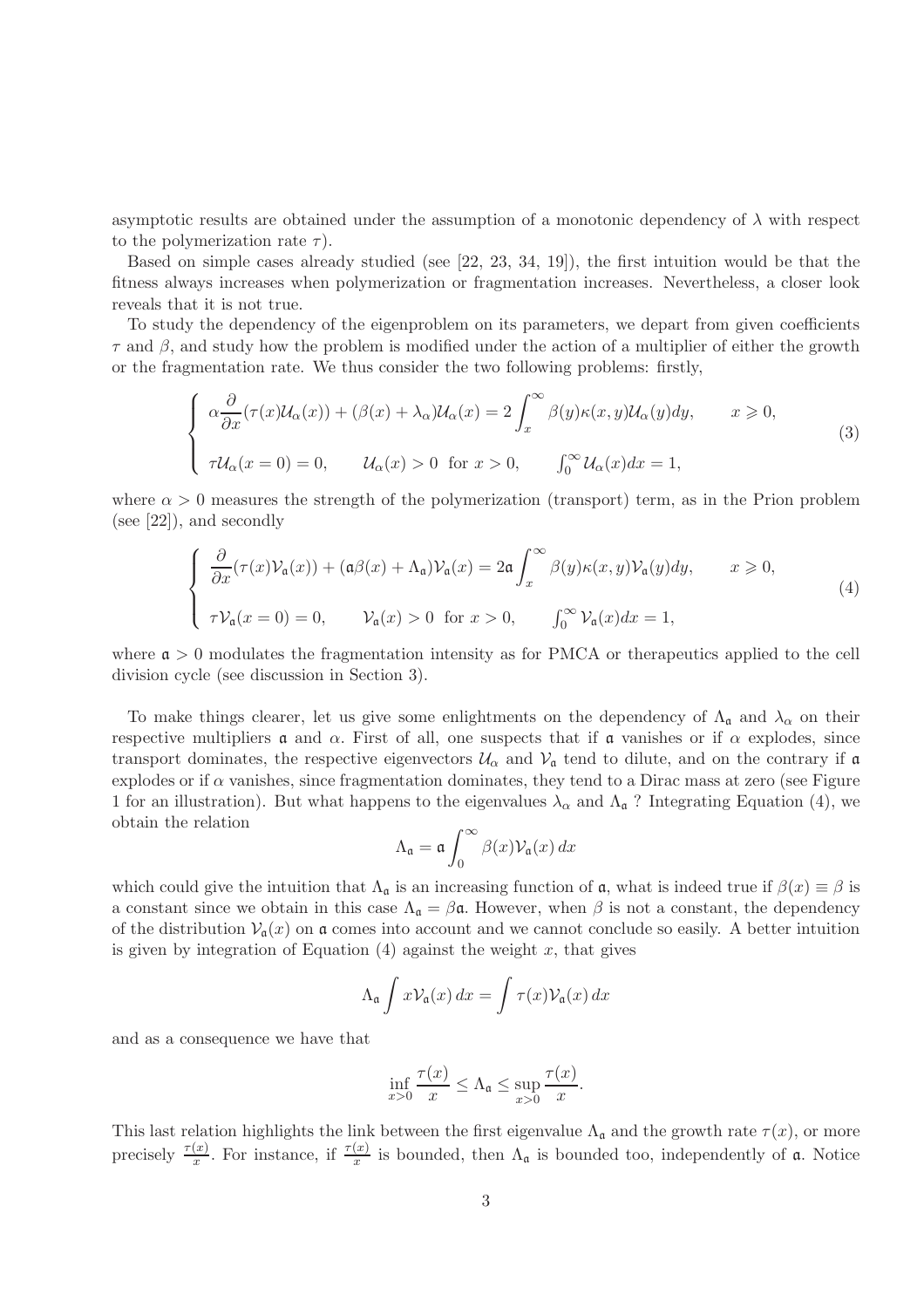

Figure 1: Eigenvectors  $\mathcal{U}_{\alpha}(x)$  for different values of  $\alpha$  when  $\beta(x) \equiv 1$ ,  $\kappa(x, y) = \frac{1}{y} 1\!\!\!\;1_{0 \leq x \leq y}$  and  $\tau(x) = x$ . In this case we have an explicit expression  $\mathcal{U}_{\alpha}(x) = 2\sqrt{\alpha} \left( \sqrt{\alpha} x + \frac{\alpha x^2}{2} \right)$ 2  $\cos\left(\sqrt{\alpha}x + \frac{\alpha x^2}{2}\right)$ 2 . One sees that if  $\alpha$  vanishes,  $\mathcal{U}_{\alpha}$  tends to a Dirac mass, whereas it dilutes when  $\alpha \to +\infty$ .

that in the constant case  $\beta(x) \equiv \beta$ , there cannot exist a solution to the eigenvalue problem (2) for  $\tau(x)$  $\frac{f(x)}{x}$  bounded since we have  $\Lambda_{\mathfrak{a}} = \beta \mathfrak{a}$  which contradicts the boundedness of  $\frac{\tau(x)}{x}$ . In fact we check that existence condition (27) in Section 1.2 imposes, for  $\beta$  constant, that  $\frac{1}{\tau}$  is integrable at  $x = 0$  and so  $\tau(x)$  $\frac{f(x)}{x}$  cannot be bounded.

Similarly, concerning Equation  $(3)$ , an integration against the weight x gives

$$
\lambda_{\alpha} = \frac{1}{\alpha} \frac{\int \tau \mathcal{U}_{\alpha} dx}{\int x \mathcal{U}_{\alpha} dx},
$$

that could lead to the (false) intuition that  $\lambda_{\alpha}$  decreases with  $\alpha$  - what is indeed true in the limiting case  $\tau(x) = x$ . A simple integration gives more insight: it leads to

$$
\lambda_{\alpha} = \int \beta(x) \mathcal{U}_{\alpha}(x) dx, \quad \inf_{x>0} \beta(x) \leq \lambda_{\alpha} \leq \sup_{x>0} \beta(x).
$$

This relation makes appear the fragmentation rate  $\beta$  when the parameter  $\alpha$  is in front of the transport term. Moreover, we have seen that when the growth parameter  $\alpha$  tends to zero for instance, the distribution  $\mathcal{U}_{\alpha}(x)$  is expected to concentrate into a Dirac mass in  $x = 0$ , so the identity  $\lambda_{\alpha} = \int \beta(x)\mathcal{U}_{\alpha}(x) dx$  indicates that  $\lambda_{\alpha}$  should tend to  $\beta(0)$ . Similarly, when  $\alpha$  tends to infinity,  $\lambda_{\alpha}$ behave as  $\beta(+\infty)$ .

These intuitions on the link between  $\frac{\tau(x)}{x}$  and  $\Lambda_{\mathfrak{a}}$  on the one hand,  $\beta$  and  $\lambda_{\alpha}$  on the other hand are expressed in a rigorous way by the following result. The main assumption is that the coefficients  $\tau(x)$ and  $\beta(x)$  have power-like behaviours in the neighbourhood of  $L = 0$  or  $L = +\infty$ , namely that

$$
\exists \nu, \gamma \in \mathbb{R} \quad \text{such that} \quad \tau(x) \underset{x \to L}{\sim} \tau x^{\nu}, \quad \beta(x) \underset{x \to L}{\sim} \beta x^{\gamma}.
$$
 (5)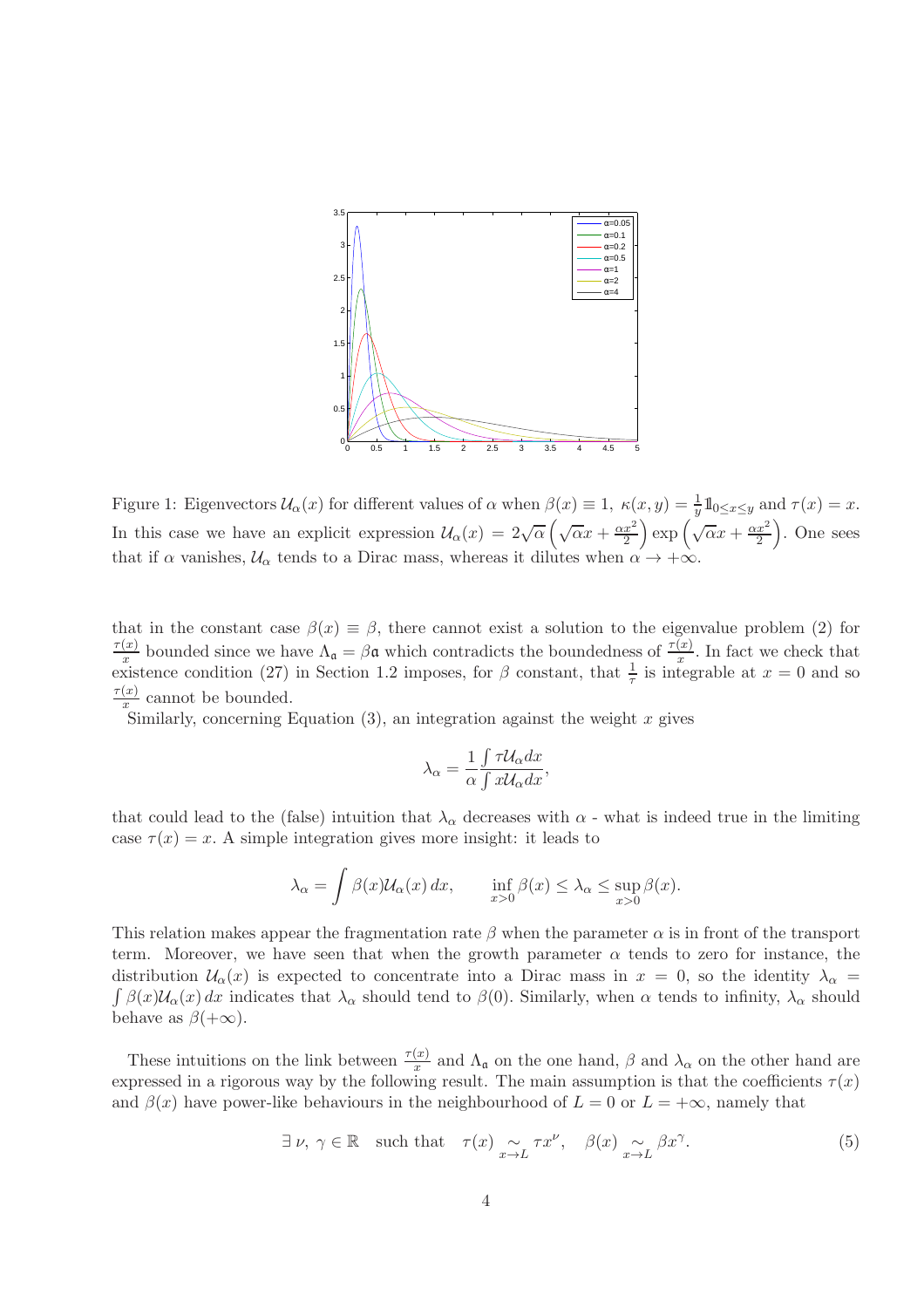**Theorem 1.** Under Assumption (5), Assumptions (12)-(13) on  $\kappa$ , and Assumptions (22)-(28) given in [16] to ensure the existence and uniqueness of solutions to the eigenproblems  $(3)$  and  $(4)$ , we have, for  $L = 0$  or  $L = +\infty$ ,

$$
\lim_{\alpha \to L} \lambda_{\alpha} = \lim_{x \to L} \beta(x) \quad \text{and} \quad \lim_{\mathfrak{a} \to L} \Lambda_{\mathfrak{a}} = \lim_{x \to \frac{1}{L}} \frac{\tau(x)}{x}.
$$

This is an immediate consequence of our main result, stated in Theorem 2 of Section 1.1. As expected by the previous relations, for Problem (3) the eigenvalue behavior is given by a comparison between β and 1 in the neighbourhood of zero if polymerization vanishes  $(α → 0)$ , and in the neighbourhood of infinity if polymerization explodes  $(\alpha \to \infty)$ . For Problem (4), it is given by a comparison between  $\tau$  and x (in the neighbourhood of zero when  $\mathfrak{a} \to \infty$  or in the neighbourhood of infinity when  $\mathfrak{a} \to 0$ ).

One notices that these behaviors are somewhat symetrical: indeed, the first step of our proof is to use a properly-chosen rescaling, so that both problems (3) and (4) can be reduced to a single one, given by Equation (18). Theorem 2 studies the asymptotic behaviour of this new problem, what allows us to quantify precisely the rates of convergence of the eigenvectors toward self-similar profiles.

A consequence of these results is the possible non-monotonicity of the first eigenvalue as a function of  $\alpha$  or **a**. Indeed, if  $\lim_{x\to 0} \beta(x) = \lim_{x\to \infty} \beta(x) = 0$ , then the function  $\alpha \mapsto \lambda_{\alpha}$  satisfies  $\lim_{\alpha\to 0} \lambda_{\alpha} =$  $\lim_{\alpha\to\infty}\lambda_{\alpha}=0$  and is positive on  $(0,+\infty)$  because  $\lambda_{\alpha}=\int \beta\mathcal{U}_{\alpha}>0$  for  $\alpha>0$ . If  $\lim_{x\to 0}\frac{\tau(x)}{x}=0$  $\lim_{x\to\infty} \frac{\tau(x)}{x} = 0$ , we have the same conclusion for  $\mathfrak{a} \mapsto \Lambda_{\mathfrak{a}}$  (see Figure 2 for examples).



Figure 2: The dependencies of the first eigenvalue on polymerization and fragmentation parameters for coefficients which satisfy the assumptions of Theorem 1 are plotted. The coefficients are chosen to obtain non monotonic functions.  $2(a)$ :  $\tau(x) = \frac{8x^{0.2}}{1+2x^{4.2}}$ ,  $\beta(x) = \frac{1}{15+x^{4.5}}$  and  $\kappa(x, y) = \frac{1}{y}1_{0 \le x \le y}$ . We have  $\lim_{x\to 0} \beta(x) = \lim_{x\to\infty} \beta(x) = 0$ , so  $\lim_{\alpha\to 0} \lambda_{\alpha} = \lim_{\alpha\to\infty} \lambda_{\alpha} = 0$ . 2(b):  $\tau(x) = \frac{1.2 \, x^{1.8}}{1 + 2 \, x^{2.8}}$ ,  $\beta(x) = \frac{4 \, x^2}{10 + x^6}$  $10+x^{0.8}$ and  $\kappa(x, y) = \frac{1}{y} \mathbb{1}_{0 \le x \le y}$ . We have  $\lim_{x \to 0} \frac{\tau(x)}{x} = \lim_{x \to \infty} \frac{\tau(x)}{x} = 0$ , so  $\lim_{\mathfrak{a} \to 0} \Lambda_{\mathfrak{a}} = \lim_{\mathfrak{a} \to \infty} \Lambda_{\mathfrak{a}} = 0$ .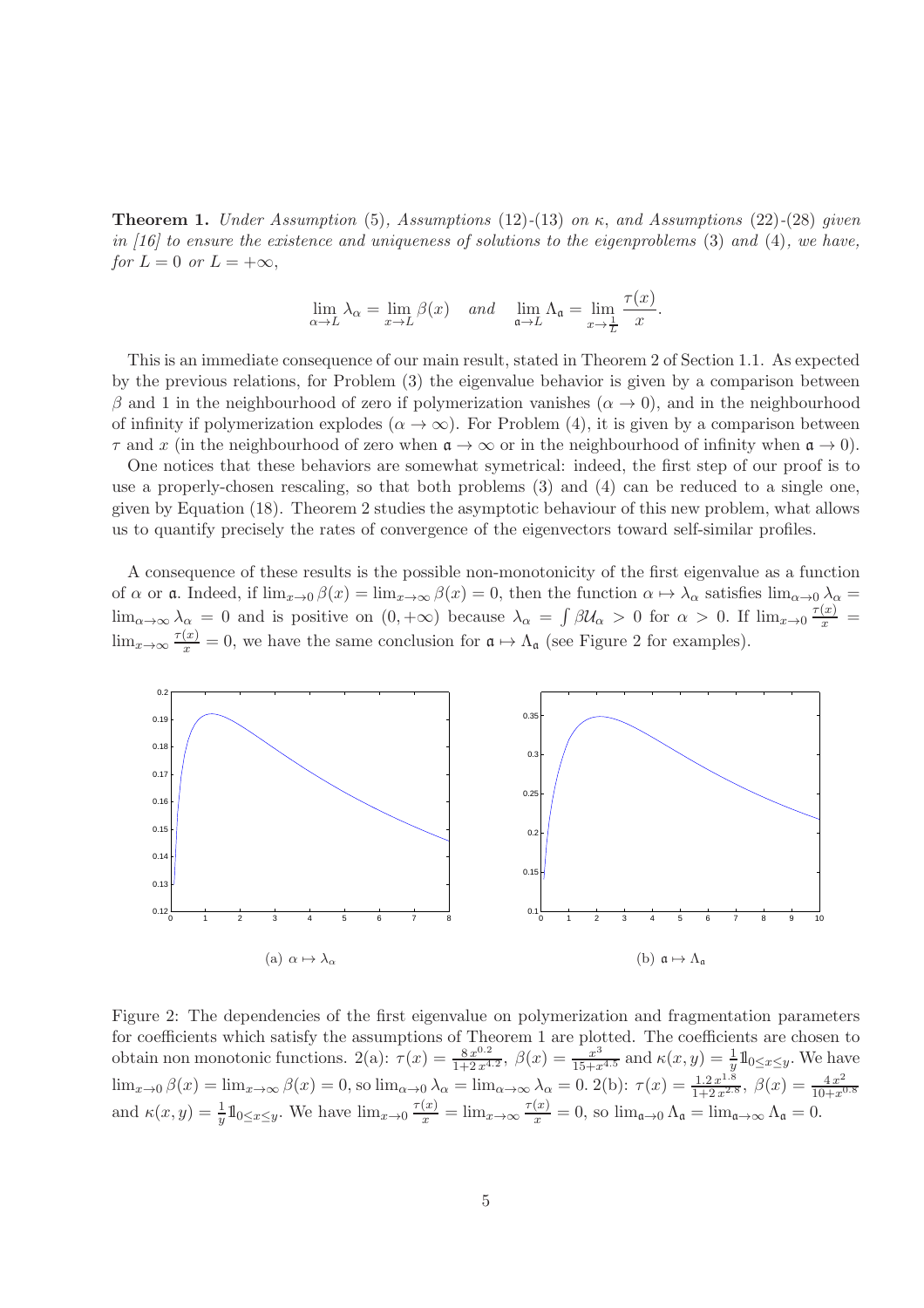This article is organised as follows. Section 1 is devoted to state and prove the main result, given in Theorem 2. We first detail the self-similar change of variables that leads to the reformulation of Problems (3) and (4) in Problem (18), as stated in Lemma 1. We then recall the assumptions for the existence and uniqueness result of [16]. We need these assumptions here not only to have well-posed problems but also because the main tool to prove Theorem 2 is given by similar estimates than the ones used in [16] to prove well-posedness.

In Section 2, we give more precise results in the limiting cases, *i.e.* when  $\lim_{x\to L} \beta(x)$  or  $\lim_{x\to L} \frac{\tau(x)}{x}$ x is finite and positive, and conversely more general results under assumptions weaker than Assumption  $(5)$ .

Finally, Section 3 proposes possible use and interpretation of the results in various fields of application.

## 1 Self-similarity Result

#### 1.1 Main theorem

The main theorem is a self-similar result, in the spirit of [18]. It declines four times, as Equation (3) or (4) is considered, and as parameter  $\alpha$  or  $\mathfrak a$  goes to zero or to infinity. It gathers the asymptotics of the eigenvalue and possible self-similar behaviors of the eigenvector, when  $\tau$  and  $\beta$  have powerlike behavior in the neighbourhood of 0 or  $+\infty$ . We first explain in full details how the study of both Equations (3) and (4) reduce to the study of the asymptotic behavior of a unique problem, as Lemma 1 states.

When fragmentation vanishes or polymerization explodes, one expects the eigenvectors  $\mathcal{U}_{\alpha}$  and  $\mathcal{V}_{\alpha}$ to disperse more and more. When fragmentation explodes or polymerization vanishes on the contrary, we expect them to concentrate at zero. This leads to the idea of performing an appropriate scaling of the eigenvector  $(\mathcal{U}_{\alpha}$  or  $\mathcal{V}_{\mathfrak{g}})$ , so that the rescaled problem converges toward a steady profile instead of a Dirac mass or a more and more spread measure distribution.

For given k and l, we define  $v_{\alpha}$  or  $w_{\alpha}$  by the dilation

$$
v_{\alpha}(x) = \alpha^{k} \mathcal{U}_{\alpha}(\alpha^{k} x), \qquad w_{\mathfrak{a}}(x) = \mathfrak{a}^{l} \mathcal{V}_{\mathfrak{a}}(\mathfrak{a}^{l} x).
$$
 (6)

The function  $v_{\alpha}$  satisfies the following equation

$$
\alpha^{1-k} \frac{\partial}{\partial x} \left( \tau(\alpha^k x) v_\alpha(x) \right) + \left( \lambda_\alpha + \beta(\alpha^k x) \right) v_\alpha(x) = 2 \int\limits_x^\infty \beta(\alpha^k y) \kappa(\alpha^k x, \alpha^k y) v_\alpha(y) dy, \tag{7}
$$

and similarly the function  $w_a$  satisfies

$$
\mathfrak{a}^{-l}\frac{\partial}{\partial x}\left(\tau(\mathfrak{a}^l x)w_{\mathfrak{a}}(x)\right)+\left(\Lambda_{\mathfrak{a}}+\mathfrak{a}\beta(\mathfrak{a}^l x)\right)w_{\mathfrak{a}}(x)=2\mathfrak{a}\int\limits_{x}^{\infty}\beta(\mathfrak{a}^l y)\kappa(\mathfrak{a}^l x,\mathfrak{a}^l y)w_{\mathfrak{a}}(y)dy.
$$
 (8)

A vanishing fragmentation or an increasing polymerization will lead the mass to spread more and more, and thus to consider the behavior of the coefficients  $\tau$ ,  $\beta$  around infinity; on the contrary, a vanishing polymerization or an infinite fragmentation will lead the mass to concentrate near zero, and we then consider the behavior of the coefficients around zero. This consideration drives our main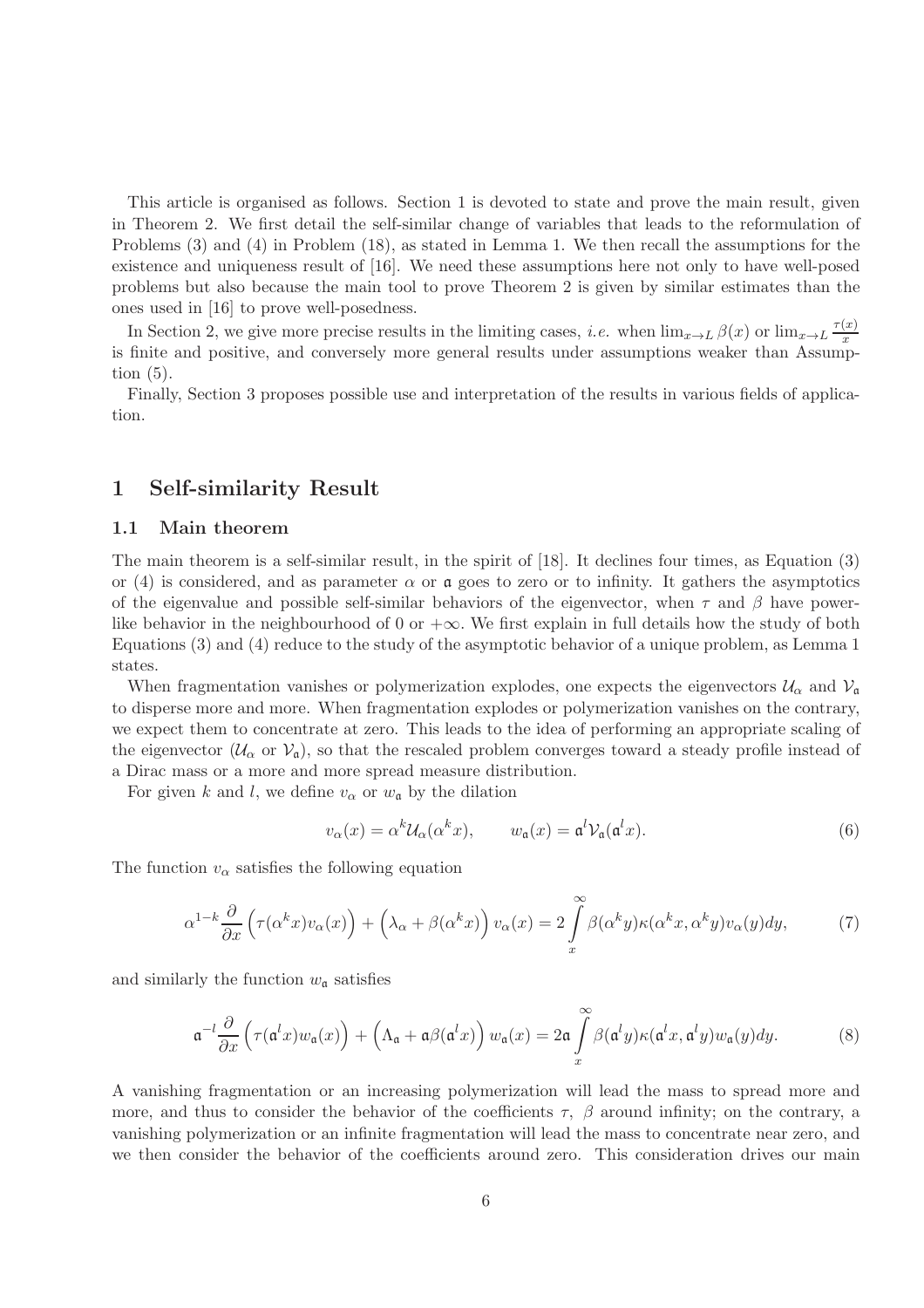assumption (5) on the power-like behavior of the coefficients  $\tau(x)$  and  $\beta(x)$  in the neighbourhood of  $L = 0$  and  $L = +\infty$ . We recall this assumption here

$$
\exists \nu_L, \gamma_L \in \mathbb{R}
$$
 such that  $\tau(x) \sim_{x \to L} \tau x^{\nu_L}, \quad \beta(x) \sim_{x \to L} \beta x^{\gamma_L}.$ 

In the class of coefficients satisfying Assumption (5), Assumption (27) of Section 1.2 is equivalent to

$$
\gamma_0 + 1 - \nu_0 > 0,\tag{9}
$$

Assumption (28) coincides with

$$
\gamma_{\infty} + 1 - \nu_{\infty} > 0,\tag{10}
$$

and in Assumption (26), the condition linking  $\bar{\gamma}$  to  $\tau(x)$  becomes

$$
\bar{\gamma} + 1 - \nu_0 > 0. \tag{11}
$$

For the sake of simplicity, we omit the indices  $<sub>L</sub>$  in the sequel.</sub>

To preserve the fact that  $\kappa$  is a probability measure, we define

$$
\kappa_{\alpha}(x,y) := \alpha^{k}\kappa(\alpha^{k}x, \alpha^{k}y), \qquad \kappa_{\mathfrak{a}}(x,y) := \mathfrak{a}^{l}\kappa(\mathfrak{a}^{l}x, \mathfrak{a}^{l}y).
$$
 (12)

For our equations to converge, we also make the following assumption concerning the fragmentation kernels  $\kappa_{\alpha}$  and  $\kappa_{\mathfrak{a}}$ :

For 
$$
k > 0
$$
,  $\exists \kappa_L$  s.t.  $\forall \varphi \in C_c^{\infty}(\mathbb{R}_+), \quad \int \varphi(x) \kappa_{\alpha}(x, y) dx \xrightarrow[\alpha \to L]{} \int \varphi(x) \kappa_L(x, y) dx \quad a.e. \quad (13)$ 

It is nothing but the convergence in a distribution sense of  $\kappa_{\alpha}(.,y)$  for almost every y. This is true for instance for fragmentation kernels which can be written in an homogeneous form as  $\kappa(x, y) = \frac{1}{y}\tilde{\kappa}(\frac{x}{y})$  $\frac{x}{y}$ . In this case  $\kappa_{\alpha}$  is equal to  $\kappa$  for all  $\alpha$ , so  $\kappa_L \equiv \kappa$  suits.

Under Assumption (5), in order to obtain steady profiles, we define

$$
\tau_{\alpha}(x) := \alpha^{-k\nu}\tau(\alpha^k x), \qquad \tau_{\mathfrak{a}}(x) := \mathfrak{a}^{-l\nu}\tau(\mathfrak{a}^l x), \qquad \beta_{\alpha} := \alpha^{-k\gamma}\beta(\alpha^k x), \qquad \beta_{\mathfrak{a}} := \mathfrak{a}^{-l\gamma}\beta(\mathfrak{a}^l x), \tag{14}
$$

so that, if  $k > 0$ , there are local uniform convergences on  $\mathbb{R}^*$  of  $\tau_{\alpha}$  and  $\beta_{\alpha} : \tau_{\alpha} \longrightarrow T^{x^{\nu}}$  and  $\beta_{\alpha} \longrightarrow \beta x^{\gamma}$ . Equations (7) and (8) divided respectively by  $\alpha^{k\gamma}$  and  $\mathfrak{a}^{l(\nu-1)}$  can be written as

$$
\alpha^{1+k(\nu-1-\gamma)}\frac{\partial}{\partial x}\Big(\tau_{\alpha}v_{\alpha}(x)\Big)+\left(\alpha^{-k\gamma}\lambda_{\alpha}+\beta_{\alpha}\right)v_{\alpha}(x)=2\int\limits_{x}^{\infty}\beta_{\alpha}(y)\kappa_{\alpha}(x,y)v_{\alpha}(y)dy,\tag{15}
$$

$$
\frac{\partial}{\partial x}\Big(\tau_{\mathfrak{a}}w_{\mathfrak{a}}(x)\Big) + \Big(\mathfrak{a}^{l(1-\nu)}\Lambda_{\mathfrak{a}} + \mathfrak{a}^{1-l(\nu-1-\gamma)}\beta_{\mathfrak{a}}\Big) w_{\mathfrak{a}}(x) = 2\mathfrak{a}^{1-l(\nu-1-\gamma)}\int\limits_{x}^{\infty}\beta_{\mathfrak{a}}(y)\kappa_{\mathfrak{a}}(x,y)w_{\mathfrak{a}}(y)dy. \tag{16}
$$

In order to cancel the multipliers of  $\tau_{\alpha}$  and  $\beta_{\mathfrak{a}}$ , it is natural to define

$$
k = \frac{1}{1 + \gamma - \nu} > 0, \qquad l = -k = \frac{-1}{1 + \gamma - \nu} < 0,
$$
\n(17)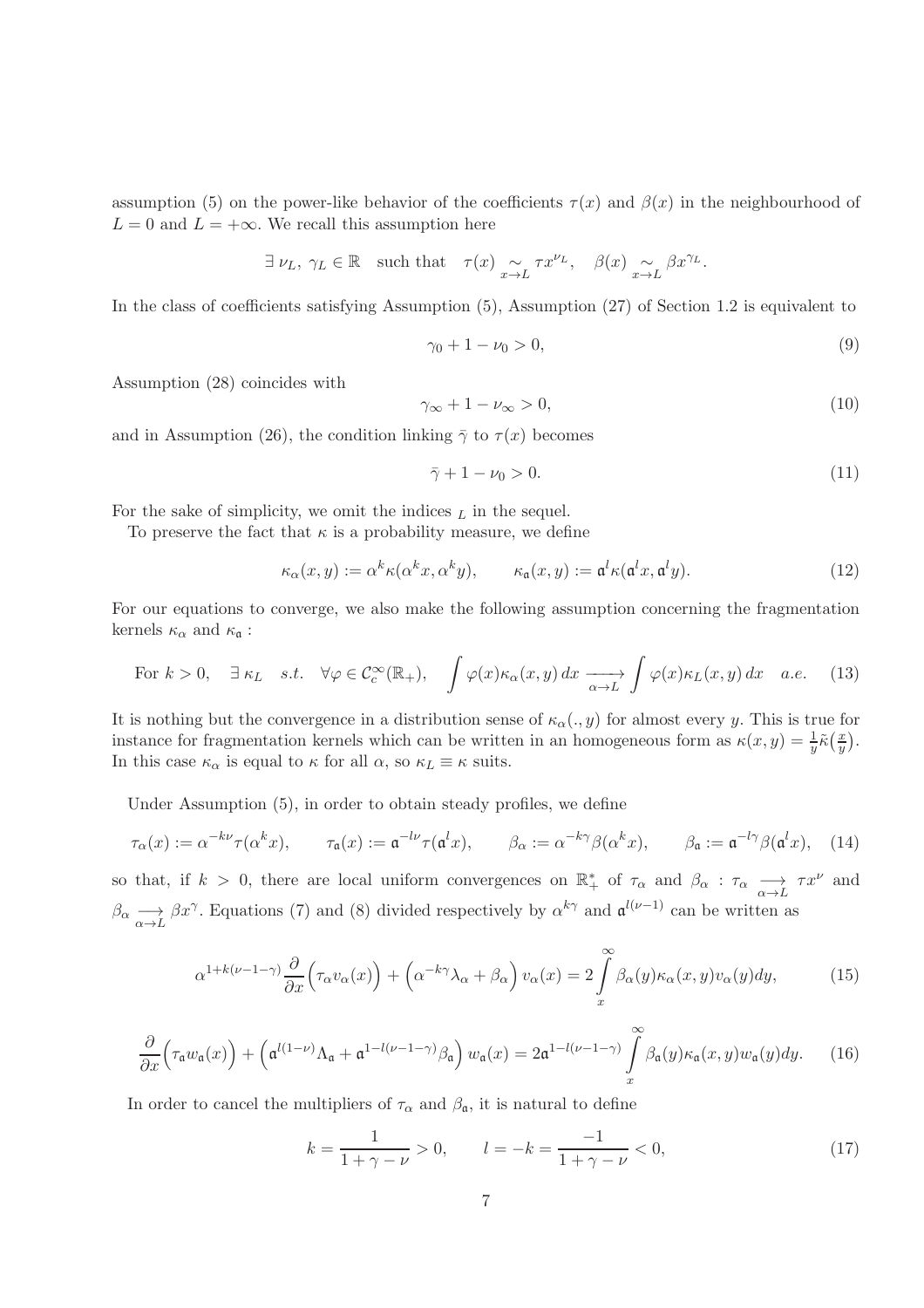which leads to

$$
\frac{\partial}{\partial x}(\tau_{\alpha}(x)v_{\alpha}(x)) + (\theta_{\alpha} + \beta_{\alpha}(x))v_{\alpha}(x) = 2\int\limits_{x}^{\infty}\beta_{\alpha}(y)\kappa_{\alpha}(x,y)v_{\alpha}(y)dy,
$$
\n(18)

and

$$
\frac{\partial}{\partial x}(\tau_{\mathfrak{a}}(x)w_{\mathfrak{a}}(x)) + (\Theta_{\mathfrak{a}} + \beta_{\mathfrak{a}}(x))w_{\mathfrak{a}}(x) = 2\int\limits_{x}^{\infty}\beta_{\mathfrak{a}}(y)\kappa_{\mathfrak{a}}(x,y)w_{\mathfrak{a}}(y)dy,
$$
\n(19)

with

$$
\theta_\alpha=\alpha^{\frac{-\gamma}{1+\gamma-\nu}}\lambda_\alpha,\qquad \Theta_{\mathfrak{a}}=\mathfrak{a}^{\frac{\nu-1}{1+\gamma-\nu}}\Lambda_{\mathfrak{a}}.
$$

The signs of k and l express the fact that for  $\alpha > 1$  or  $\mathfrak{a} < 1$ ,  $v_{\alpha}$  and  $w_{\mathfrak{a}}$  are contractions of  $U_{\alpha,\mathfrak{a}}$ , whereas for  $\alpha < 1$  or  $\mathfrak{a} > 1$  they are dilations - what is in accordance with our intuition of the respective roles of polymerization and fragmentation. Moreover, one notices that if we define  $\mathfrak{a} := \frac{1}{\alpha}$ , then  $\mathfrak{a}^l = \alpha^k$ , so Equations (18) and (19) are identical. By uniqueness of a solution to this eigenvalue problem, it implies that  $\theta_{\alpha} = \Theta_{\frac{1}{\alpha}}$  and  $v_{\alpha} = w_{\frac{1}{\alpha}}$ . We are ready to state this result in the following lemma.

**Lemma 1.** Eigenproblems (3) and (4) are equivalent to the eigenproblem (18) with k defined by  $(17)$ ,  $\beta_{\alpha}$ ,  $\tau_{\alpha}$  defined by (14),  $\kappa_{\alpha}$  defined by (12),  $\mathfrak{a} = \frac{1}{\alpha}$  $\frac{1}{\alpha}$  and the following relations linking the different problems:

$$
v_{\alpha}(x) = \alpha^{k} \mathcal{U}_{\alpha}(\alpha^{k} x) = \alpha^{k} \mathcal{V}_{\frac{1}{\alpha}}(\alpha^{k} x), \qquad \theta_{\alpha} = \alpha^{\frac{-\gamma}{1+\gamma-\nu}} \lambda_{\alpha} = \alpha^{\frac{1-\nu}{1+\gamma-\nu}} \Lambda_{\frac{1}{\alpha}}.
$$
 (20)

Defining  $(v_{\infty}, \theta_{\infty})$  as the unique solution of the following problem

$$
\begin{cases}\n\frac{\partial}{\partial x}(\tau x^{\nu}v_{\infty}(x)) + (\beta x^{\gamma} + \theta_{\infty})v_{\infty}(x) = 2 \int_{x}^{\infty} \beta y^{\gamma} \kappa_L(x, y)v_{\infty}(y)dy, & x \ge 0, \\
\tau v_{\infty}(x = 0) = 0, & v_{\infty}(x) > 0 \text{ for } x > 0, \qquad \int_{0}^{\infty} v_{\infty}(x)dx = 1, & \theta_{\infty} > 0,\n\end{cases}
$$
\n(21)

we expect  $\theta_{\alpha}$  to converge towards  $\theta_{\infty} > 0$  and  $v_{\alpha}$  towards  $v_{\infty}$  when  $\alpha$  tends to L, so the expressions of  $\lambda_{\alpha}$ ,  $\Lambda_{\mathfrak{a}}$  given by (20) will provide immediately their asymptotic behavior. It is expressed in the following theorem.

**Theorem 2.** Let  $\tau$ ,  $\beta$  and  $\kappa$  verifying Assumptions (22)-(28). Let  $L = 0$  or  $L = +\infty$ , and  $\tau$  and  $\beta$ verifying also Assumption (5). Let  $\kappa_{\alpha}$  defined by (12) with k defined by (17) verifying Assumption (13). Let  $(v_\alpha, \theta_\alpha)$  be the unique solution to the eigenproblem (19). We have the following asymptotic behaviors

$$
x^r v_\alpha(x) \xrightarrow[\alpha \to L]{} x^r v_\infty(x) \text{ strongly in } L^1 \text{ for all } r \ge 0, \text{ and } \theta_\alpha \xrightarrow[\alpha \to L]{} \theta_\infty.
$$

Theorem 1 announced in introduction follows immediately from Theorem 2 and the expression of  $\lambda_{\alpha}$  and  $\Lambda_{\mathfrak{a}}$  given by (20).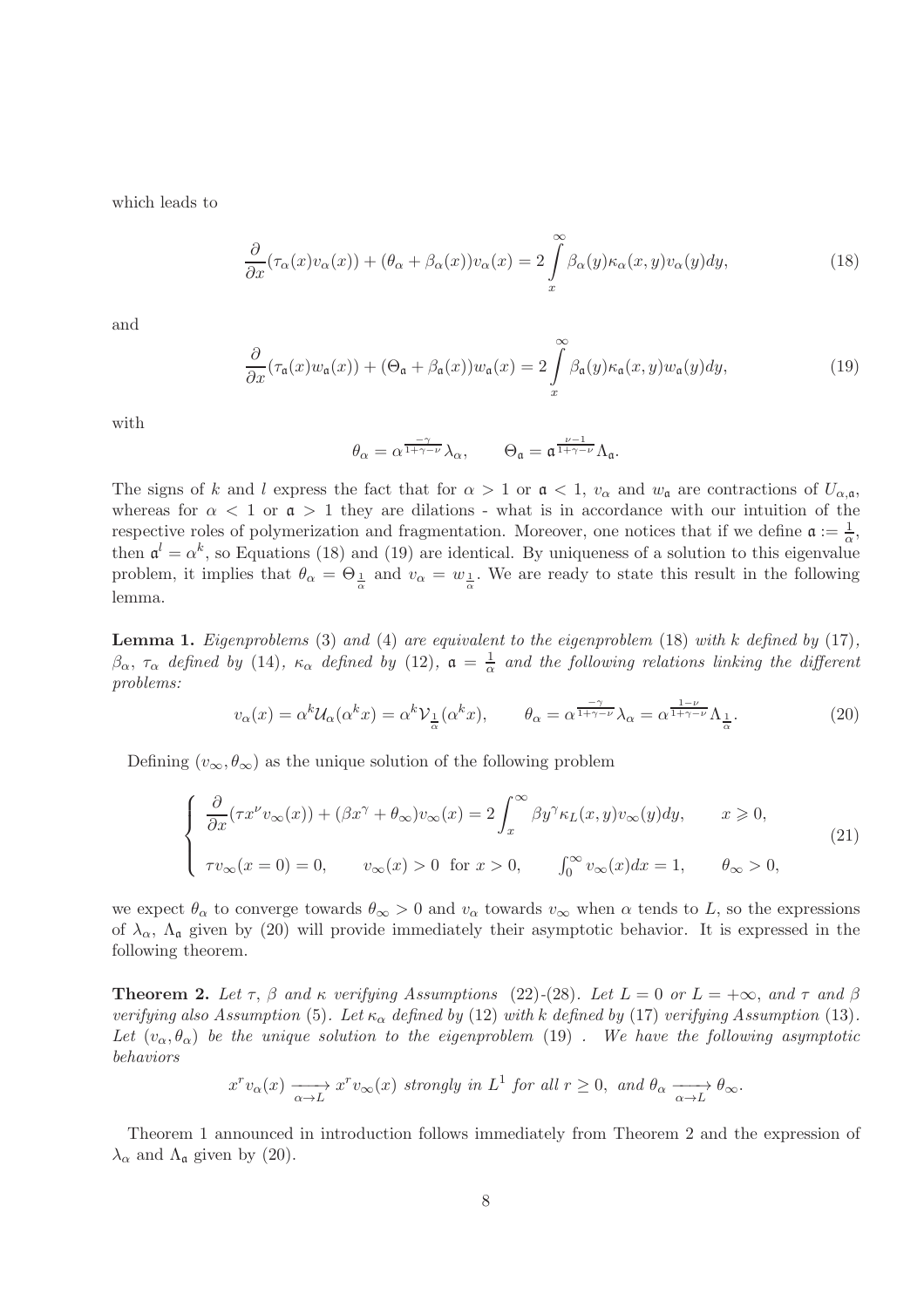#### 1.2 Recall of existence results ([27, 16])

We first recall the assumptions of the existence and uniqueness theorem for the eigenequation (2) (see [16] for a complete motivation of these assumptions). This also ensures well-posedness of Problems (3) and (4).

For all  $y \geq 0$ ,  $\kappa(x, y)$  is a nonnegative measure with a support included in [0, y]. We define  $\kappa$  on  $(\mathbb{R}_+)^2$  as follows:  $\kappa(x, y) = 0$  for  $x > y$ . We assume that for all continuous function  $\psi$ , the application  $f_{\psi}: y \mapsto \int \psi(x) \kappa(dx, y)$  is Lebesgue measurable.

Mass conservation and physical interpretation lead to suppose

$$
\int \kappa(dx, y) = 1, \qquad \int x\kappa(dx, y) = \frac{y}{2}, \tag{22}
$$

so  $\kappa(y,.)$  is a probability measure and  $f_{\psi} \in L^{\infty}_{loc}(\mathbb{R}_{+})$ . We moreover assume that the second moment of  $\kappa$  is uniformly less than the first one

$$
\int \frac{x^2}{y^2} \kappa(x, y) dx \le c < 1/2. \tag{23}
$$

For the polymerization and fragmentation rates  $\tau$  and  $\beta$ , we introduce the set

$$
\mathcal{P} := \left\{ f \ge 0 : \exists \mu \ge 0, \ \limsup_{x \to \infty} x^{-\mu} f(x) < \infty \text{ and } \liminf_{x \to \infty} x^{\mu} f(x) > 0 \right\}.
$$

We consider

$$
\beta \in L_{loc}^1(\mathbb{R}_+^*) \cap \mathcal{P}, \qquad \exists r_0 \ge 0 \ s.t. \ \tau \in L_{loc}^{\infty}(\mathbb{R}_+, x^{r_0} dx) \cap \mathcal{P}
$$
\n
$$
(24)
$$

satisfying

$$
\forall K \text{ compact of } (0, \infty), \exists m_K > 0 \quad s.t. \quad \tau(x), \beta(x) \ge m_K \text{ for a.e. } x \in K \tag{25}
$$

$$
\exists C > 0, \bar{\gamma} \ge 0 \quad s.t. \qquad \int_0^x \kappa(z, y) \, dz \le \min\left(1, C\left(\frac{x}{y}\right)^{\bar{\gamma}}\right) \qquad \text{and} \qquad \frac{x^{\bar{\gamma}}}{\tau(x)} \in L_0^1 \tag{26}
$$

Notice that if Assumption (26) is satisfied for  $\bar{\gamma} > 0$ , then Assumption (23) is automatically fulfilled (see Appendix A in [16]). We assume that growth dominates fragmentation close to  $L = 0$  in the following sense:

$$
\frac{\beta}{\tau} \in L_0^1 := \{ f, \ \exists a > 0, \ f \in L^1(0, a) \}.
$$
\n(27)

We assume that fragmentation dominates growth close to  $L = +\infty$  in the following sense:

$$
\lim_{x \to +\infty} \frac{x\beta(x)}{\tau(x)} = +\infty.
$$
\n(28)

Under these assumptions, we have existence and uniqueness of a solution to the first eigenvalue problem; let us recall this result (see [27, 16]).

**Theorem [16].** Under Assumptions (22)-(28), for  $0 < \alpha$ ,  $\mathfrak{a} < \infty$ , there exist unique solutions  $(\lambda, \mathcal{U})$ , respectively to the eigenproblems  $(2)$ ,  $(3)$  and  $(4)$ , and we have

$$
\lambda > 0,
$$
  

$$
x^r \tau \mathcal{U} \in L^p(\mathbb{R}_+), \quad \forall r \ge -\bar{\gamma}, \quad \forall p \in [1, \infty],
$$
  

$$
x^r \tau \mathcal{U} \in W^{1,1}(\mathbb{R}_+), \quad \forall r \ge 0.
$$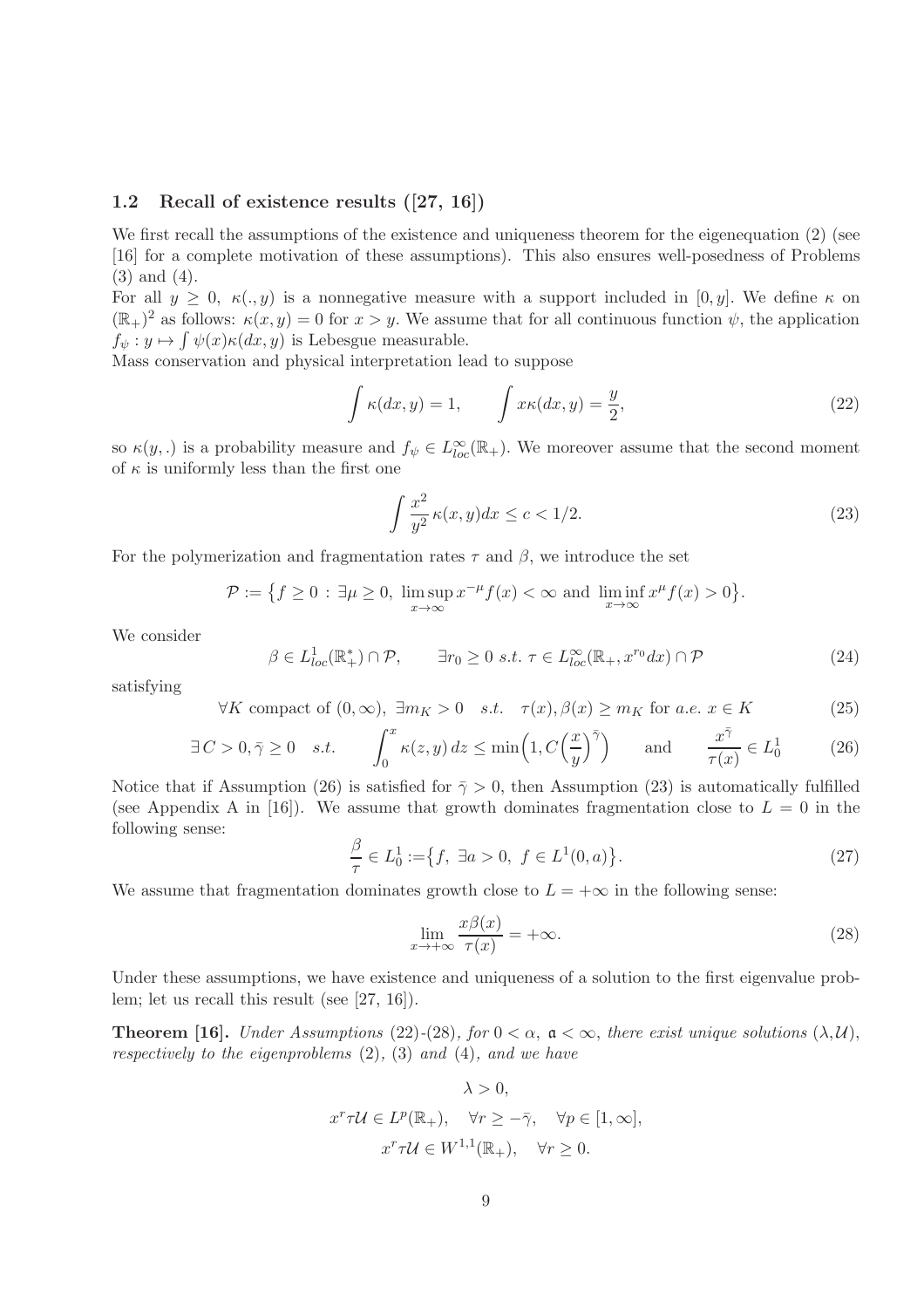We also recall the following corollary (first proved in [27]). We shall use it at some step of our blow-up analysis.

**Corollary** [27, 16]. Let  $\tau > 0$  and  $\beta > 0$  two given constants,  $\gamma, \nu \in \mathbb{R}$  such that  $1 + \gamma - \nu > 0$ , and  $\kappa_L$  verifying Assumptions (22), (23) and (26). Then there exists a unique  $(\theta_{\infty}, v_{\infty})$  solution to the eigenproblem (2) with  $\tau(x) = \tau x^{\nu}$  and  $\beta(x) = \beta x^{\gamma}$ :

Indeed, in this particular case, assumptions of the above existence theorem are immediate, and as already said both assumptions (27) and (28) are verified if and only if  $1 + \gamma - \nu > 0$ .

#### 1.3 Proof of Theorem 2

It is straightforward to prove that  $\kappa_{\alpha}$  satisfies Assumptions (22)-(23) and (26) with the same constants c and C as  $\kappa$ , thus independent of  $\alpha$ .

We have local uniform convergences in  $\mathbb{R}^*$ ,  $\tau_{\alpha} \longrightarrow \tau x^{\nu}$  and  $\beta_{\alpha} \longrightarrow \beta x^{\gamma}$ , if Assumption (5) holds, for  $L = 0$  as well as  $L = \infty$ .

For the two cases, the result is based on uniform estimates on  $v_{\alpha}$  and  $\theta_{\alpha}$  independent of  $\alpha$ , in the same spirit as in the proof of the existence theorem (see [16]). When these estimates lead to compactness in  $L^1(\mathbb{R}_+)$ , we shall extract a converging subsequence, which will be a weak solution of Equation (21) ; the global convergence result will then be a consequence of the uniqueness of a solution to Equation (21). This type of proofs is classical, and we refer for instance to [31, 16] for more details.

As in [16], the proofs of the estimates that are needed to obtain compactness in  $L^1$  are strongly based on Assumptions (24), (26), (27) and (28). Lemmas 2, 3 and 4 prove respectively that  $\beta_{\alpha}$ ,  $\tau_{\alpha}$ and  $\kappa_{\alpha}$  satisfy Assumption (28), (24) and (26)-(27) uniformly for all  $\alpha$ .

Here we assume slight generalizations of Assumption (5), as precised in each lemma, in order to make appear more clearly where each part of Assumption (5) is necessary.

#### Lemma 2. Suppose that

$$
\exists \nu, \ \gamma \in \mathbb{R} \quad s.t. \quad 1 + \gamma - \nu > 0, \quad \text{and} \quad \frac{\tau(x)}{\beta(x)} = O(x^{\nu - \gamma}). \tag{29}
$$

Then for all  $r > 0$ , there exist  $A_r > 0$  and  $\mathcal{N}_L$  a neighbourhood of L such that

for a.e. 
$$
x \ge A_r
$$
 and for all  $\alpha \in \mathcal{N}_L$ ,  $\frac{x\beta_{\alpha}(x)}{\tau_{\alpha}(x)} \ge r$ . (30)

*Proof.* Let  $r > 0$ .

For all  $\alpha > 0$ , we define, thanks to Assumption (28),

$$
p_{\alpha} := \inf \left\{ p \, : \, \frac{x\beta(x)}{\alpha \tau(x)} \ge r, \text{ for } a.e. \ x \ge p \right\}.
$$

Observe that  $p_{\alpha}$  is nondecreasing. Let  $\varepsilon > 0$ , by definition of  $p_{\alpha}$ , there exists a sequence  $\{\xi_{\alpha}\}\$  with values in  $[1 - \varepsilon, 1]$  such that

$$
\frac{\xi_{\alpha}p_{\alpha}\beta(\xi_{\alpha}p_{\alpha})}{\alpha\tau(\xi_{\alpha}p_{\alpha})} \le r.
$$
\n(31)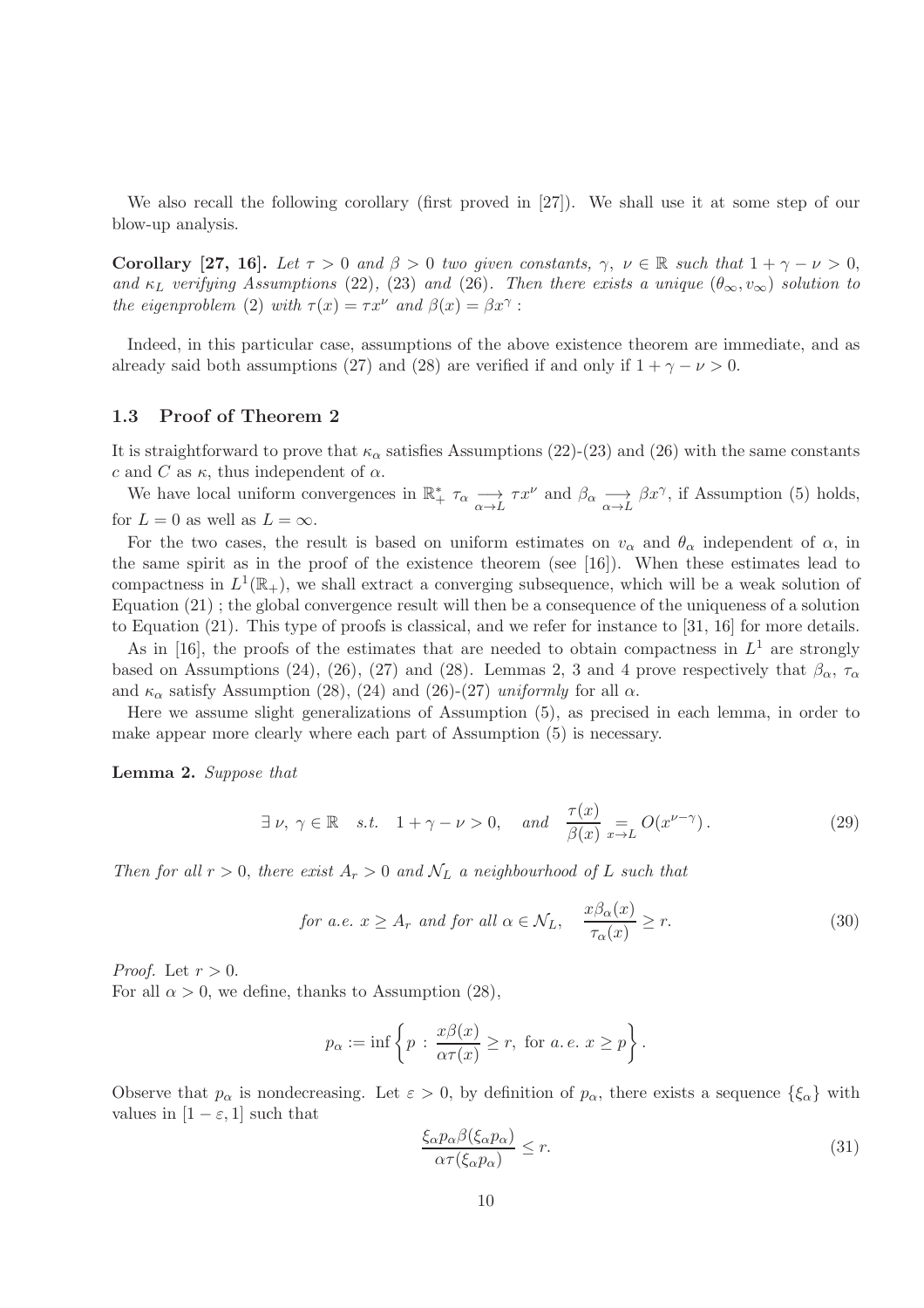Thanks to Assumptions (24) and (25), we have that  $\frac{\tau}{x\beta} \in L^{\infty}_{loc}(\mathbb{R}^{*}_{+})$  so that  $p_{\alpha} \xrightarrow[\alpha \to +\infty]{} +\infty$  (else, since it is nondecreasing, it would tend to a finite limit, what is absurd by definition of  $p_{\alpha}$ ), and also that  $\frac{\tau}{x\beta} > 0$  on  $\mathbb{R}^*$  so that  $p_\alpha \xrightarrow[\alpha \to 0]{} 0$ . Hence, for some constant C :

$$
\frac{\tau(\xi_{\alpha}p_{\alpha})}{\beta(\xi_{\alpha}p_{\alpha})} \leq C(\xi_{\alpha}p_{\alpha})^{\nu-\gamma}.
$$
\n(32)

Then  $(31)-(32)$  lead to, for some absolute constant C :

$$
(1 - \varepsilon) \frac{p_{\alpha}}{\alpha^k} \le \frac{\xi_{\alpha} p_{\alpha}}{\alpha^k} \le \left[ C \frac{\xi_{\alpha} p_{\alpha} \beta(\xi_{\alpha} p_{\alpha})}{\alpha \tau(\xi_{\alpha} p_{\alpha})} \right]^k \le C^k r^k
$$

which implies that lim sup  $\alpha \rightarrow L$  $p_{\alpha}$  $\frac{p_{\alpha}}{\alpha^k} \leq C^k r^k$  is finite. So we can define  $A_r$  by

$$
A_r := 1 + \limsup_{\alpha \to L} \frac{p_\alpha}{\alpha^k}.
$$

Then for any  $x > A_r$  we have, when  $\alpha \to L$ , that  $\alpha^k x > p_\alpha$ , and so

$$
\frac{\alpha^k x \beta(\alpha^k x)}{\alpha \tau(\alpha^k x)} \ge r,
$$

and by definition of  $\beta_{\alpha}$  and  $\tau_{\alpha}$  it gives us the desired result.

#### Lemma 3. Suppose that

$$
\exists \nu \in \mathbb{R} \quad s.t. \quad \tau(x) = O(x^{\nu}) \quad and \quad \exists r_0 > 0 \quad s.t. \quad x^{r_0} \tau(x) \in L^{\infty}_{loc}(\mathbb{R}_+). \tag{33}
$$

Then for all  $A > 0$  and  $r \ge \max(r_0, -\nu)$ , there exist  $C > 0$  and  $\mathcal{N}_L$  a neighbourhood of L such that

for a.e.  $x \in [0, A]$  and for all  $\alpha \in \mathcal{N}_L$ ,  $x^r \tau_\alpha(x) \leq C$ .

Suppose that

$$
\exists \nu \in \mathbb{R} \quad s.t. \quad \tau^{-1}(x) = O(x^{-\nu}) \quad \text{and} \quad \exists \mu > 0 \quad s.t. \quad \inf_{x \in [1, +\infty)} x^{\mu} \tau(x) > 0. \tag{34}
$$

for all  $\varepsilon > 0$  and  $m \ge \max(\mu, -\nu)$ , there exist  $c > 0$  and  $\mathcal{N}_L$  a neighbourhood of L such that

for a.e. 
$$
x \ge \varepsilon
$$
 and for all  $\alpha \in \mathcal{N}_L$ ,  $x^m \tau_\alpha(x) \ge c$ .

*Proof.* We have to treat separately the case  $L = 0$  and  $L = +\infty$ .

Let us start with  $L = 0$ . Notice that in this case, if  $\tau(x) = O(x^{\nu})$  then thanks to Assumption (24)  $r_0 = -\nu$  suits to have (33). Considering  $r \geq -\nu$ , we have for some constant  $C > 0$ :

$$
\sup_{x \in [0,A]} \text{ess}(x^r \tau_\alpha(x)) = \sup_{y \in [0,\alpha^k A]} \text{ess}(\alpha^{-k(r+\nu)} y^r \tau(y))
$$

$$
\leq C \sup_{\alpha \to 0} (\alpha^{-k(r+\nu)} y^{r+\nu}) = C A^{r+\nu}.
$$

 $\Box$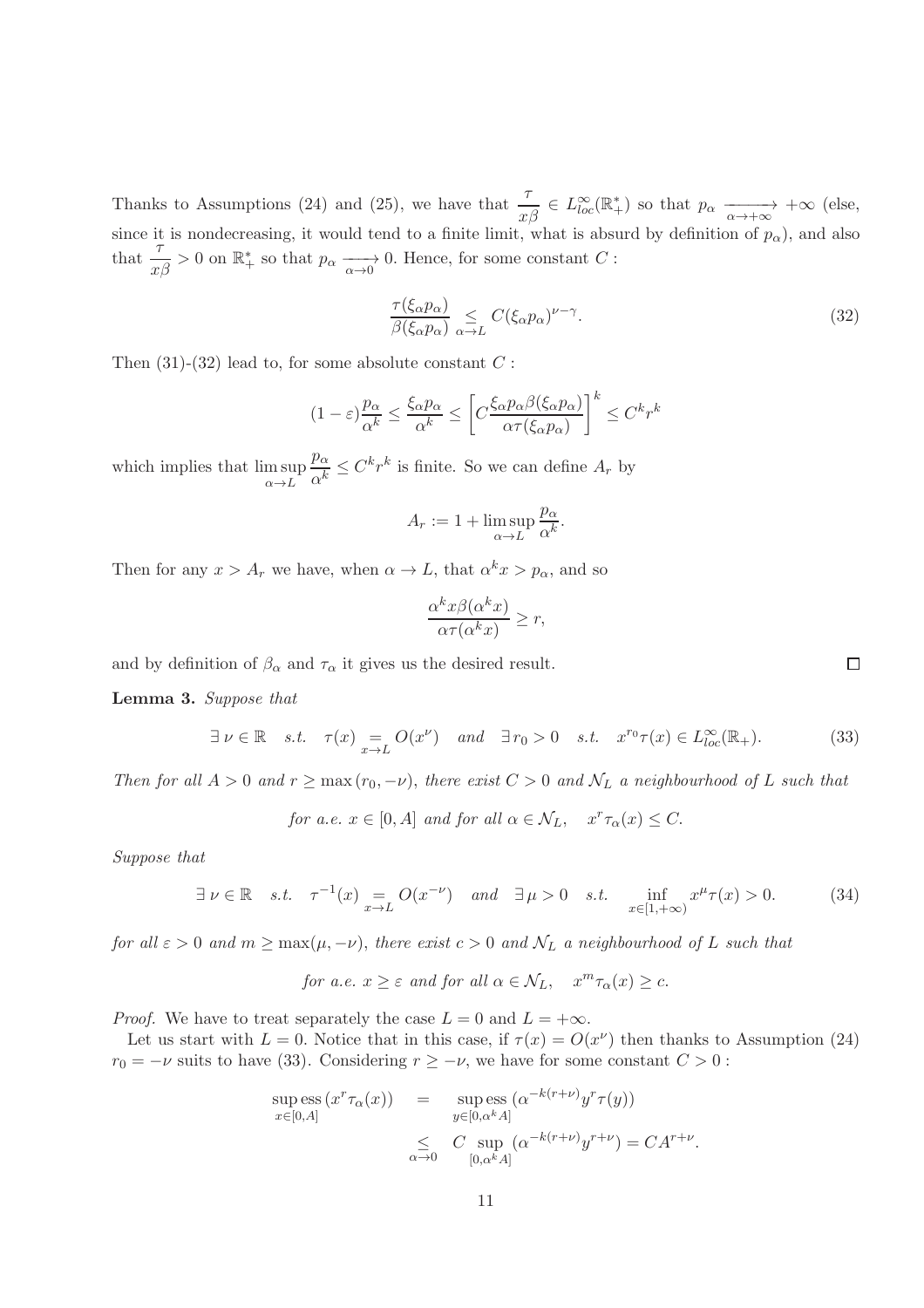For  $m \ge \max(\mu, -\nu)$  and using Assumption (34) we have for some constants  $c_1, c_2 > 0$ :

$$
\inf_{x \in [\varepsilon, \infty)} (x^m \tau_\alpha(x)) = \inf_{y \in [\alpha^{k} \varepsilon, \infty)} (\alpha^{-k(m+\nu)} y^m \tau(y))
$$
\n
$$
\geq \min \left( \inf_{[\alpha^{k} \varepsilon, 1]} \exp(\alpha^{-k(m+\nu)} y^m \tau(y)), \inf_{[1, \infty)} \exp(\alpha^{-k(m+\nu)} y^{\mu} \tau(y)) \right)
$$
\n
$$
\geq \min_{\alpha \to 0} \left( c_1 \inf_{[\alpha^{k} \varepsilon, 1]} (\alpha^{-k(m+\nu)} y^{m+\nu}), c_2 \alpha^{-k(m+\nu)} \right) = \min \left( c_1 \varepsilon^{m+\nu}, c_2 \alpha^{-k(m+\nu)} \right)
$$

Now we consider  $L = +\infty$  and  $r \ge \max(r_0, -\nu)$ . Thanks to Assumption (33) we have for some constants  $C_1, C_2 > 0$ :

$$
\sup_{x \in [0,A]} \text{ess}\left(x^r \tau_\alpha(x)\right) = \sup_{y \in [0,\alpha^k A]} \text{ess}\left(\alpha^{-k(r+\nu)} y^r \tau(y)\right)
$$
\n
$$
\leq \sup_{[0,1]} \text{ess}\left(\alpha^{-k(r+\nu)} y^{r_0} \tau(y)\right) + \sup_{[1,\alpha^k A]} \text{ess}\left(\alpha^{-k(r+\nu)} y^r \tau(y)\right)
$$
\n
$$
\leq C_1 \alpha^{-k(r+\nu)} + C_2 A^{r+\nu}.
$$

For  $m \geq -\nu$  and using Assumption (34), we have for some  $c > 0$ :

$$
\inf_{x \in [\varepsilon, \infty)} (\varepsilon^m \tau_\alpha(x)) = \inf_{\substack{y \in [\alpha^k \varepsilon, \infty) \\ \alpha \to \infty}} (\alpha^{-k(m+\nu)} y^m \tau(y))
$$
  

$$
\geq c \inf_{[\alpha^k \varepsilon, \infty)} (\alpha^{-k(m+\nu)} y^{m+\nu}) = c \varepsilon^{m+\nu}.
$$

| <b>Lemma 4.</b> Suppose that |  |  |
|------------------------------|--|--|
|------------------------------|--|--|

$$
\exists \nu, \ \gamma \in \mathbb{R} \quad s.t. \quad \gamma + 1 - \nu > 0, \quad \text{and} \quad \frac{\beta(x)}{\tau(x)} \underset{x \to L}{=} O(x^{\gamma - \nu}). \tag{35}
$$

Then for all  $\rho > 0$ , there exist  $\varepsilon > 0$  and  $\mathcal{N}_L$  a neighbourhood of L such that

$$
\forall \alpha \in \mathcal{N}_L, \qquad \int_0^\varepsilon \frac{\beta_\alpha(x)}{\tau_\alpha(x)} dx \le \rho.
$$

*Proof.* Thanks to Assumption 35 we have for some constant  $C > 0$ :

$$
\int_0^{\varepsilon} \frac{\beta_{\alpha}(x)}{\tau_{\alpha}(x)} dx = \frac{1}{\alpha} \int_0^{\varepsilon \alpha^k} \frac{\beta(x)}{\tau(x)} dx \leq C \frac{1}{\alpha} \int_0^{\varepsilon \alpha^k} x^{\gamma - \nu} dx = C k \varepsilon^{\frac{1}{k}}.
$$

The result follows for  $\varepsilon$  small enough.

Thanks to these preliminary lemmas, we can prove Theorem 2.

*Proof of Theorem 2.* We prove estimates on  $\{v_\alpha\}$  and  $\{\theta_\alpha\}$ , uniform in  $\alpha \to L$ , in order to have compactness. Then the convergence of the sequences is a consequence of the uniqueness of  $(\theta_{\infty}, v_{\infty})$ .

 $\Box$ 

 $\Box$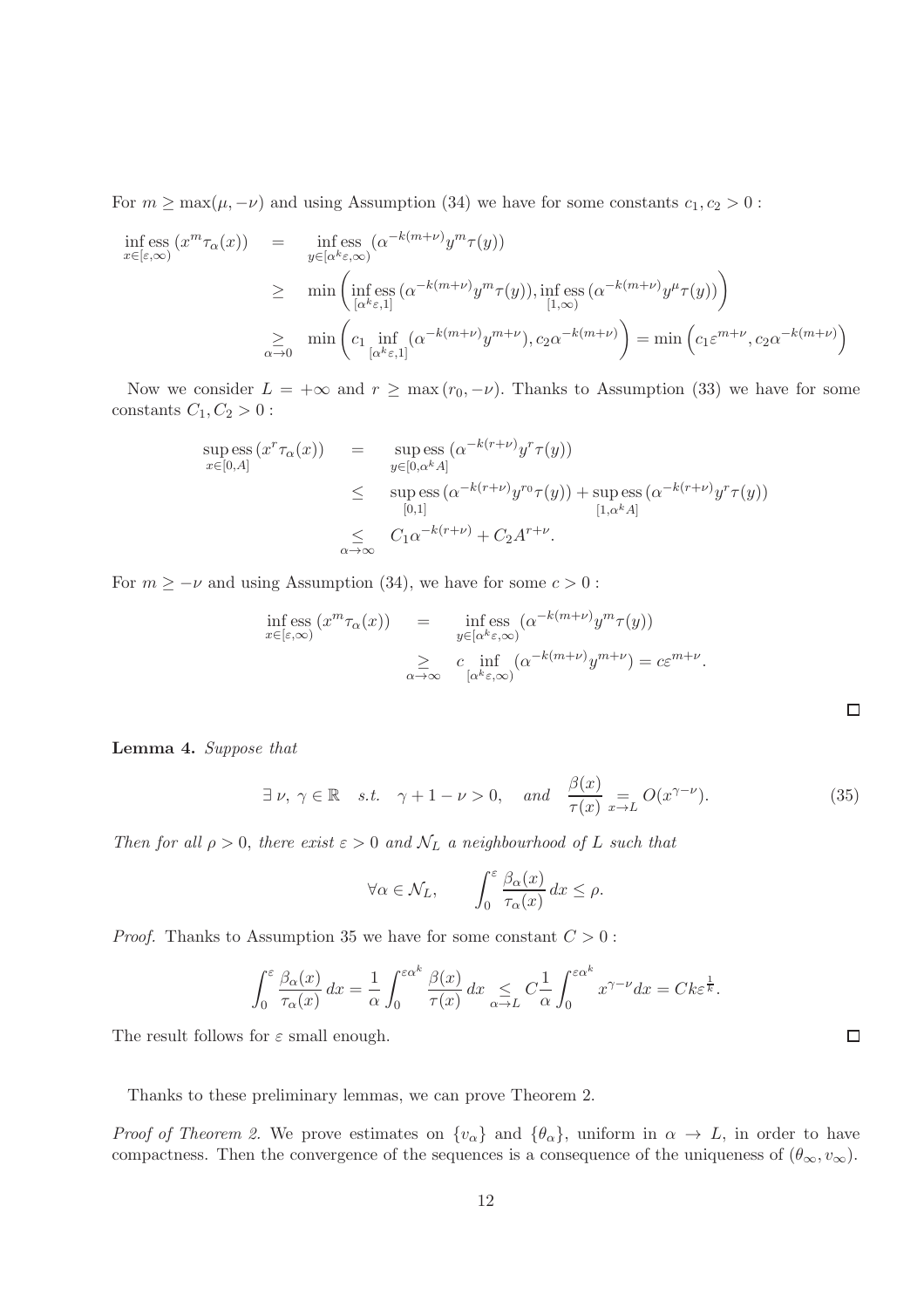*First estimate:*  $L^1$  *bound for*  $x^r v_\alpha$ ,  $r \geq 0$ . For  $r \geq 2$ , we have by definition and thanks to Assumption (23)

$$
\int_0^y \frac{x^r}{y^r} \kappa_\alpha(x, y) dx \le \int_0^y \frac{x^2}{y^2} \kappa_\alpha(x, y) dx
$$
  
= 
$$
\int_0^{\alpha^k y} \frac{x^2}{(\alpha^k y)^2} \kappa(x, \alpha^k y) dx \le c.
$$

So, multiplying the equation (18) on  $v_{\alpha}$  by  $x^{r}$  and then integrating on  $[0, \infty)$ , we find

$$
\int (1 - 2c)x^{r} \beta_{\alpha}(x) v_{\alpha}(x) dx \le r \int x^{r-1} \tau_{\alpha}(x) v_{\alpha}(x) dx
$$
  
=  $r \int_{x \le A} x^{r-1} \tau_{\alpha}(x) v_{\alpha}(x) dx + r \int_{x \ge A} x^{r-1} \tau_{\alpha}(x) v_{\alpha}(x) dx.$  (36)

Thanks to Lemma 2, and choosing  $A = A_{\frac{r}{\omega}}$  in (36) with  $\omega < 1 - 2c$ , we obtain

$$
\int x^r \beta_\alpha(x) v_\alpha(x) dx \le \frac{r \sup_{(0, A_{\frac{r}{\omega}})} \{x^{r-1} \tau_\alpha\}}{1 - 2c - \omega},
$$

and the right hand side is uniformly bounded for  $r-1 \ge \max(r_0, -\nu)$  when  $\alpha \to L$ , thanks to Lemma 3. Finally

$$
\forall r \ge \max(2, 1 + r_0, 1 - \nu), \quad \exists C_r, \quad \int x^r \beta_\alpha(x) v_\alpha(x) \, dx \le C_r. \tag{37}
$$

Moreover for all  $\alpha$  we have  $\int v_{\alpha} dx = 1$ . So, using Lemma 3 with  $\beta^{-1}(x) = O(x^{-\gamma})$  instead of  $\tau^{-1}(x) = O(x^{-\nu})$ , we conclude that uniformly in  $\alpha \to L$ 

$$
x^r v_\alpha \in L^1(\mathbb{R}_+), \ \forall r \ge 0. \tag{38}
$$

Second estimate:  $\theta_{\alpha}$  upper bound. The next step is to prove the same estimate as (37) for  $0 \le r <$  $\max(2, 1 + r_0, 1 - \nu)$  and for this we first give a bound on  $\tau_{\alpha}v_{\alpha}$ . Let  $m = \max(2, 1 + r_0, 1 - \nu)$ , then, using  $\varepsilon$  and  $\rho < \frac{1}{2}$  defined in Lemma 4 and integrating (18) between 0 and  $x \leq \varepsilon$ , we find (noticing that the quantity  $\tau_{\alpha}(x)v_{\alpha}(x)$  is well defined because Theorem [16] ensures that  $\tau_{\alpha}v_{\alpha}$  is continuous)

$$
\tau_{\alpha}(x)v_{\alpha}(x) \leq 2 \int_{0}^{x} \int \beta_{\alpha}(y)v_{\alpha}(y)\kappa_{\alpha}(z,y) dy dz
$$
\n
$$
\leq 2 \int \beta_{\alpha}(y)v_{\alpha}(y) dy
$$
\n
$$
= 2 \int_{0}^{\varepsilon} \beta_{\alpha}(y)v_{\alpha}(y) dy + 2 \int_{\varepsilon}^{\infty} \beta_{\alpha}(y)v_{\alpha}(y) dy
$$
\n
$$
\leq 2 \sup_{(0,\varepsilon)} {\tau_{\alpha}v_{\alpha}} \int_{0}^{\varepsilon} \frac{\beta_{\alpha}(y)}{\tau_{\alpha}(y)} dy + 2\varepsilon^{-m} \int_{0}^{\infty} y^{m} \beta_{\alpha}(y)v_{\alpha}(y) dy
$$
\n
$$
\leq 2\rho \sup_{(0,\varepsilon)} {\tau_{\alpha}v_{\alpha}} + 2\varepsilon^{-m} C_{m}.
$$

Consequently, we obtain

$$
\sup_{x \in (0,\varepsilon)} \tau_{\alpha}(x)v_{\alpha}(x) \le \frac{1 + 2C_m \varepsilon^{-m}}{1 - 2\rho} := C.
$$
\n(39)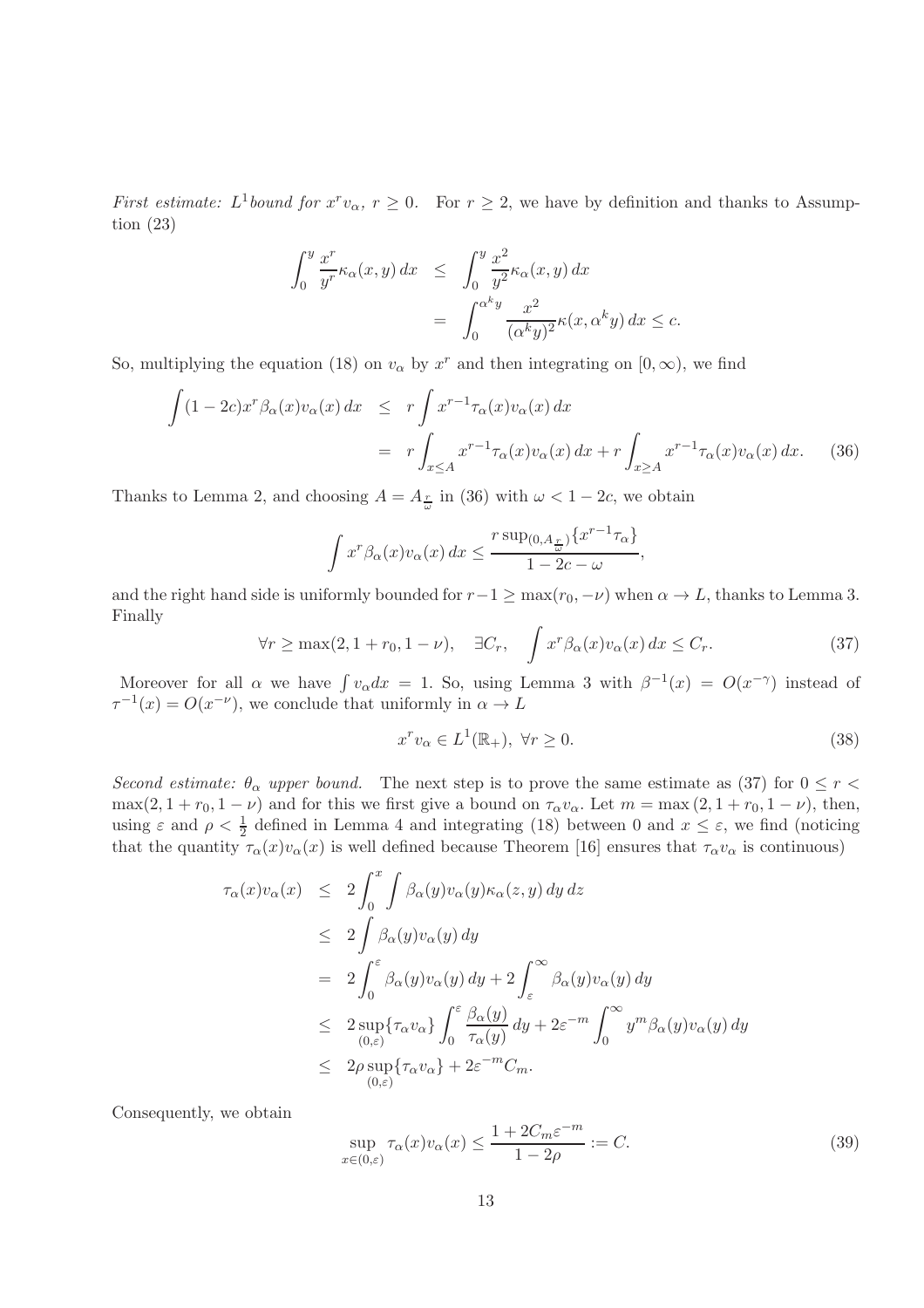Then we can write for any  $0\leq r < m$ 

$$
\int x^r \beta_\alpha(x) v_\alpha(x) dx = \int_0^\varepsilon x^r \beta_\alpha(x) v_\alpha(x) dx + \int_\varepsilon^\infty x^r \beta_\alpha(x) v_\alpha(x) dx
$$
  
\n
$$
\leq \varepsilon^r \sup_{(0,\varepsilon)} \{ \tau_\alpha v_\alpha \} \int_0^\varepsilon \frac{\beta_\alpha(x)}{\tau_\alpha(x)} dx + \varepsilon^{r-m} \int_\varepsilon^\infty x^m \beta_\alpha(x) v_\alpha(x) dx
$$
  
\n
$$
\leq C \rho \varepsilon^r + C_m \varepsilon^{r-m} := C_r.
$$

Finally we have that

$$
\forall r \ge 0, \quad \exists C_r, \quad \int x^r \beta_\alpha(x) v_\alpha(x) \, dx \le C_r \tag{40}
$$

and so

$$
\theta_{\alpha} = \int \beta_{\alpha} v_{\alpha} \le C_0. \tag{41}
$$

Third estimate:  $L^{\infty}$  bound for  $x^{-\bar{\gamma}} \tau_{\alpha} v_{\alpha}$ . First, integrating equation (18) between 0 and x we find

$$
\tau_{\alpha}(x)v_{\alpha}(x) \le 2 \int \beta_{\alpha}(y)v_{\alpha}(y) dy = 2\theta_{\alpha} \le 2C_0, \quad \forall x > 0.
$$
\n(42)

It remains to prove that  $x^{-\bar{\gamma}} \tau_\alpha v_\alpha$  is bounded in a neighborhood of zero. Let us define  $f_{\alpha}: x \mapsto \sup_{(0,x)} \tau_{\alpha} v_{\alpha}$ . If we integrate (2) between 0 and  $x' < x$ , we find

$$
\tau_{\alpha}(x')v_{\alpha}(x') \le 2\int_0^{x'} \int \beta_{\alpha}(y)v_{\alpha}(y)\kappa_{\alpha}(z,y) dy dz \le 2\int_0^x \int \beta_{\alpha}(y)v_{\alpha}(y)\kappa_{\alpha}(z,y) dy dz
$$

and so for all  $x$ 

$$
f_{\alpha}(x) \le 2 \int_0^x \int \beta_{\alpha}(y) v_{\alpha}(y) \kappa_{\alpha}(z, y) dy dz.
$$

Considering  $\varepsilon$  and  $\rho$  from Lemma 4 and using (26), we have for all  $x < \varepsilon$ 

$$
f_{\alpha}(x) \leq 2 \int_{0}^{x} \int \beta_{\alpha}(y) v_{\alpha}(y) \kappa_{\alpha}(z, y) dy dz
$$
  
\n
$$
= 2 \int \beta_{\alpha}(y) v_{\alpha}(y) \int_{0}^{x} \kappa_{\alpha}(z, y) dz dy
$$
  
\n
$$
\leq 2 \int_{0}^{\infty} \beta_{\alpha}(y) v_{\alpha}(y) \min\left(1, C\left(\frac{x}{y}\right)^{\bar{\gamma}}\right) dy
$$
  
\n
$$
= 2 \int_{0}^{x} \beta_{\alpha}(y) v_{\alpha}(y) dy + 2C \int_{x}^{\varepsilon} \beta_{\alpha}(y) v_{\alpha}(y) \left(\frac{x}{y}\right)^{\bar{\gamma}} dy + 2C \int_{\varepsilon}^{\infty} \beta_{\alpha}(y) v_{\alpha}(y) \left(\frac{x}{y}\right)^{\bar{\gamma}} dy
$$
  
\n
$$
= 2 \int_{0}^{x} \frac{\beta_{\alpha}(y)}{\tau_{\alpha}(y)} \tau_{\alpha}(y) v_{\alpha}(y) dy + 2Cx^{\bar{\gamma}} \int_{x}^{\varepsilon} \frac{\beta_{\alpha}(y)}{\tau_{\alpha}(y)} \frac{\tau_{\alpha}(y) v_{\alpha}(y)}{y^{\bar{\gamma}}} dy + 2C \int_{\varepsilon}^{\infty} \beta_{\alpha}(y) v_{\alpha}(y) \left(\frac{x}{y}\right)^{\bar{\gamma}} dy
$$
  
\n
$$
\leq 2f_{\alpha}(x) \int_{0}^{\varepsilon} \frac{\beta_{\alpha}(y)}{\tau_{\alpha}(y)} dy + 2Cx^{\bar{\gamma}} \int_{x}^{\varepsilon} \frac{\beta_{\alpha}(y)}{\tau_{\alpha}(y)} \frac{f_{\alpha}(y)}{y^{\bar{\gamma}}} dy + 2C\varepsilon^{-\bar{\gamma}} ||\beta_{\alpha}v_{\alpha}||_{L^{1}} x^{\bar{\gamma}}.
$$

If we set  $\mathcal{V}_{\alpha}(x) = x^{-\bar{\gamma}} f_{\alpha}(x)$ , we obtain when  $\alpha \to L$ 

$$
(1 - 2\rho) \mathcal{V}_{\alpha}(x) \le K_{\varepsilon} + 2C \int_{x}^{\varepsilon} \frac{\beta_{\alpha}(y)}{\tau_{\alpha}(y)} \mathcal{V}_{\alpha}(y) dy
$$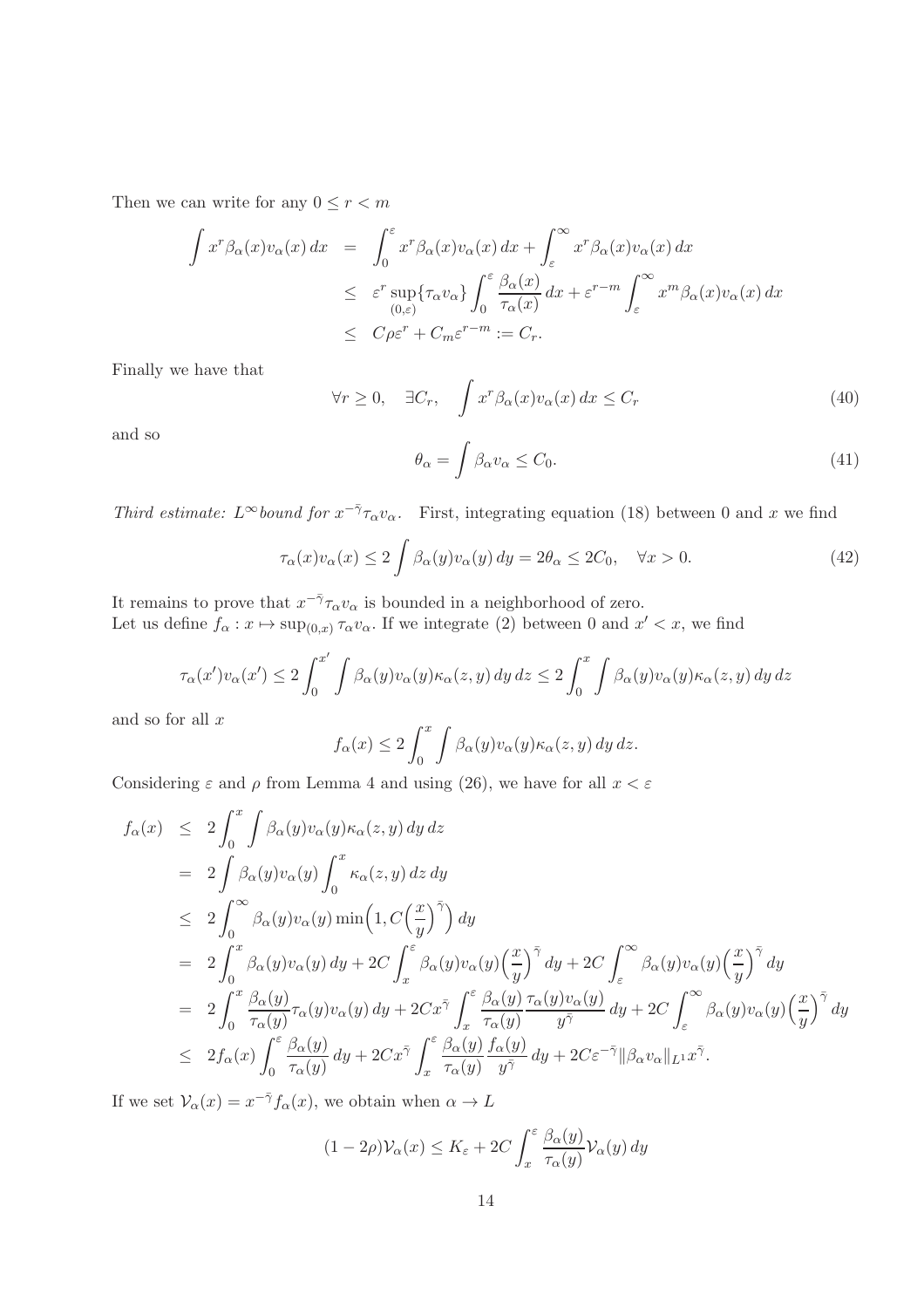and, thanks to the Grönwall's lemma, we find that  $\mathcal{V}_{\alpha}(x) \leq \frac{K_{\varepsilon}e^{\frac{2C\rho}{1-2\rho}}}{1-2\rho}$  $\frac{1}{1-2\rho}$ . Finally

$$
\sup_{(0,\varepsilon)} \{x^{-\bar{\gamma}}\tau_{\alpha}(x)v_{\alpha}(x)\} \le \frac{K_{\varepsilon}e^{\frac{2C_{\rho}}{1-2\rho}}}{1-2\rho}.
$$
\n(43)

The bound (42) with Assumption (25) and the bound (43) with Lemma 4 (in which we replace  $\beta_{\alpha}(x)$  by  $x^{\bar{\gamma}}$  ensure that the family  $\{v_{\alpha}\}\$ is uniformly integrable. This result, associated to the first estimate, gives that  $\{v_{\alpha}\}\$ belongs to a compact set in  $L^1$ -weak thanks to the Dunford-Pettis theorem. The sequence  $\{\theta_{\alpha}\}\$ belongs also to a compact interval of  $\mathbb{R}_+$ , so there is a subsequence of  $\{(v_{\alpha}, \theta_{\alpha})\}\$ which converges in  $L^1$ -weak  $\times \mathbb{R}$ . The limit is a solution to (21), but such a solution is unique so the sequence converges entirely. To have convergence in  $L^1$ -strong, we need one more estimate.

Fourth estimate:  $W^{1,1}$  bound for  $x^r \tau_\alpha v_\alpha$ ,  $r \ge 0$ . First, the estimates (38) and (43) ensure that  $x^r \tau_\alpha v_\alpha$ is uniformly bounded in  $L^1$  for any  $r > -1$ . Then, equation (18) gives immediately that

$$
\int \left| \frac{\partial}{\partial x} (x^r \tau_\alpha(x) v_\alpha(x)) \right| dx \le r \int x^{r-1} \tau_\alpha(x) v_\alpha(x) dx + \theta_\alpha + 3 \int \beta_\alpha(x) v_\alpha(x) \tag{44}
$$

is also uniformly bounded. For  $r = 0$ , the same computation works and finally  $x^r \tau_\alpha v_\alpha$  is bounded in  $W^{1,1}(\mathbb{R}_+)$  for any  $r \geq 0$ .

The consequence is, thanks to the Rellich-Kondrachov theorem, that  $\{x^r \tau_\alpha v_\alpha\}$  is compact in  $L^1$ strong and so converges strongly to  $\tau x^{r+\nu} v_{\infty}(x)$ . Then, using Lemma 3 and estimate (43), we can write

$$
\int x^r |v_\alpha(x) - v_\infty(x)| dx \leq \int_0^\varepsilon x^r |v_\alpha(x) - v_\infty(x)| dx + \int_\varepsilon^\infty x^r |v_\alpha(x) - v_\infty(x)| dx
$$
  

$$
\leq C \int_0^\varepsilon \frac{x^{r+\bar{\gamma}}}{\tau_\alpha(x)} dx + C \int_\varepsilon^\infty x^r |\tau_\alpha(x) v_\alpha(x) - \tau x^\nu v_\infty(x)| dx.
$$

The first term is small for  $\varepsilon$  small thanks to Lemma 4 and the second term is small for  $\alpha$  close to L due to the strong  $L^1$  convergence of  $\{x^r\tau_\alpha(x)v_\alpha(x)\}$ . This proves the strong convergence of  $\{x^rv_\alpha(x)\}$ and ends the proof of Theorem 2.

 $\Box$ 

### 2 Further Results

#### 2.1 Critical case

In the case when  $\lim_{x\to 0} \beta(x)$  or  $\lim_{x\to 0} \frac{\tau(x)}{x}$  $\frac{d(x)}{dx}$  is a positive constant, we can enhance the result of Theorem 1 if we know the higher order term in the series expansion. Assumptions (45) and (47) of Corollary 1 are stronger than Assumption (5), but provide a more precise result on the asymptotic behavior of  $\lambda_{\alpha}$ ,  $\Lambda_{\mathfrak{a}}$ .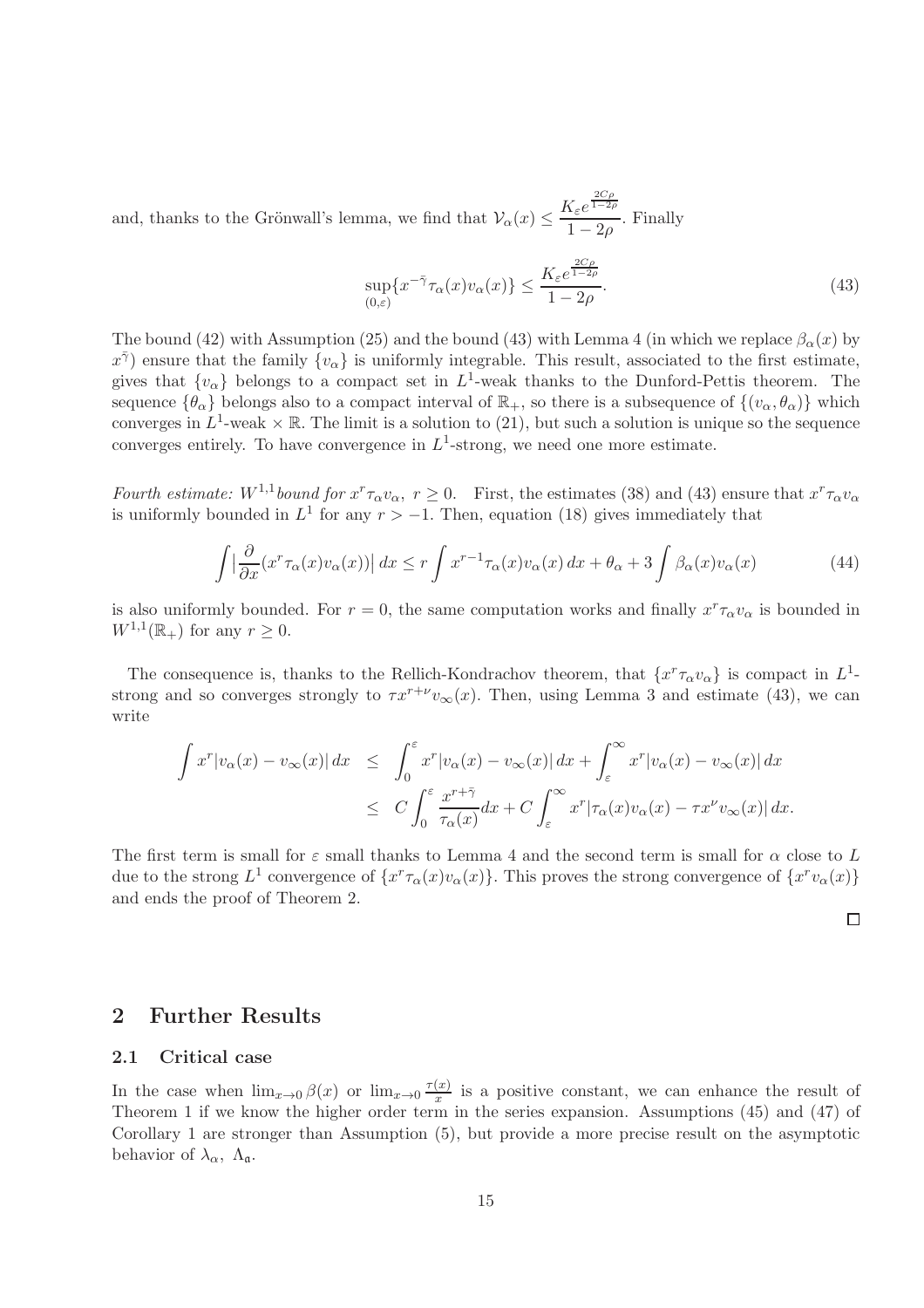Corollary 1. If  $\beta$  admits an expansion of the form

$$
\beta(x) = \beta_0 + \beta_1 x^{\gamma_1} + o_{x \to 0}(x^{\gamma_1}), \quad \gamma_1 > 0
$$
\n(45)

with  $\beta_0 > 0$  and  $\beta_1 \neq 0$ , then we have the following expansion for  $\lambda$ 

$$
\lambda_{\alpha} = \beta_0 + \left(\beta_1 \int x^{\gamma_1} v_{\infty}(x) dx\right) \alpha^{k\gamma_1} + \underset{\alpha \to 0}{\rho} (\alpha^{k\gamma_1}). \tag{46}
$$

In the same way, if  $\tau$  admits an expansion of the form

$$
\tau(x) = \tau_0 x + \tau_1 x^{\nu_1} + o_{x \to 0}(x^{\nu_1}), \quad \nu_1 > 1 \tag{47}
$$

with  $\tau_0 > 0$  and  $\tau_1 \neq 0$ , then we have

$$
\Lambda_{\mathfrak{a}} = \tau_0 + \left(\tau_1 \frac{\int x^{\nu_1} v_{\infty}(x) dx}{\int x v_{\infty}(x) dx}\right) \mathfrak{a}^{l(\nu_1 - 1)} + \underset{\mathfrak{a} \to \infty}{o} (\mathfrak{a}^{l(\nu_1 - 1)}).
$$
\n(48)

*Proof.* First we assume that  $\beta$  admits an expansion of the form (45) and we want to prove (46). By integrating Equation (18) we know that  $\lambda_{\alpha} \int v_{\alpha} dx = \int \beta_{\alpha}(x) v_{\alpha}(x) dx$  and so multiplying by  $\alpha^{-k\gamma_1}$ gives

$$
\alpha^{-k\gamma_1}(\lambda_\alpha - \beta_0) = \int \alpha^{-k\gamma_1}(\beta_\alpha(x) - \beta_0)v_\alpha(x) dx.
$$

Now the proof is complete if we prove the convergence

$$
\int \alpha^{-k\gamma_1} (\beta_\alpha(x) - \beta_0) v_\alpha(x) dx \xrightarrow[\alpha \to 0]{} \int \beta_1 x^{\gamma_1} v_\infty(x) dx.
$$
\n(49)

For this we use the expansion (45) which provides, for all  $x \geq 0$ , the following one

$$
\beta_{\alpha}(x) = \beta_0 + \beta_1 x^{\gamma_1} \alpha^{k\gamma_1} + o(\alpha^{k\gamma_1}).\tag{50}
$$

Let  $m \ge \gamma_1$  such that  $\limsup_{x \to \infty} x^{-m}\beta(x) < \infty$  (see Assumption (24)) and define

$$
f_{\alpha}: x \mapsto \frac{\alpha^{-k\gamma_1}(\beta_{\alpha}(x) - \beta_0)}{x^{\gamma_1} + x^m}.
$$

We know thanks to (50) that  $f_{\alpha}(x) \longrightarrow \frac{\beta_1 x^{\gamma_1}}{\alpha \rightarrow 0}$  $\frac{p_1\omega}{x^{\gamma_1}+x^m}$  for all x. Moreover we have thanks to Theorem 2 that  $(x^{\gamma_1} + x^m)v_\alpha(x) \longrightarrow (x^{\gamma_1} + x^m)v_\infty(x)$  in  $L^1$ . So we simply have to prove that  $f_\alpha$  is uniformly bounded to get (49) (see Section 5.2 in [21]). Thanks to (45) and the fact that  $\limsup x^{-m}\beta(x) < \infty$  $x \rightarrow \infty$ with  $m \geq \gamma_1 > 0$ , we know that there exists a constant C such that

$$
|\beta(y) - \beta_0| \le C(y^{\gamma_1} + y^m), \quad \forall y \ge 0,
$$

and so, because  $\alpha \to 0$ 

$$
\alpha^{-k\gamma_1}|\beta(y)-\beta_0| \le C(\alpha^{-k\gamma_1}y^{\gamma_1} + \alpha^{-km}y^m),
$$

what gives, for  $x = \alpha^k y$ 

$$
\alpha^{-k\gamma_1}|\beta(\alpha^k x) - \beta_0| \le C(x^{\gamma_1} + x^m)
$$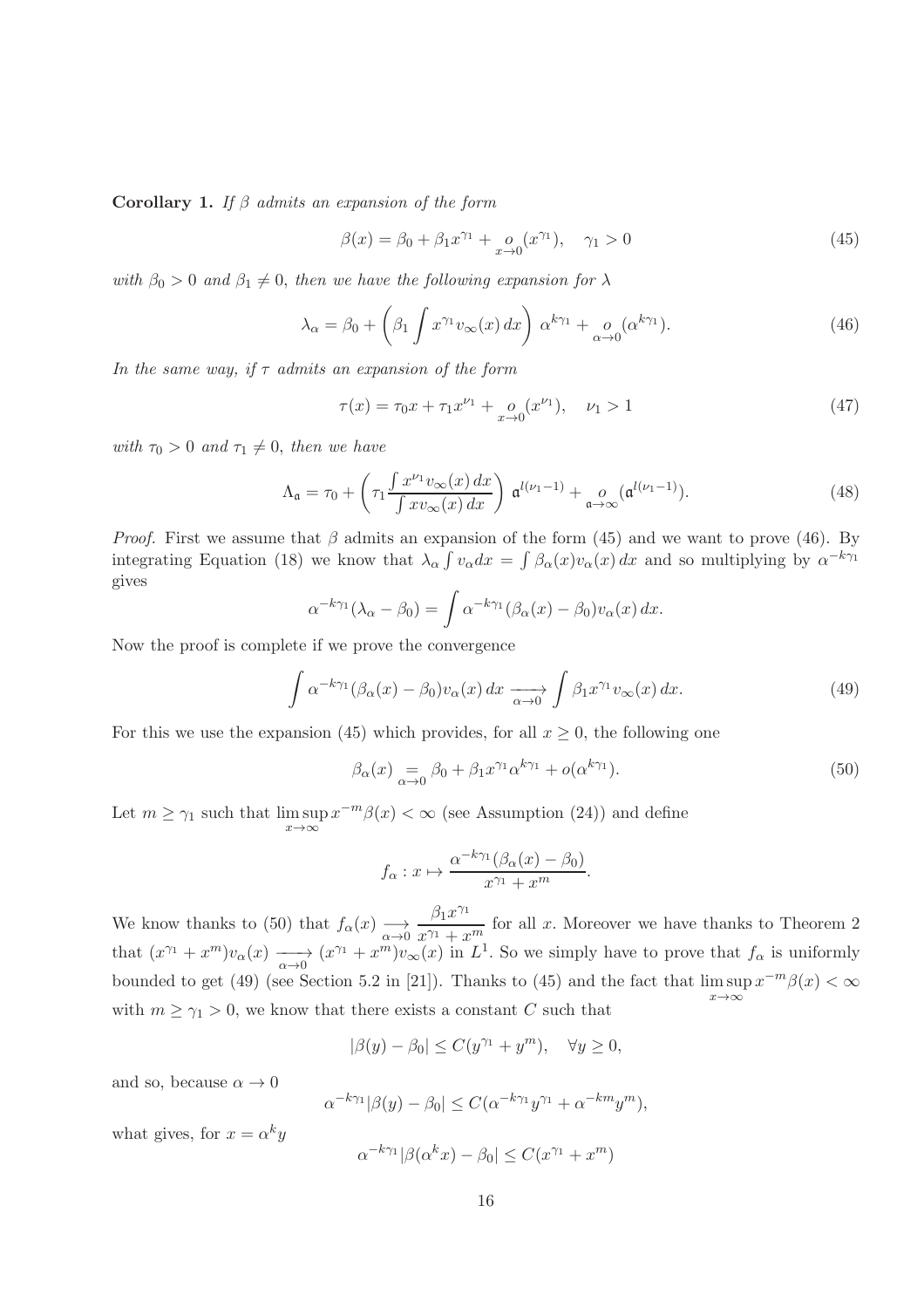and we have proved that  $f_{\alpha}(x) \leq C$ .

The same method allows to prove the result on  $\Lambda_{\mathfrak{a}}$ , starting from the identity

$$
(\Lambda_{\mathfrak{a}} - \tau_0) \int x w_{\mathfrak{a}}(x) dx = \int (\tau_{\mathfrak{a}}(x) - \tau_0 x) w_{\mathfrak{a}}(x) dx
$$

and using the fact that (47) provides the expansion

$$
\tau_{\mathfrak{a}}(x) \underset{\mathfrak{a}\to\infty}{=} \tau_0 x + \tau_1 x^{\nu_1} \mathfrak{a}^{l(\nu_1-1)} + o(\mathfrak{a}^{l(\nu_1-1)}).
$$

#### 2.2 Relaxed case

Here we relax Assumption (5) and look if the asymptotic behavior of  $\lambda_{\alpha}$  and  $\Lambda_{\mathfrak{a}}$  obtained in Theorem 1 remain true. The case we are the most interested in is the case when the limits are zero (see the applications at Section 3): is the condition  $\lim_{x\to L} \beta(x) = 0$  (resp.  $\lim_{x\to \frac{1}{2}}$  $x \rightarrow \frac{1}{L}$  $\tau(x)$  $\frac{f(x)}{x} = 0$  necessary and sufficient to have  $\lim_{\alpha \to L} \lambda_{\alpha} = 0$  (resp.  $\lim_{\alpha \to L} \Lambda_{\alpha} = 0$ )? The following theorem gives partial results in the direction of a positive answer to this question. The assumptions required are weaker, but the results also are less strong: we obtain asymptotic behavior for the eigenvalue but cannot say anything yet on the eigenvector behavior.

Theorem 3. Let us suppose that all assumptions of Theorem 2 are verified except Assumption (5).

1. If 
$$
\tau(x) = o(x^{\nu})
$$
,  $\beta = O(x^{\gamma})$  and  $\beta(x)^{-1} = O(x^{-\gamma})$  with  $\gamma + 1 - \nu > 0$ , we have that  
\n $if \gamma > 0$ , then  $\lim_{\alpha \to 0} \lambda_{\alpha} = 0$ , and more precisely  $\lambda_{\alpha} = o(\alpha^{\frac{\gamma}{1 + \gamma - \nu}})$ ,

if 
$$
\nu \ge 1
$$
, then  $\lim_{\mathfrak{a}\to\infty} \Lambda_{\mathfrak{a}} = 0$ , and more precisely  $\Lambda_{\mathfrak{a}} \underset{\mathfrak{a}\to\infty}{=} o(\mathfrak{a}^{\frac{1-\nu}{1+\gamma-\nu}})$ .

2. If 
$$
\beta(x) = o(x^{\gamma})
$$
 and  $\tau(x)^{-1} = O(x^{-\nu})$  with  $\gamma + 1 - \nu > 0$  and  $\gamma \le 0$  (so that  $\nu < 1$ ), we have that

$$
\lim_{\alpha \to \infty} \lambda_{\alpha} = \lim_{\mathfrak{a} \to 0} \Lambda_{\mathfrak{a}} = 0, \text{ and more precisely } \lambda_{\alpha} = \infty \text{ of } \alpha^{\frac{\gamma}{1 + \gamma - \nu}}\text{, } \Lambda_{\mathfrak{a}} = \infty \text{ of } \alpha^{\frac{1 - \nu}{1 + \gamma - \nu}}\text{.}
$$

**Remark.** In the second assertion of this theorem, we notice that Assumption (28) means  $\frac{\tau(x)}{x}$   $\frac{1}{x \to \infty}$  $o(\beta(x))$ , so the condition  $\beta(x) = o(x^{\gamma})$  with  $\gamma \leq 0$  imposes  $\lim_{x \to \infty} \frac{\tau(x)}{x} = 0$ .

Proof of Theorem 3.1. We perform the dilation defined by (6):  $v_{\alpha}(x) = \alpha^{k} \mathcal{U}_{\alpha}(\alpha^{k} x)$  with  $k = \frac{1}{1+\gamma-\nu}$ . Thanks to the assumption  $\beta(x)^{-1} = O(x^{-\gamma})$  and  $\tau = O(x^{\nu})$ , the conclusions of Lemma 2 and Lemma 3 still hold true. Hence we have the following bound (see the first estimate in the proof of Theorem 2)

$$
\int x^r \beta_\alpha(x) v_\alpha(x) dx \le \frac{r \sup_{(0, A_x)} (x^{r-1} \tau_\alpha)}{1 - 2c - \omega}
$$

 $\Box$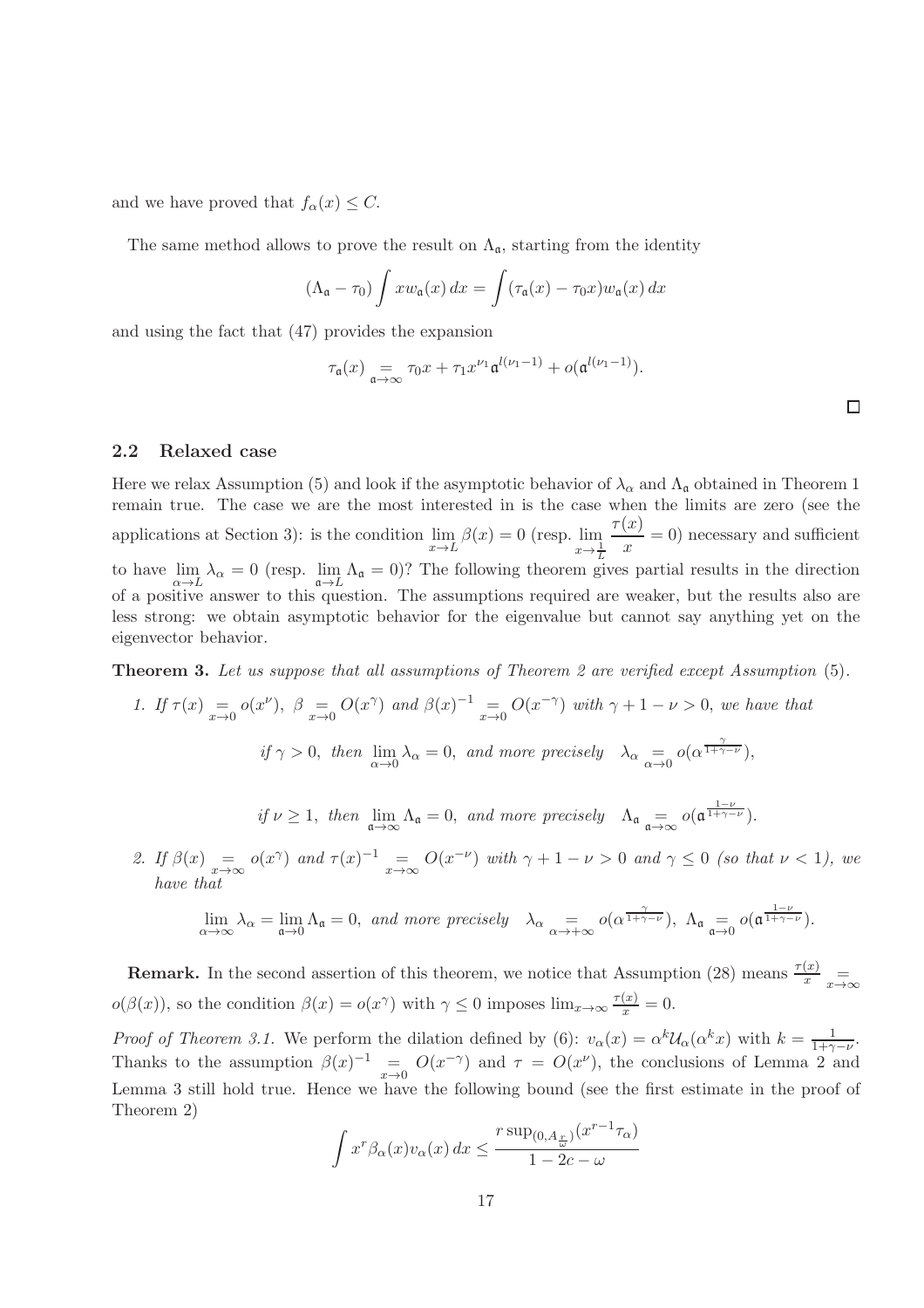where  $\tau_{\alpha}(x)$  and  $\beta_{\alpha}$  are defined by (14), and the right hand side is bounded uniformly in  $\alpha$  for  $r \geq \max(2, 1 + r_0, 1 - \nu)$ . Let  $\varepsilon > 0$  and write

$$
\alpha^{-\frac{\gamma}{1+\gamma-\nu}}\lambda_{\alpha} = \theta_{\alpha} = \int \beta_{\alpha}v_{\alpha} \leq \int_{0}^{\varepsilon} \beta_{\alpha}(x)v_{\alpha}(x) dx + \varepsilon^{-r} \int_{0}^{\infty} x^{r} \beta_{\alpha}(x)v_{\alpha}(x) dx
$$

$$
\leq \sup_{(0,\varepsilon)} \beta_{\alpha} + \varepsilon^{-r} \frac{r \sup_{(0,A_{\frac{r}{\omega}})} (x^{r-1}\tau_{\alpha})}{1 - 2c - \omega}
$$

Thus, since sup  $(0, A_{\frac{r}{\omega}})$  $x^{r_0}\tau_\alpha \longrightarrow 0$ , we obtain

$$
\limsup_{\alpha \to 0} \theta_{\alpha} \le \limsup_{\alpha \to 0} \sup_{(0,\varepsilon)} \beta_{\alpha} \le C\varepsilon^{\gamma}.
$$

This is true for all  $\varepsilon > 0$  so the assertion 1 of Theorem 3 is proved (the same proof works with the fragmentation parameter a).

 $\Box$ 

 $\Box$ 

*Proof of Theorem 3.2.* We perform the dilation defined by (6)  $v_{\alpha}(x) = \alpha^{k} \mathcal{U}_{\alpha}(\alpha^{k} x)$  with  $k = \frac{1}{1+\gamma}$  $\frac{1}{1+\gamma-\nu}$ . Thanks to Assumption (35) for  $L = +\infty$ , we still have the conclusion of Lemma 4 and it is sufficient to bound  $\tau_{\alpha}v_{\alpha}$  on  $(0,\varepsilon)$  for  $\varepsilon > 0$ . We refer to the proof of Theorem 2 in Section 1.3, second estimate, and write:

$$
\tau_{\alpha}(x)v_{\alpha}(x) \leq 2 \sup_{(0,\varepsilon)} \{\tau_{\alpha}v_{\alpha}\}\int_{0}^{\varepsilon} \frac{\beta_{\alpha}(y)}{\tau_{\alpha}(y)} dy + 2 \int_{\varepsilon}^{\infty} \beta_{\alpha}(y)v_{\alpha}(y) dy \n\leq 2\rho \sup_{(0,\varepsilon)} \{\tau_{\alpha}v_{\alpha}\} + 2 \sup_{(\varepsilon,+\infty)} \beta_{\alpha}.
$$

Taking for instance  $\varepsilon$  small enough so that  $\rho \leq \frac{1}{4}$  $\frac{1}{4}$  in this estimate, and  $\alpha$  large enough so that  $\sup_{(\varepsilon,+\infty)} \beta_\alpha \leq C$ , we obtain the boundedness of  $\tau_\alpha v_\alpha$  on  $(0,\varepsilon_0)$ . Then we write for  $\varepsilon > 0$ ,

$$
\alpha^{-\frac{\gamma}{1+\gamma-\nu}}\lambda_{\alpha} = \theta_{\alpha} = \int \beta_{\alpha}v_{\alpha} \le \sup_{\substack{(0,\varepsilon) \\ \le C}} \tau_{\alpha}v_{\alpha} \underbrace{\int_{0}^{\varepsilon} \frac{\beta_{\alpha}}{\tau_{\alpha}}}_{\varepsilon \to 0} + \sup_{\substack{(\varepsilon,\infty) \\ \alpha \to \infty}} \beta_{\alpha}.
$$

The latter estimate is a consequence of the assumption  $\beta(x) = o(x^{\gamma})$ .

We do the same computations for the parameter a.

#### 2.3 Generalized case

In this section, we completely free ourselves of Assumption (5) and give some results about the asymptotic behavior of the first eigenvalues for general coefficients. The technics used are completely different than the self-similar ones. But the results still give comparisons between  $\lambda_{\alpha}$  and  $\beta(x)$ , and between  $\Lambda_{\mathfrak{a}}$  and  $\frac{\tau(x)}{x}$ .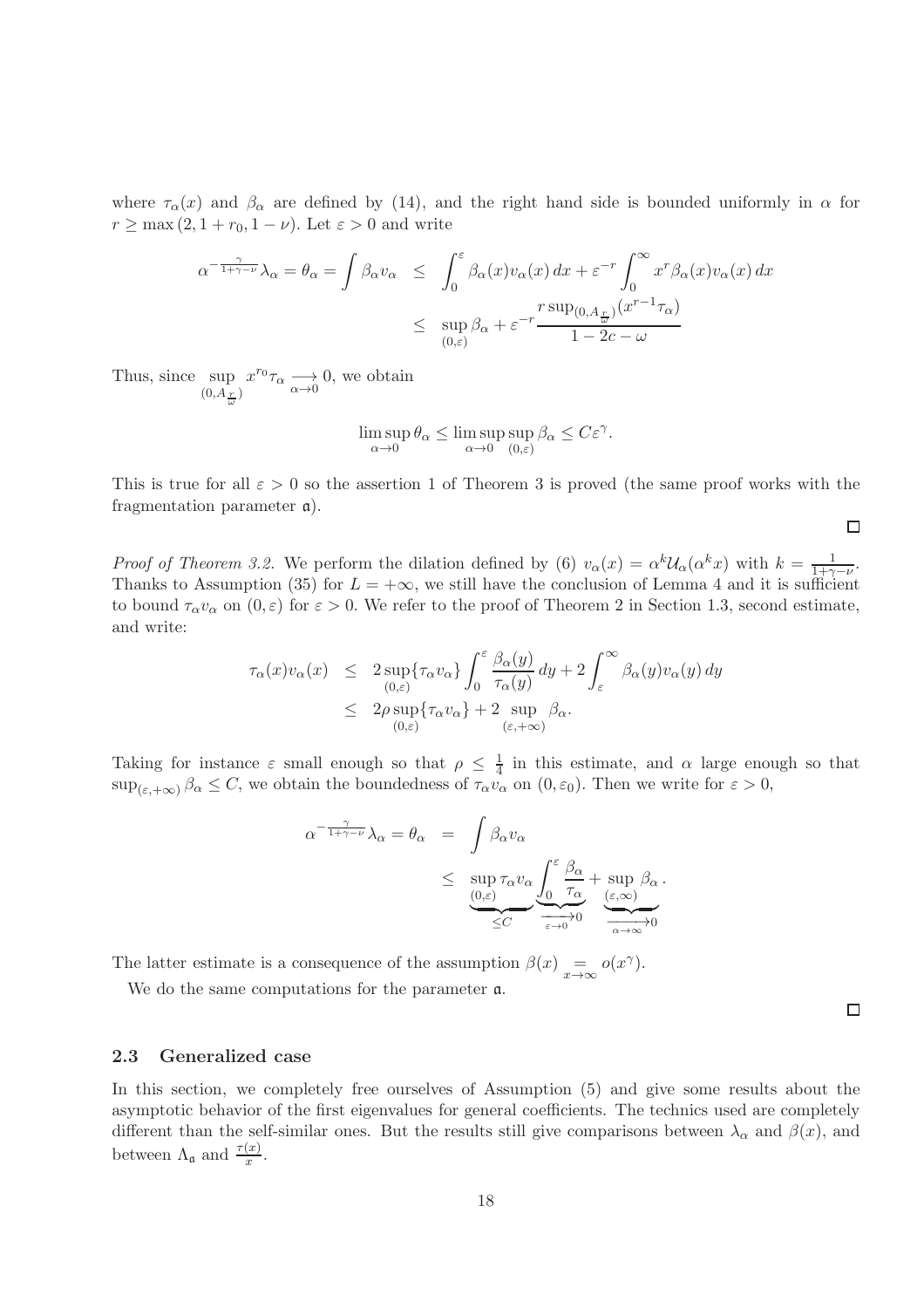Theorem 4. 1. Polymerization dependency.

$$
\text{If } \beta \in L_{loc}^{\infty}(\mathbb{R}_+^*) \text{ and } \limsup_{x \to \infty} \frac{\tau(x)}{x} < \infty, \quad \text{then } \limsup_{\alpha \to 0} \lambda_\alpha \le \limsup_{x \to 0} \beta(x). \tag{51}
$$

$$
If \frac{1}{\tau} \in L_0^1 := \{ f, \exists a > 0, \ f \in L^1(0, a) \}, \quad then \ \liminf_{\alpha \to \infty} \lambda_\alpha \ge \liminf_{x \to \infty} \beta(x). \tag{52}
$$

#### 2. Fragmentation dependency.

$$
\text{If } \beta \in L_{loc}^{\infty}(\mathbb{R}_+), \text{ then there exists } r > 0 \quad \text{ such that } \limsup_{\mathfrak{a} \to 0} \Lambda_{\mathfrak{a}} \le r \limsup_{x \to \infty} \frac{\tau(x)}{x}.\tag{53}
$$

$$
If \liminf_{x \to \infty} \beta(x) > 0, \text{ and if } \frac{1}{\tau} \in L_0^1, \qquad then \qquad \lim_{\mathfrak{a} \to \infty} \Lambda_{\mathfrak{a}} = +\infty. \tag{54}
$$

We first state a lemma which links the moments of the eigenvector, the eigenvalue and the polymerization rate.

**Lemma 5.** Let  $(\mathcal{U}, \lambda)$  solution to the eigenproblem (2). For any  $r \geq 0$  we have

$$
\int x^r \mathcal{U}(x) dx \le \frac{r}{\lambda} \int x^{r-1} \tau(x) \mathcal{U}(x) dx.
$$
\n(55)

*Proof.* Integrating Equation (2) against  $x^r$  we find

$$
-\int rx^{r-1}\tau(x)\mathcal{U}(x) dx + \lambda \int x^r \mathcal{U}(x) dx + \int x^r \beta(x)\mathcal{U}(x) dx
$$
  

$$
= 2 \int x^r \int_0^x \beta(y)\kappa(x,y)\mathcal{U}(y) dy dx
$$
  

$$
= 2 \int \beta(y)\mathcal{U}(y) \int_0^y x^r \kappa(x,y) dx dy
$$
  

$$
\leq 2 \int \beta(y)\mathcal{U}(y)y^{r-1} \int_0^y x\kappa(x,y) dx dy
$$
  

$$
= \int y^r \beta(y)\mathcal{U}(y) dy.
$$

*Proof of Theorem 4.1.*(51). We only have to consider the case  $\limsup_{x\to 0} \beta(x) < \infty$ . In this case,  $\beta \in L^{\infty}_{loc}(\mathbb{R}_+)$  since it is assumed that  $\beta \in L^{\infty}_{loc}(\mathbb{R}^*_+)$ . So for  $\varepsilon > 0$ , we can define  $\overline{\beta_{\varepsilon}} := \sup_{(0,\varepsilon)} \beta(x) < \infty$ and, thanks to Assumption (24), there exist positive constants  $C_{\varepsilon}$  and r such that  $\beta(x) \leq Cx^{r}$  for almost every  $x \geq \varepsilon$ . As a consequence, we have by integration of Equation (3)

$$
\lambda_{\alpha} = \int \beta(x) \mathcal{U}_{\alpha}(x) dx \leq \overline{\beta_{\varepsilon}} + C \int x^{r} \mathcal{U}_{\alpha}(x) dx.
$$

We can consider that  $r \geq r_0 + 1$ , with  $r_0$  defined in Assumption (24), and thus Lemma 5 and Assumption  $\limsup_{x\to\infty} \frac{\tau(x)}{x} < \infty$  give

$$
\int x^r u_\alpha(x) dx \leq \frac{\alpha r}{\lambda_\alpha} \int x^{r-1} \tau(x) u_\alpha(x) dx \leq \frac{\alpha}{\lambda_\alpha} C \left( 1 + \int x^r u_\alpha(x) dx \right)
$$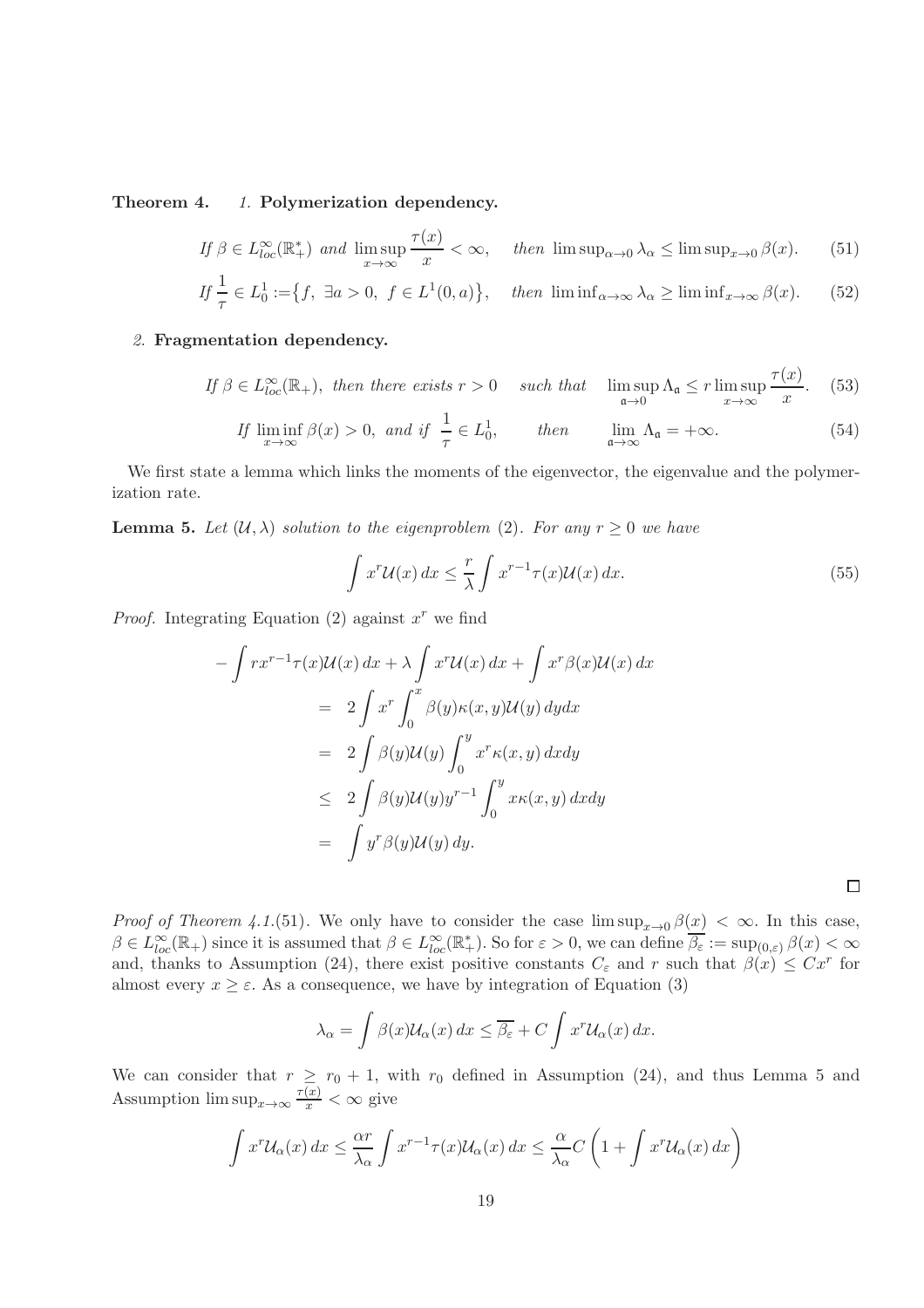for a new constant C. Combining these two inequalities we obtain

$$
\lambda_{\alpha} \leq \alpha C \left( 1 + \frac{1}{\int x^r \mathcal{U}_{\alpha}(x) dx} \right) \leq \alpha C \left( 1 + \frac{1}{\lambda_{\alpha} - \overline{\beta_{\varepsilon}}} \right).
$$

Then, either  $\lambda_{\alpha} \le \overline{\beta_{\varepsilon}}$ , or we obtain by multiplication by  $\lambda_{\alpha} - \overline{\beta_{\varepsilon}} > 0$  that

$$
\lambda_{\alpha}^{2} - (\overline{\beta_{\varepsilon}} + \alpha C)\lambda_{\alpha} - (1 - \overline{\beta_{\varepsilon}})\alpha C \le 0,
$$

and so

$$
\lambda_{\alpha} \le \frac{1}{2} \left( \overline{\beta_{\varepsilon}} + \alpha C + \sqrt{\overline{\beta_{\varepsilon}}^2 + 4\alpha C + \alpha^2 C^2} \right).
$$

Finally we have

$$
\limsup_{\alpha \to 0} \lambda_{\alpha} \le \overline{\beta_{\varepsilon}}
$$

and this is true for any  $\varepsilon > 0$ , so

$$
\limsup_{\alpha \to 0} \lambda_{\alpha} \le \limsup_{x \to 0} \beta(x).
$$

| <i>Proof of Theorem 4.1.</i> (52). Let $A > 0$ and define $\beta_A := \inf_{(A,\infty)} \beta$ . Since $\frac{1}{\tau} \in L_0^1$ and thanks to |
|-------------------------------------------------------------------------------------------------------------------------------------------------|
| Assumption (25) we can define $I_A := \int_0^A \frac{dx}{\tau(x)} < \infty$ . Then we have by integration of Equation (3)                       |

$$
\lambda_{\alpha} = \int \beta(y) \mathcal{U}_{\alpha}(y) dy
$$
  
\n
$$
\geq \underline{\beta_A} \int_A^{\infty} \mathcal{U}_{\alpha}(y) dy
$$
  
\n
$$
= \underline{\beta_A} \Big( 1 - \int_0^A \mathcal{U}_{\alpha}(y) dy \Big)
$$

.

We know, by integration of Equation (3) between 0 and x, that for all  $x > 0$ ,  $\alpha \tau(x) \mathcal{U}_{\alpha}(x) \leq 2\lambda_{\alpha}$ . Thus we obtain

$$
\lambda_{\alpha} \geq \underline{\beta_{A}} \Big( 1 - \int_{0}^{A} 2\lambda_{\alpha} \frac{dy}{\alpha \tau(y)} \Big)
$$

which gives

$$
\lambda_{\alpha} \ge \frac{\beta_A}{1 + \frac{2}{\alpha} \beta_A I}
$$

and

$$
\liminf_{\alpha \to \infty} \lambda_{\alpha} \ge \underline{\beta_A}.
$$

Finally, since the previous inequality is true for all  $A > 0$ , we find

$$
\liminf_{\alpha \to \infty} \lambda_{\alpha} \ge \liminf_{x \to +\infty} \beta(x).
$$

 $\Box$ 

 $\Box$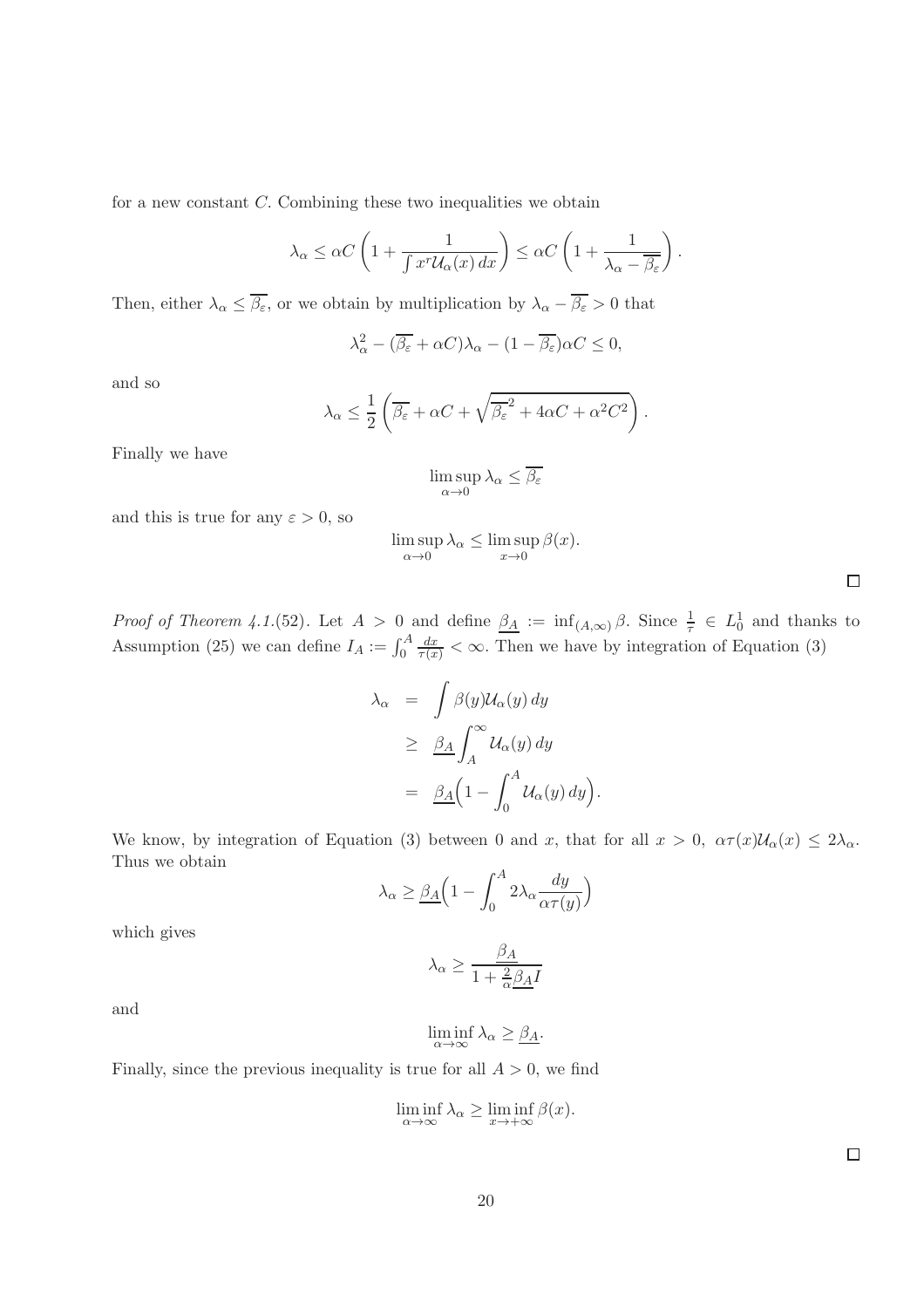*Proof of Theorem 4.2.*(53). The fact that  $\beta \in L^{\infty}_{loc}(\mathbb{R}_{+})$  associated to Assumption (24) ensures the existence of two positive constants C and r such that for almost every  $x \ge 0$ ,  $\beta(x) \le C(1+x^r)$ . So, integrating Equation (4), we have

$$
\Lambda_{\mathfrak{a}} = \mathfrak{a} \int \beta(x) \mathcal{V}_{\mathfrak{a}}(x) dx \leq \mathfrak{a} C \left( 1 + \int_0^\infty x^r \mathcal{V}_{\mathfrak{a}}(x) dx \right).
$$

To prove (53), we only have to consider the case  $\limsup_{x\to\infty} \frac{\tau(x)}{x} < \infty$ . So, for any  $A > 0$ , we can define  $\overline{\tau_A} := \sup_{x>A} \frac{\tau(x)}{x} < \infty$  and we have, thanks to Lemma 5 and considering  $r \ge r_0 + 1$  where  $r_0$ is defined in Assumption (24),

$$
\int x^r \mathcal{V}_\mathfrak{a}(x) dx \leq \frac{r}{\Lambda_\mathfrak{a}} \int x^{r-1} \tau(x) \mathcal{V}_\mathfrak{a}(x) dx \leq \frac{r}{\Lambda_\mathfrak{a}} \left( C + \overline{\tau_A} \int x^r \mathcal{V}_\mathfrak{a}(x) dx \right).
$$

Combining the two inequalities we obtain

$$
\Lambda_{\mathfrak{a}} \le r \left( \overline{\tau_A} + \frac{C}{\int x^r \mathcal{V}_{\mathfrak{a}}(x) dx} \right) \le r \left( \overline{\tau_A} + \frac{\mathfrak{a} C}{\Lambda_{\mathfrak{a}} - \mathfrak{a} C} \right).
$$

Then, either  $\Lambda_{\mathfrak{a}} \leq \mathfrak{a}C$ , or we obtain by multiplication by  $\Lambda_{\mathfrak{a}} - \mathfrak{a}C > 0$  that

$$
\Lambda_{\mathfrak{a}}^2 - (r\overline{\tau_A} + \mathfrak{a}C)\Lambda_{\mathfrak{a}} - r(1 - \overline{\tau_A})\mathfrak{a}C \le 0,
$$

and so

$$
\Lambda_{\mathfrak{a}} \leq \frac{1}{2} \left( r \overline{\tau_A} + \mathfrak{a} C + \sqrt{(r \overline{\tau_A})^2 + 4r \mathfrak{a} C + \mathfrak{a}^2 C^2} \right).
$$

In the two cases we obtain that

$$
\limsup_{\mathfrak{a} \to 0} \Lambda_{\mathfrak{a}} \leq r\overline{\tau_A},
$$

and, doing  $A \rightarrow \infty$ , we conclude

$$
\limsup_{\mathfrak{a}\to 0} \Lambda_{\mathfrak{a}} \leq r \limsup_{x\to\infty} \frac{\tau(x)}{x}.
$$

 $\Box$ 

*Proof of Theorem 4.*(54). Let  $\varepsilon > 0$ . Since  $\liminf_{x\to\infty} \beta(x) > 0$ , we have thanks to Assumption (25) that  $\underline{\beta_{\varepsilon}} := \inf_{(\varepsilon,\infty)} \beta > 0$ . Since  $\frac{1}{\tau} \in L_0^1$ , we have thanks to Assumption (25) that  $I_{\varepsilon} := \int_0^{\varepsilon}$  $\frac{dx}{\tau(x)} < \infty$ and that  $\lim_{\varepsilon\to 0}I_\varepsilon=0.$ 

By integration of equation (4), we find

$$
\Lambda_{\mathfrak{a}} = \mathfrak{a} \int \beta(y) \mathcal{V}_{\mathfrak{a}}(y) dy
$$
  
\n
$$
\geq \mathfrak{a} \underline{\beta_{\varepsilon}} \int_{\varepsilon}^{\infty} \mathcal{V}_{\mathfrak{a}}(y) dy
$$
  
\n
$$
= \mathfrak{a} \underline{\beta_{\varepsilon}} \Big( 1 - \int_{0}^{\varepsilon} \mathcal{V}_{\mathfrak{a}}(y) dy \Big).
$$

We know, as previously by integration between 0 and x, that for all  $x > 0$ ,  $\tau(x) \mathcal{V}_a(x) \leq 2\Lambda_a$ . Thus we obtain

$$
\Lambda_{\mathfrak{a}} \geq \mathfrak{a} \underline{\beta_{\varepsilon}} \Big( 1 - \int_0^{\varepsilon} 2\Lambda_{\mathfrak{a}} \frac{dy}{\tau(y)} \Big)
$$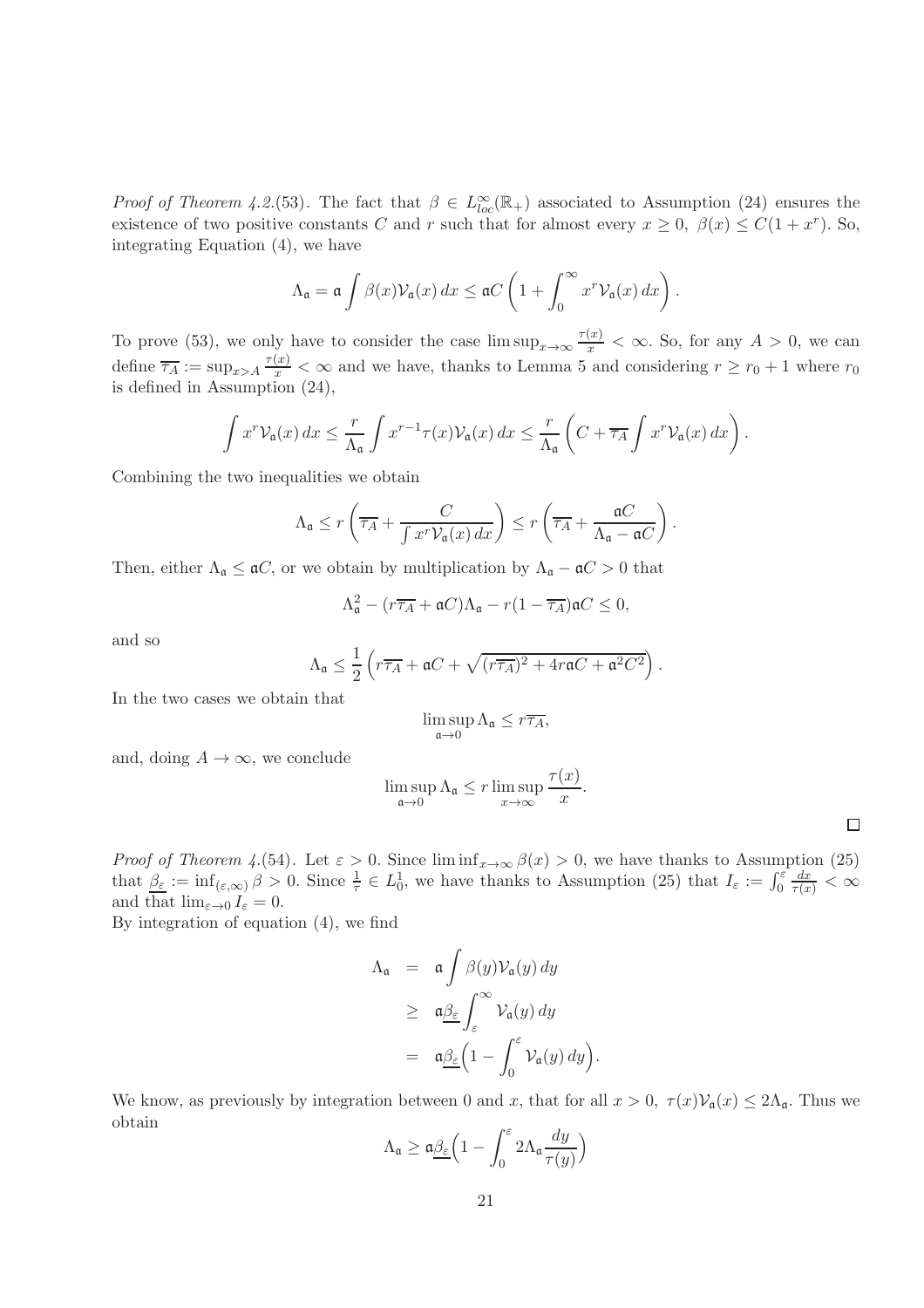which gives

$$
\Lambda_{\mathfrak{a}} \geq \frac{\mathfrak{a} \beta_{\varepsilon}}{1+2\mathfrak{a} \beta_{\varepsilon} I_{\varepsilon}}.
$$

Finally we have

$$
\liminf_{\mathfrak{a} \to \infty} \Lambda_{\mathfrak{a}} \geq \frac{1}{2 I_{\varepsilon}} \xrightarrow[\varepsilon \to 0]{} + \infty
$$

and it ends the proof of Theorem 4.(54).

# 3 Applications

Before giving applications, we remind a regularity result whose proof can be found in [28].

**Lemma 6.** Under the assumptions of Section 1.2, the functions  $\alpha \mapsto \lambda_{\alpha}$  and  $\mathfrak{a} \mapsto \Lambda_{\mathfrak{a}}$  are well defined and differentiable on  $(0, \infty)$ .

#### 3.1 Numerical scheme based on Theorem 2

Let us first present the method we use to compute numerically the principal eigenvector  $\lambda$  without considering any dependency on parameters. Then we explain how the self-similar change of variable (6) and the convergence result of Theorem 2 can be used to compute the dependencies  $\alpha \mapsto \lambda_{\alpha}$  and  $\mathfrak{a} \mapsto \Lambda_{\mathfrak{a}}$ , when parameters  $\alpha$  and  $\alpha$  are very large or very small.

The method used to compute  $\lambda$  solution to Equation (2) is first to compute a numerical approximation of the first eigenvector  $U$ , and then use the identity

$$
\lambda = \int_0^\infty \beta(x) \mathcal{U}(x) \, dx.
$$

The General Relative Entropy (GRE) introduced by [29, 30, 31] provides the long time asymptotic behavior of any solution to the fragmentation-drift equation (1). At sufficiently large times, these solutions look like  $\mathcal{U}(x)e^{\lambda t}$  where  $\mathcal{U}$  and  $\lambda$  are the eigenelements defined at (2). More precisely we have

$$
\int_0^\infty |u(x,t)e^{-\lambda t} - \langle u(\cdot, t=0), \phi \rangle \mathcal{U}(x)|\phi(x) dx \xrightarrow[t \to \infty]{} 0,
$$

where  $\phi$  is the dual eigenvector of Equation (2) (see [16, 30] for more details) and  $\langle u, \phi \rangle = \int_0^\infty u(x) \phi(x) dx$ . It is even proved in [24, 6], under some assumptions on the coefficients, that this convergence occurs exponentially fast. We use this convergence to compute numerically the eigenvector  $U$ . We consider, for  $u_0 \in L^1(\mathbb{R}_+)$  an initial function satisfying  $\int_0^\infty u_0(x) dx = 1$ , the solution  $u(x, t)$  to the fragmentationdrift equation (1). Since we do not know yet the value of  $\lambda$ , we define the normalized function

$$
\tilde{u}(x,t) := \frac{u(x,t)}{\int_0^\infty u(x,t) \, dx}.
$$

We can easily check that  $\tilde{u}$  satisfies the equation

$$
\partial_t \tilde{u}(x,t) + \partial_x \left( \tau(x)\tilde{u}(x,t) \right) + \left( \int_0^\infty \beta(y)\tilde{u}(y,t) \, dy \right) \tilde{u}(x,t) + \beta(x)\tilde{u}(x,t) = 2 \int_x^\infty \beta(y)\kappa(x,y)\tilde{u}(y,t) \, dy,
$$
\n(56)

 $\Box$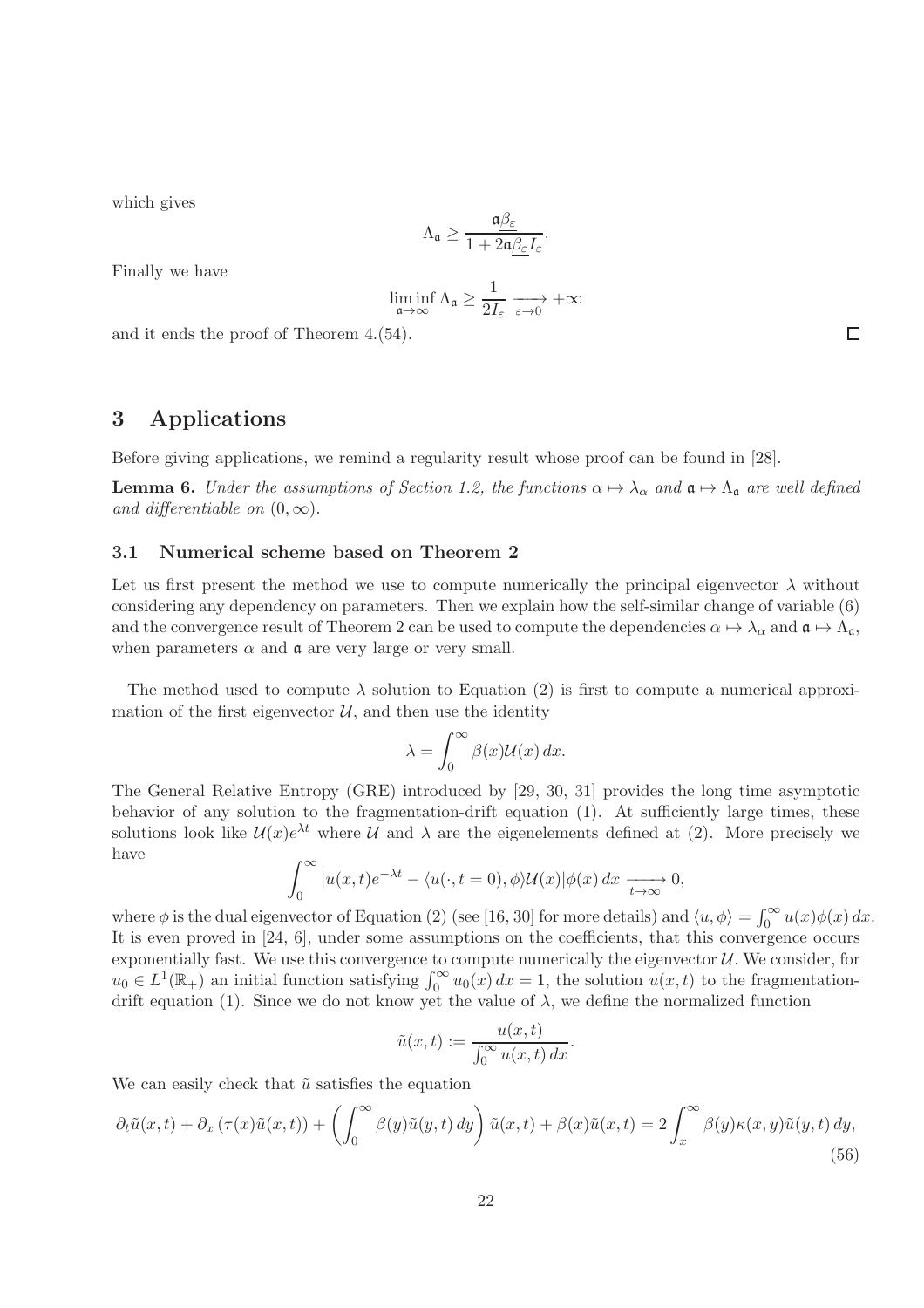with the boundary condition  $\tau(0)\tilde{u}(0,t) = 0$ , and that the convergence occurs

$$
\int_0^\infty |\tilde{u}(x,t) - \mathcal{U}(x)| \phi(x) dx \xrightarrow[t \to \infty]{} 0.
$$
 (57)

The scheme used to compute  $\mathcal U$  is based on the resolution of Equation (56) for large times and the use of (57) for the stop condition.

Numerically, Equation (56) is solved on a truncated domain  $[0, R]$  so the integration bounds have to be changed and we obtain, for  $x \in [0, R]$ ,

$$
\partial_t \tilde{u}(x,t) + \partial_x \left(\tau(x)\tilde{u}(x,t)\right) + \left(\int_0^R \beta(y)\tilde{u}(y,t) \, dy\right) \tilde{u}(x,t) + \beta(x)\tilde{u}(x,t) = 2 \int_x^R \beta(y)\kappa(x,y)\tilde{u}(y,t) \, dy. \tag{58}
$$

What we loose when we solve this truncated equation are the integral terms  $\int_R^{\infty} \beta(x) \tilde{u}(x,t) dx$  and  $\int_R^{\infty} \beta(y) \kappa(x, y) \tilde{u}(y, t) dy$ , and the outgoing flux  $\tau(R) \tilde{u}(R, t)$  at the boundary  $x = R$ . To be as close as possible to the non-truncated solution, we have to choose  $R$  large enough so that these quantities are small enough. It is proved in [16] that  $\beta(x)\mathcal{U}(x)$  and  $\tau(x)\mathcal{U}(x)$  are fast decreasing when  $x \to +\infty$ . The value of R has to be adapted to have, when  $\tilde{u}$  is close to the equilibrium U, values of  $\tau(x)\tilde{u}(x,t)$ and  $\beta(x)\tilde{u}(x,t)$  smaller than a fixed parameter  $\epsilon$  for x close to R. Parameter  $\epsilon$  is expected to be very small, it is also used for the stop condition (60).

We assume that [0, R] is divided into N uniform cells and we denote  $x_i = i\Delta x$  for  $0 \le i \le N$  with  $\Delta x = \frac{R}{N}$  $\frac{R}{N}$ . The time is discretized with the time step  $\Delta t$  and we denote  $t^n = n\Delta t$  for  $n \in \mathbb{N}$ . We adopt the finite difference point of view, namely we compute an approximation  $\tilde{u}_i^n$  of  $\tilde{u}(x_i, t^n)$ . It remains to explain how we go from the time  $t^n$  to the time  $t^{n+1}$ . To enforce that  $\sum_{i=1}^N \tilde{u}_i^n = 1$  at each time step, we split the evolution into two steps. First we compute, from  $(\tilde{u}_i^n)_{1 \leq i \leq N}$ , a vector  $(u_i^{n+1})_{1 \leq i \leq N}$  which is obtain with the formula

$$
\frac{u_i^{n+1} - \tilde{u}_i^n}{\Delta t} = -\frac{\tau_i \tilde{u}_i^{n+1} - \tau_{i-1} \tilde{u}_{i-1}^n}{\Delta x} - \beta_i^{n+1} + 2\Delta x \sum_{j=1}^N \beta_j \kappa_{i,j} \tilde{u}_j^n,\tag{59}
$$

where  $\beta_i = \beta(x_i)$ ,  $\tau_i = \tau(x_i)$  and  $\kappa_{i,j} = \kappa(x_i, x_j)$ . This is a semi-implicit Euler discretization of the growth-fragmentation equation (1). We choose this scheme to ensure the stability without any CFL condition, since the scheme is positive. Then we set

$$
\tilde{u}_i^{n+1} := \frac{u_i^{n+1}}{\Delta x \sum_{j=1}^N u_j^{n+1}}
$$

and we have that the discrete integral of  $(\tilde{u}_i^{n+1})_{1 \leq i \leq N}$  satisfies  $\Delta x \sum_{i=1}^N \tilde{u}_i^{n+1} = \Delta x \sum_{i=1}^N \tilde{u}_i^n = 1$ . Inspired from the  $L^1$  convergence (57), we end the algorithm when

$$
\frac{\Delta x}{\Delta t} \sum_{i=1}^{N} |\tilde{u}_i^n - \tilde{u}_i^{n-1}| < \epsilon \tag{60}
$$

where  $\epsilon \ll \Delta x$ . Then we have

$$
\lambda \simeq \Delta x \sum_{i=1}^{N} \beta_i \tilde{u}_i^n.
$$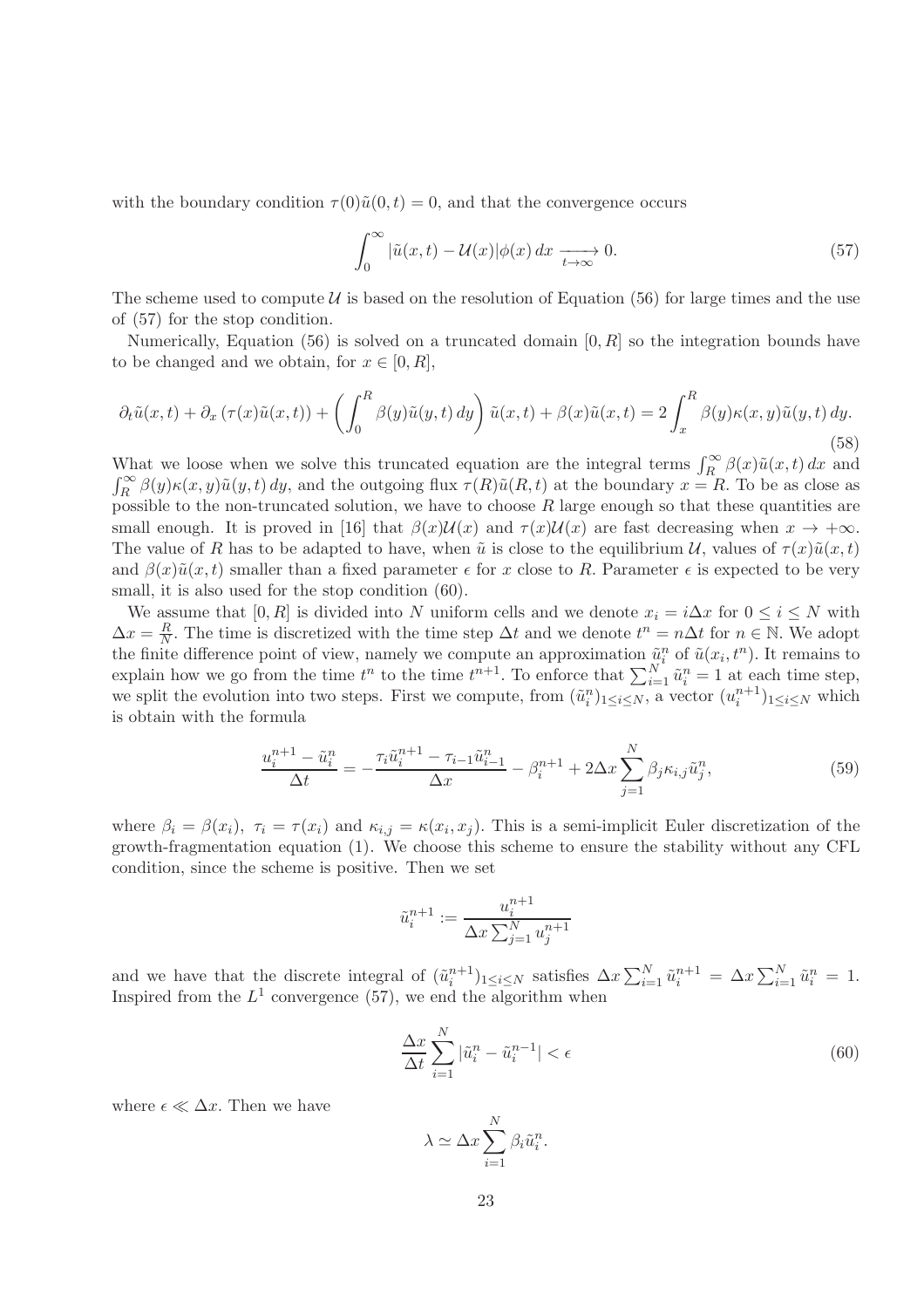The semi-implicit scheme (59) is efficient to avoid oscillations on the numerical solution but it is not conservative. It has to be avoided if we want to solve Equation (1) for any time. Here we are only interested in the steady state of Equation (56), so the non conservativity does not matter because the steady state is the same for an implicit or an explicit scheme.

Now we want to compute  $\lambda_{\alpha}$  and  $\Lambda_{\mathfrak{a}}$  for a large range of  $\alpha$  and  $\mathfrak{a}$ . According to the discussion in introduction, the eigenvectors  $U_{\alpha}$  and  $V_{\alpha}$  are concentrated at the origin for  $\alpha$  small or  $\alpha$  large and, conversely, it is spread for  $\alpha$  large or  $\alpha$  small. Then, to avoid an adaptation of the truncature parameter R or an adaptation of the discretization size step  $\Delta x$  when  $\alpha$  and  $\alpha$  vary, we compute  $\theta_{\alpha}$ defined in Equation (18). To this end, we have to compute the dilated eigenvector  $v_{\alpha}$  defined in (6) which converges to a fixed profile  $v_{\infty}$  when  $\alpha \to L$ , as stated in Theorem 2. This convergence ensures that the vector  $v_{\alpha}$  does neither disperse nor concentrate too much when  $\alpha$  varies, and so we can find a truncature and a size step which suit for any  $\alpha \to L$ . It remains to distinguish  $L = 0$  from  $L = +\infty$ by dividing  $(0, +\infty)$  into two sets: for instance  $(0, 1]$  and  $(1, +\infty)$ . For  $0 < \alpha < 1$ , we use the dilation coefficient k associated to  $\nu$  and  $\gamma$  such that  $\tau(x) \sim_{x\to 0} x^{\nu}$  and  $\beta(x) \sim_{x\to 0} x^{\gamma}$ . For  $\alpha > 1$  we do the dilation associated to  $\nu$  and  $\gamma$  such that  $\tau(x) \sim_{x \to \infty} x^{\nu}$  and  $\beta(x) \sim_{x \to \infty} x^{\gamma}$ . Finally, we use Equation (20) in Lemma 1 to recover  $\lambda_{\alpha}$  or  $\Lambda_{\mathfrak{a}}$  from the numerical value of  $\theta_{\alpha}$ .

All the figures of the paper are obtained with this numerical scheme.

#### 3.2 Steady States of the Prion Equation

To model polymerization processes, Equation (1) can be coupled to an ODE which leads the evolution of the quantity of monomers. It is the case in the so-called "prion equation" (see [22, 34])

$$
\begin{cases}\n\frac{dV(t)}{dt} = \xi - V(t) \left[ \delta + \int_0^\infty \tau(x) u(x, t) dx \right], \\
\frac{\partial}{\partial t} u(x, t) = -V(t) \frac{\partial}{\partial x} (\tau(x) u(x, t)) - [\beta(x) + \mu(x)] u(x, t) + 2 \int_x^\infty \beta(y) \kappa(x, y) u(y, t) dy,\n\end{cases} (61)
$$
\n
$$
u(0, t) = 0,
$$

where the quantity of monomers is denoted by  $V(t)$ . In this model, the monomers are prion proteins, produced and degraded by the cells with rates  $\xi$  and  $\delta$ , and attached to polymers of size x with respect to the rate  $\tau(x)$ . The polymers are fibrils of misfolded pathogenic proteins, which have the ability to transconform normal proteins (monomers) into abnormal ones by a polymerization process not yet very well understood. The size distribution of polymers  $u(x, t)$  is solution to the growthfragmentation equation (1) in which  $V(t)$  is added as a multiplier for the polymerization rate. A degradation rate  $\mu(x)$  is also considered for the polymers. For the sake of simplicity, this rate is assumed to be size-independent in the following study  $(\mu(x) \equiv \mu_0)$ .

Equation (61) models the proliferation of prion disease. An individual is said to be infected by prion disease when polymers of misfolded proteins are present, namely when  $u(\cdot, t) \neq 0$  at the present time t.

The coupling between  $V(t)$  and  $u(t, x)$  appears in the equation for u as a modulation of the polymerization rate. One sees immediately the link with the eigenproblem (3) satisfied by  $\mathcal{U}_{\alpha}$ . Indeed,  $\mathcal{U}_{\alpha}$ is the principal eigenvector linked to the linearization of the prion equation around a given monomer quantity  $V = \alpha$ . Investigating the dependency of the fitness  $\lambda_V$  with respect to the polymerization and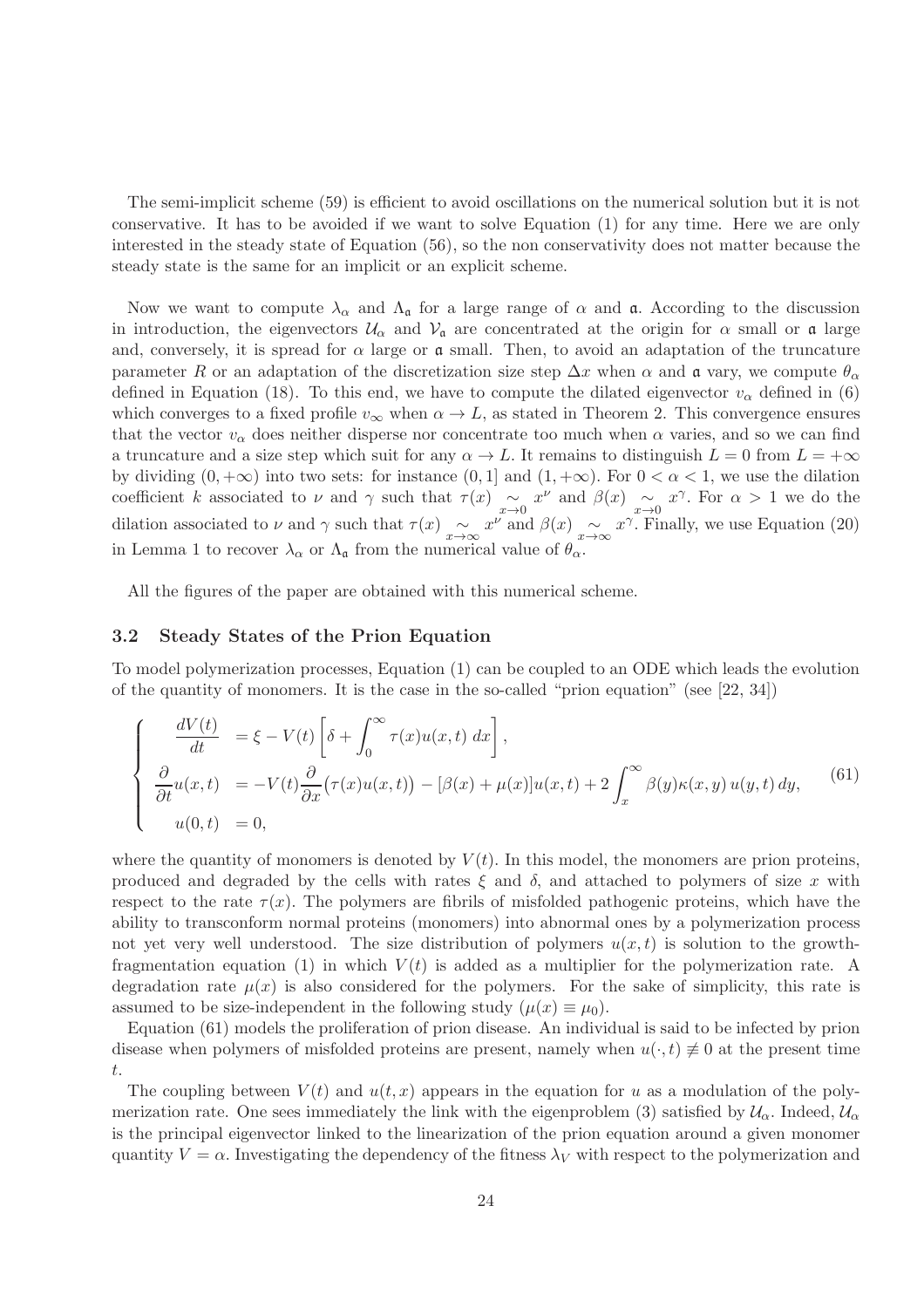fragmentation coefficients is a first step towards a better understanding of the disease propagation. Indeed it has been reported that the course of prion infection in the brain follows heterogeneous patterns. It has been postulated that the neuropathology of prion infection could be related to different kinetics in different compartments of the brain [12].

Modelling the propagation of prion in the brain requires a good understanding of possible dynamics (e.g. monostable, bistable etc). Such a study can be done through the dependency of the first eigenvalue on parameters. In [9, 8], it is shown that, under some conditions, the coexistence of two stable steady states can happen (one endemic and one disease-free). A steady state  $(V_{\infty}, u_{\infty}(x))$  is a solution to

$$
\begin{cases}\n0 &= \xi - V_{\infty} \left[ \delta + \int_0^{\infty} \tau(x) u_{\infty}(x) dx \right], \\
\mu_0 u_{\infty}(x) &= -V_{\infty} \frac{\partial}{\partial x} (\tau(x) u_{\infty}(x)) - \beta(x) u_{\infty}(x) + 2 \int_x^{\infty} \beta(y) \kappa(x, y) u_{\infty}(y) dy, \\
u_{\infty}(0) &= 0.\n\end{cases}
$$
\n(62)

The disease-free steady state corresponds to the solution without any polymer  $\left(\overline{V} = \frac{\xi}{\delta}\right)$  $\frac{\xi}{\delta}, \overline{u} \equiv 0.$ 

Other steady states can exist and are called endemic or disease steady states. They are solution to System (62) with  $V_{\infty} > 0$  and  $u_{\infty} \neq 0$  nonnegative. To know if such disease steady states exist, we recall briefly here the method of [8, 9]. A positive steady state  $u_{\infty}$  can be seen as an eigenvector solution of (3) with  $\alpha = V_{\infty}$  such that

$$
\lambda_{\alpha} = \lambda_{V_{\infty}} = \mu_0. \tag{63}
$$

It shows the crucial importance of a study of the map  $V \mapsto \lambda_V$ . Any value  $V_{\infty}$  solution to (63) provides a size distribution of polymers

$$
u_{\infty}(x) = \varrho_{\infty} \mathcal{U}_{V_{\infty}}(x).
$$

The quantity of polymers  $\varrho_{\infty}$  is then prescribed by the equation on monomers and has to satisfy the relation

$$
\varrho_{\infty} = \frac{\xi V_{\infty}^{-1} - \delta}{V_{\infty} \int \tau(x) \mathcal{U}_{V_{\infty}}(x) dx}.
$$

The quantity of polymers has to be positive, what is equivalent to the condition

$$
V_{\infty} < \frac{\xi}{\delta} = \overline{V}.
$$

Finally, the disease steady states correspond exactly to the zeros of the map  $V \mapsto \lambda_V - \mu_0$  in the interval  $(0, \overline{V})$ . Thanks to the different results of Sections 1 and 2, we know that this map is not necessarily monotonic, as assumed in [9]. Thus, by continuity of the dependency of  $\lambda$  on V (see Lemma 6), there can exist several disease steady states for  $\mu_0$  well chosen and  $\overline{V} = \frac{\xi}{\delta}$  $\frac{\xi}{\delta}$  large enough. This point is illustrated on the example below, for which there exist two disease steady states.

We can investigate the stability of the disease-free steady state through the results obtained in [8, 9]. For this, we introduce the dual eigenvector  $\overline{\varphi}$  of the growth-fragmentation operator with transport term  $\overline{V}$ 

$$
\begin{cases}\n-\overline{V}\tau(x)\frac{\partial}{\partial x}(\overline{\varphi}(x)) + (\beta(x) + \lambda)\overline{\varphi}(x) = 2\beta(x)\int_0^x \kappa(y,x)\overline{\varphi}(y)dy, & x \ge 0, \\
\overline{\varphi}(x) \ge 0, & \int_0^\infty \overline{\varphi}(x)\mathcal{U}_{\overline{V}}(x)dx = 1.\n\end{cases}
$$
\n(64)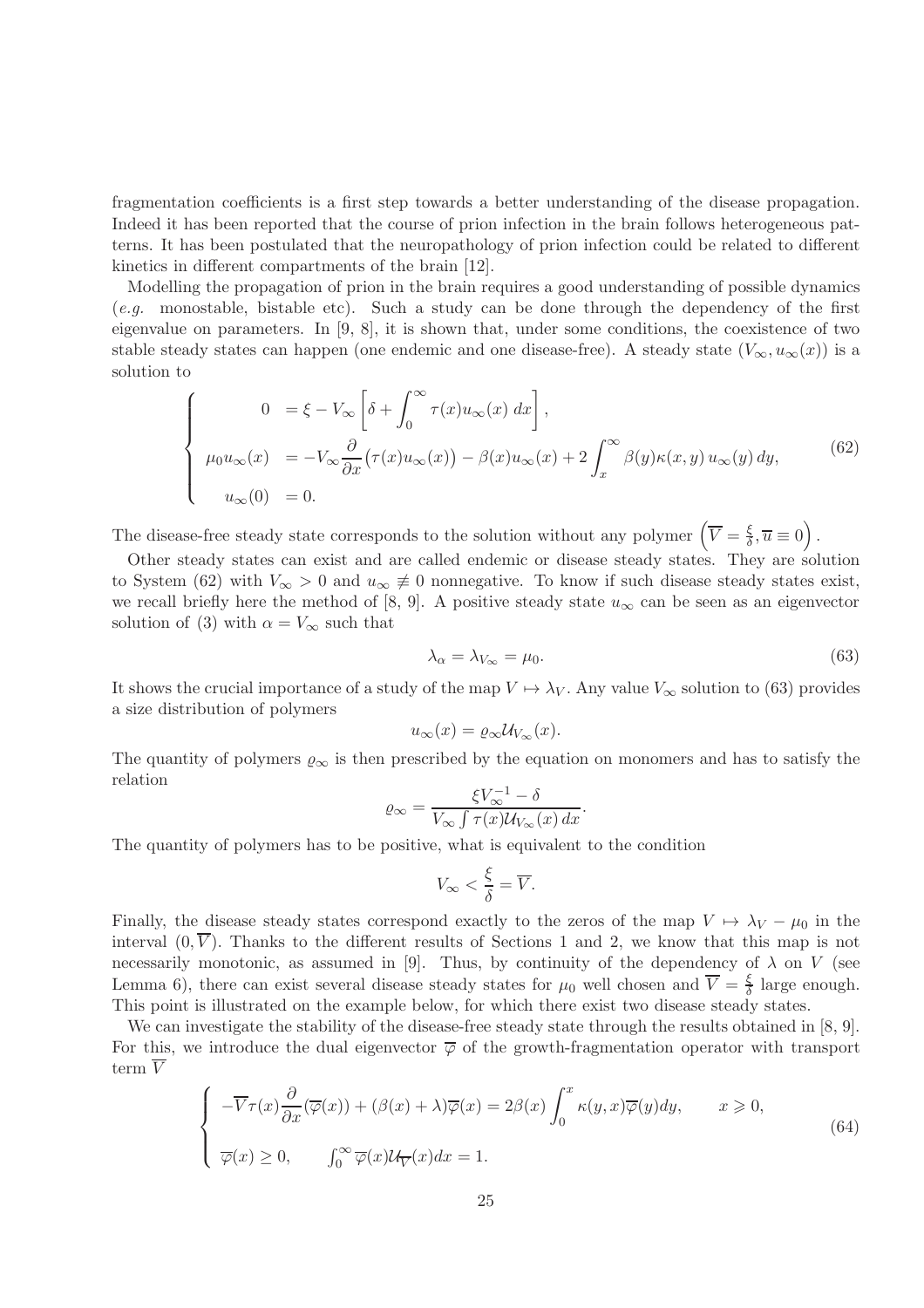We assume that we are in a case when there exist two constants  $K_1$  and  $K_2$  such that

$$
\left|\tau(x)\frac{\partial}{\partial x}\overline{\varphi}(x)\right| \le K_1\overline{\varphi}(x), \quad \text{and} \quad \tau(x) \le K_2\overline{\varphi}(x). \tag{65}
$$

This assumption generally holds true when  $\frac{\tau(x)}{x}$  is bounded because  $\overline{\varphi}$  grows linearly at infinity according to general properties proved in [16, 27, 31, 32]. Then we can reformulate the theorems of [8, 9].

**Theorem [9]** (Local stability). Suppose that assumption (65) holds true and that  $\lambda_{\overline{V}} < \mu_0$ . Then the steady state  $(\overline{V}, 0)$  is locally non-linearly stable.

**Theorem [8]** (Persistence). Suppose that assumption (65) holds true,  $V(0) \leq \overline{V}$ ,  $\int_0^\infty (1+x)u(t,x) dx$ is uniformly bounded, and that  $\lambda_{\overline{V}} > \mu_0$ . Then the system remains away from the steady state  $(\overline{V}, 0)$ . More precisely we have:

$$
\liminf_{t \to \infty} \int_0^\infty \overline{\varphi}(x) u(x, t) \, dx > 0.
$$

*Example.* Let us consider the same coefficients as in Figure 2(a). We can choose  $\mu_0$  small enough to ensure the existence of two values  $V_1 < V_2$  such that  $\lambda_{V_1} = \lambda_{V_2} = \mu_0$ . As a consequence, we know thanks to the previous study that there exists no disease steady state if  $\overline{V} < V_1$ , one if  $V_1 < \overline{V} < V_2$ , and two if  $\overline{V} > V_2$ . Concerning the stability of the disease-free steady state, we first notice that the fragmentation rate  $\beta(x)$  satisfies the assumption  $\beta(x) \leq A + Bx$  which is sufficient to have that  $\int_0^\infty (1+x)u(t,x)\,dx$  is uniformly bounded (see [8] Theorem 2.1). Thus we can apply the previous theorems and we have that  $(V, 0)$  is stable if  $V < V_1$ , unstable if  $V_1 < V < V_2$ , and recovers its (local) stability if  $\overline{V} > V_2$ . In Figure 3, the graph of the negative fitness  $V \mapsto \mu_0 - \lambda_V$  is plotted (because the quantity of polymers influences the evolution of  $V(t)$  with a negative contribution) and the zones of stability and unstability for  $\overline{V}$  are pointed out. The non intuitive conclusion is that an increase of the production rate  $\xi$  or a decrease of the death rate  $\delta$  can stabilize the disease-free steady state. What happens in this situation is that the largest polymers are the most stable since  $\lim_{x\to\infty} \beta(x) = 0$  (this situation is biologically relevant, see for instance [35]). When the quantity of polymers is large, the polymerization is strong and it forms such long stable polymers. Because they do not break easily, their number does not increase very fast, i.e. the fitness of the polymerization-fragmentation equation is small. But the degradation term is assumed to be size-independent, and then the fitness  $\lambda_V$  becomes smaller than  $\mu_0$  for V large enough. This phenomenon stabilizes the disease-free steady state because, when polymers are injected in a cell, they tend to disappear immediately since  $\lambda_{\overline{Y}} < \mu_0$ .

Concerning the stability of the disease steady states, the study is much more complicated. Neverthe less, we can imagine that  $V_1$  is stable and  $V_2$  unstable. This postulate is based on Figure 3 and on the results obtained in [22, 23] in a case when System (61) can be reduced to a system of ODEs.

#### 3.3 Optimization of the PMCA protocole

Prion diseases, briefly described in Section 3.2 (see [25] for more details), are fatal, infectious and neurodegenerative diseases with a long incubation time. They include bovine spongiform encephalopathies in cattle, scrapie in sheep and Creutzfeldt-Jakob disease in human. It is then of importance to be able to diagnose infected individuals to avoid propagation of the disease in a population. But the dynamics of proliferation is slow and the amount of prion proteins is low at the begining of the disease. Moreover, these proteins are concentrated in vital organs like brain, and are present in minute quantities in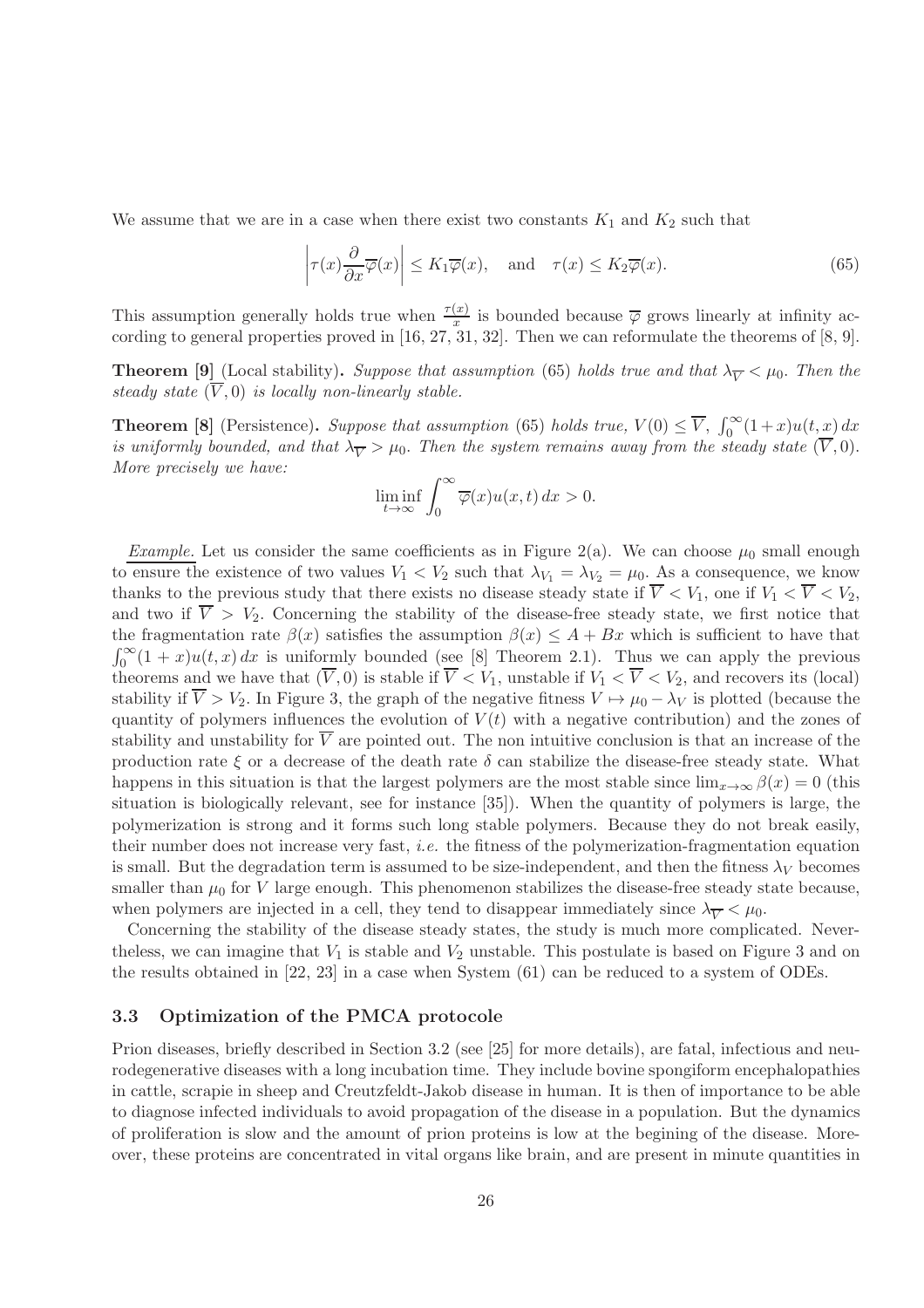

Figure 3: The negative fitness  $V \mapsto \mu_0 - \lambda_V$  is plotted for the same coefficients as in Figure 2(a). The zeros  $V_1$  and  $V_2$  correspond to disease steady states and separate the areas of stability or unstability of the disease-free steady state.

tissues like blood. To be able to detect prions in these tissues, a solution is to amplify their quantity. A promising recent technique of amplification is the PMCA (Protein Misfolded Cyclic Amplification). Nevertheless, this protocole is not able to amplify prions for all the prion diseases from tissues with low infectivity. It remains to be improved and mathematical modelling and analysis can help to do so.

PMCA is an *in vitro* cyclic process that quickly amplifies very small quantities of prion proteins present in a sample. In this sample, the pathogenic proteins (polymers) are put in presence of a large quantity of normal proteins (monomers). Then the protocole consists in the alternance of two phases:

- a phase of incubation during which the sample is left to rest and the polymers can attach the monomers (increase of the size of polymers),

- a phase of sonication during which waves are sent on the sample in order to break the polymers into numerous smaller ones (increase of the number of polymers).

To model this process, we can use the growth-fragmentation equation (1) as in (61). The main difference is that the PMCA takes place in vitro, then there is no production of monomers. The monomers are in large excess to improve the polymerization, so we can assume that their concentration is constant during the PMCA. It remains to introduce the "sonication" in the equation. Because the sonication phase increases the fragmentation of polymers, a first modelling can be to add a time-dependent parameter  $a(t)$  in front of the fragmentation parameter  $\beta(x)$ . Then the alternance incubation-sonication corresponds to a rectangular function  $a(t)$  which is equal to 1 during the incubation time (since the sample is left to rest), and  $a_{max}$  during the sonication pulse (where  $a_{max}$  represents the maximal power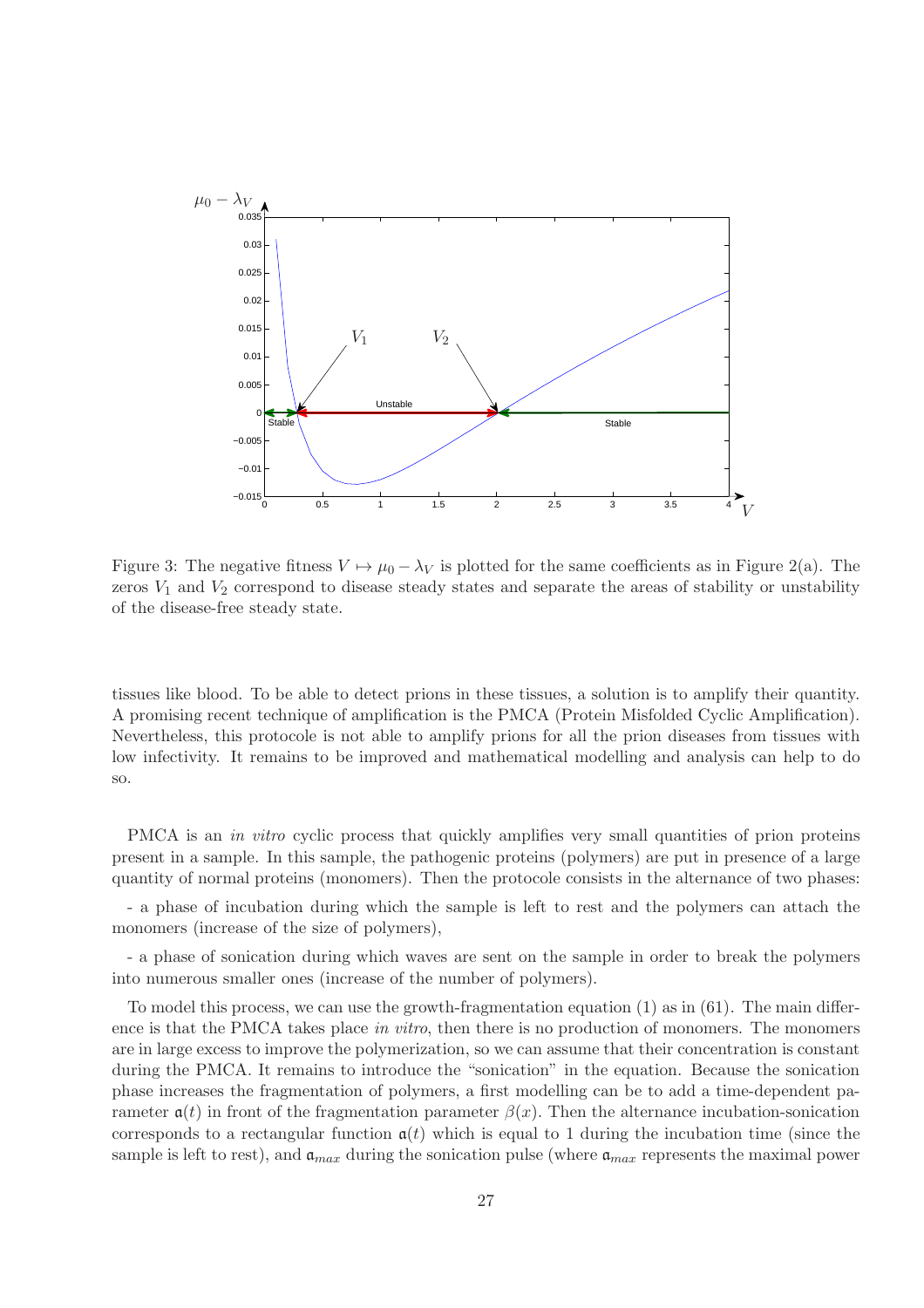of the sonicator). We obtain the model

$$
\frac{\partial}{\partial t}u(x,t) = -V_0 \frac{\partial}{\partial x}(\tau(x)u(x,t)) - \mathfrak{a}(t)\beta(x)u(x,t) + 2\mathfrak{a}(t)\int_x^\infty \beta(y)\kappa(x,y)u(y,t) dy,\tag{66}
$$

where  $u(x, t)$  still denotes the quantity of polymers of size x at time t.

With this model, the problem of PMCA improvement becomes an optimization mathematical problem: find a control  $a(t)$  which maximizes the quantity  $\int xu(T, x) dx$  (total mass of pathogenic proteins) at a given final time T. The answer to this problem is difficult. First we can wonder if the rectangular strategie used in the PMCA (alternance incubation-sonication) is the best one or if there exists a constant control which is better. This last question leads naturally to the problem of the fitness optimization for Equation (66) when  $a(t) \equiv a$  is a time-independent parameter. Is  $a_{max}$  the best constant to maximize  $\Lambda_{\mathfrak{a}}$ ? Is there a compromise  $\mathfrak{a}_{opt} \in (1, \mathfrak{a}_{max})$  to find? The answer depends on the coefficients  $\tau$  and  $\beta$  as indicated by the different theorems of this paper. More precisely, Theorem 2 ensures that the situation when an optimum  $a_{opt}$  exists between 1 and  $a_{max}$  can happen, and an example is given below.

Example Let consider the same coefficients as in Figure 2(b) and suppose that the sonicator can multiply by 4 the fragmentation at its maximal power. Then in our model  $a_{max} = 4$  and we can see on Figure 4 that the best strategy to maximize the fitness with a constant coefficient is not the maximal power but an intermediate  $a_{opt}$  between 1 and  $a_{max}$ .



Figure 4: The fitness is plotted as a function of  $\alpha$  for the coefficients of Figure 2(b). There is a sonication value  $\mathfrak{a}_{opt}$  in the interior of the window  $[1, \mathfrak{a}_{max}]$  which maximizes this fitness.

In [7], the time dependent optimization problem is investigated on a discrete model. The study highlights the link between the optimal control  $a(t)$  and the constant  $a_{opt}$  which optimizes the fitness of the system.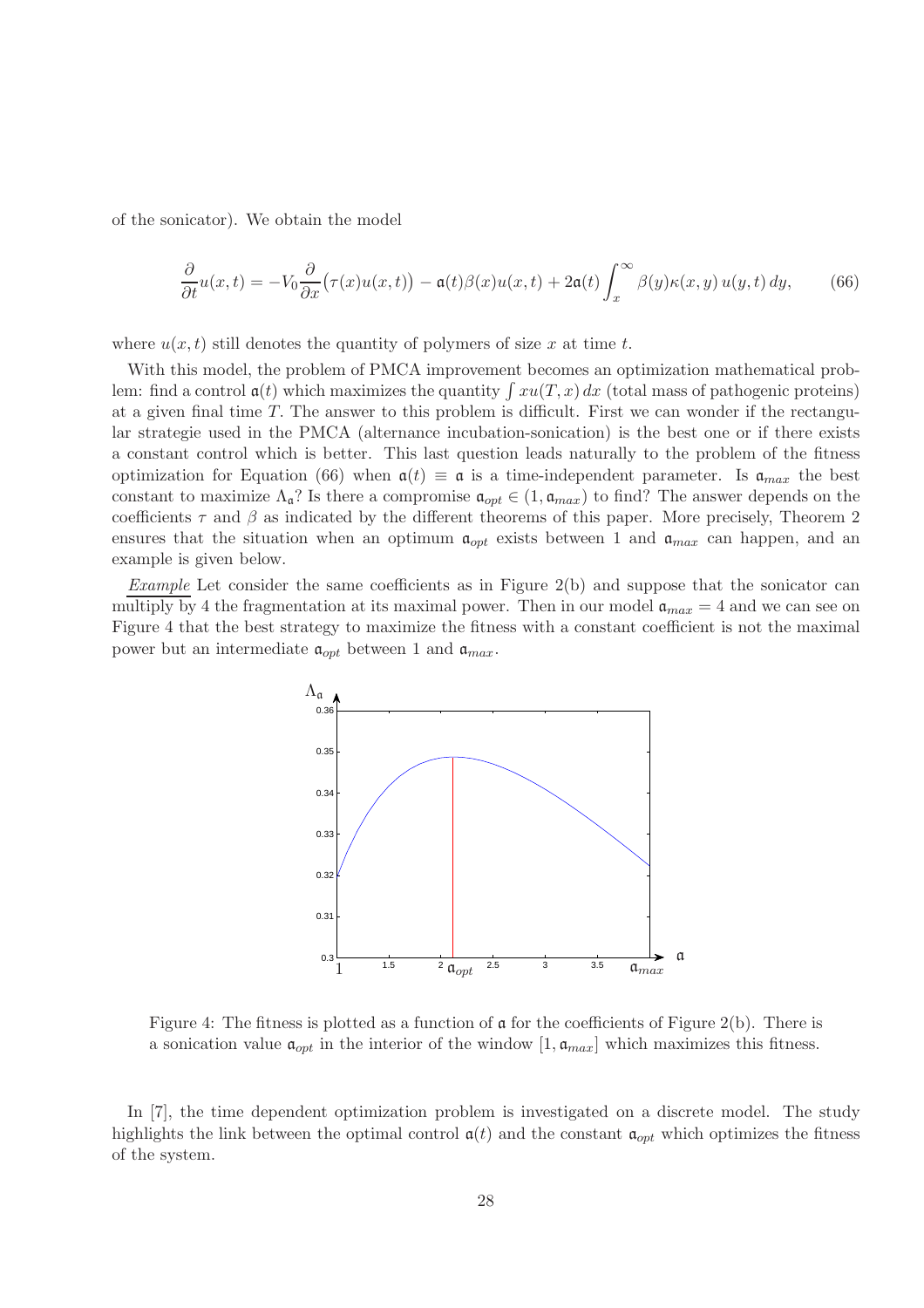#### 3.4 Therapeutic optimization for a cell population

In the case when Problem (1) models the evolution of a size (or protein, or label, or parasite...) structured cell population,  $\tau$  represents the growth rate of the cells and  $\beta$  their division rate. It is of deep interest to know how a change on these rates can affect the Malthus parameter of the total population, see for instance [11, 10]. It is possible to act on the growth rate by changing the nutrient properties - the richer the environment, the faster the growth rate of the cells. We can model such an influence by Equation (3), and the question is then: how to make  $\lambda_{\alpha}$  as large (if we want to speed up the population growth, for instance for tissue regeneration) or as small (in the case of cancerous cells) as possible ?

Plausible assumptions (see [14] for instance for the case of a size-structured population of E. Coli) for the growth of individual cells is that it is exponential up to a certain threshold, meaning that  $\tau(x) = \tau x$ in a neighbourhood of zero, and tending to a constant (or possibly vanishing) around infinity, meaning that the cells reach some maximal size or protein-content, leading to  $\tau \rightarrow \infty$ ,  $\tau_{\infty}$  < + $\infty$ .

Concerning the division rate  $\beta$ , it is most generally vanishing around zero, either of the form  $\beta(x) \sim$  $\beta x^{\gamma}$  with  $\gamma > 1$  or with support  $[b, \infty]$  with  $b > 0$ . It presents a maximum, and then decreases for large x - probably vanishing. Note that for  $\tau$  as for  $\beta$ , very little is known about their precise behaviour for large sizes  $x$ , since such values are very rarely reached by cells in the real world.

These assumptions allow us to apply our results. Theorem 1 and Corollary 1 lead to vanishing Malthus parameter  $\lambda_{\alpha}$  either for  $\alpha \to 0$  or for  $\alpha \to +\infty$ . It means that against cancer, stressing the cells by diminishing nutrients can reveal efficient - this is very intuitive and it is known and used for tumors (by preventing them from vascularization for instance). What is less intuitive is that forcing them to grow too rapidly in size could also reveal an efficient strategy, as soon as it is established that the division rate decreases for large sizes (this last point could be studied by inverse problem techniques, see [33, 15, 14]). It rejoins the same ideas as for Prions, as said in Section 3.2.

On the opposite, in order to optimize tissue regeneration for instance, these results tend to prove that there exists an optimal value for  $\alpha$  such that the Malthus parameter is maximum. This value can be established numerically (see Section 3.1 and [20]) as soon as the shape of the division rate is known, for instance by the use of the previously-quoted inverse problem techniques.

## Conclusion

The first motivation of our research was to investigate the dependency of the dominant eigenvalue of Problem (1) upon the coefficients  $\beta$  and  $\tau$ , since a first wrong intuition, based on simple cases, was that it should be monotonic (see [9, 8]). By the use of a self-similar change of variables, we have explored the asymptotic behaviour of the first eigenvalue when fragmentation dominates the transport term or vice versa. This lead us to counter-examples where the eigenvalue depends on the coefficients in a non-monotonic way ; moreover, these counter-examples are far from being exotic and seem perfectly plausible in many applications, as shown in Section 3. A still open problem is thus to find what would be necessary and sufficient assumptions on  $\tau$  and  $\beta$ , or still better on the ratio  $\frac{x\beta}{\tau}$ , so that  $\lambda_{\alpha}$  or  $\Lambda_{\mathfrak{a}}$ be indeed monotonic with respect to  $\alpha$  or  $\alpha$ .

Concerning our assumptions, a first sight at the statement of Theorem 1 gives the feeling that only the behaviour of the fragmentation rate  $\beta$  plays a role in the asymptotic behaviour of  $\lambda_{\alpha}$ , and only the ratio  $\frac{\tau}{x}$  in the one of  $\Lambda_{\mathfrak{a}}$ . This seems puzzling and counter-intuitive. In reality, things are not that simple: to ensure well-posedness of the eigenvalue problems (3) and (4), Assumptions (27) and (28) strongly link  $\tau$  with  $\beta$ , so that a dependency on  $\beta$  hides a dependency on  $\tau$  and *vice versa*.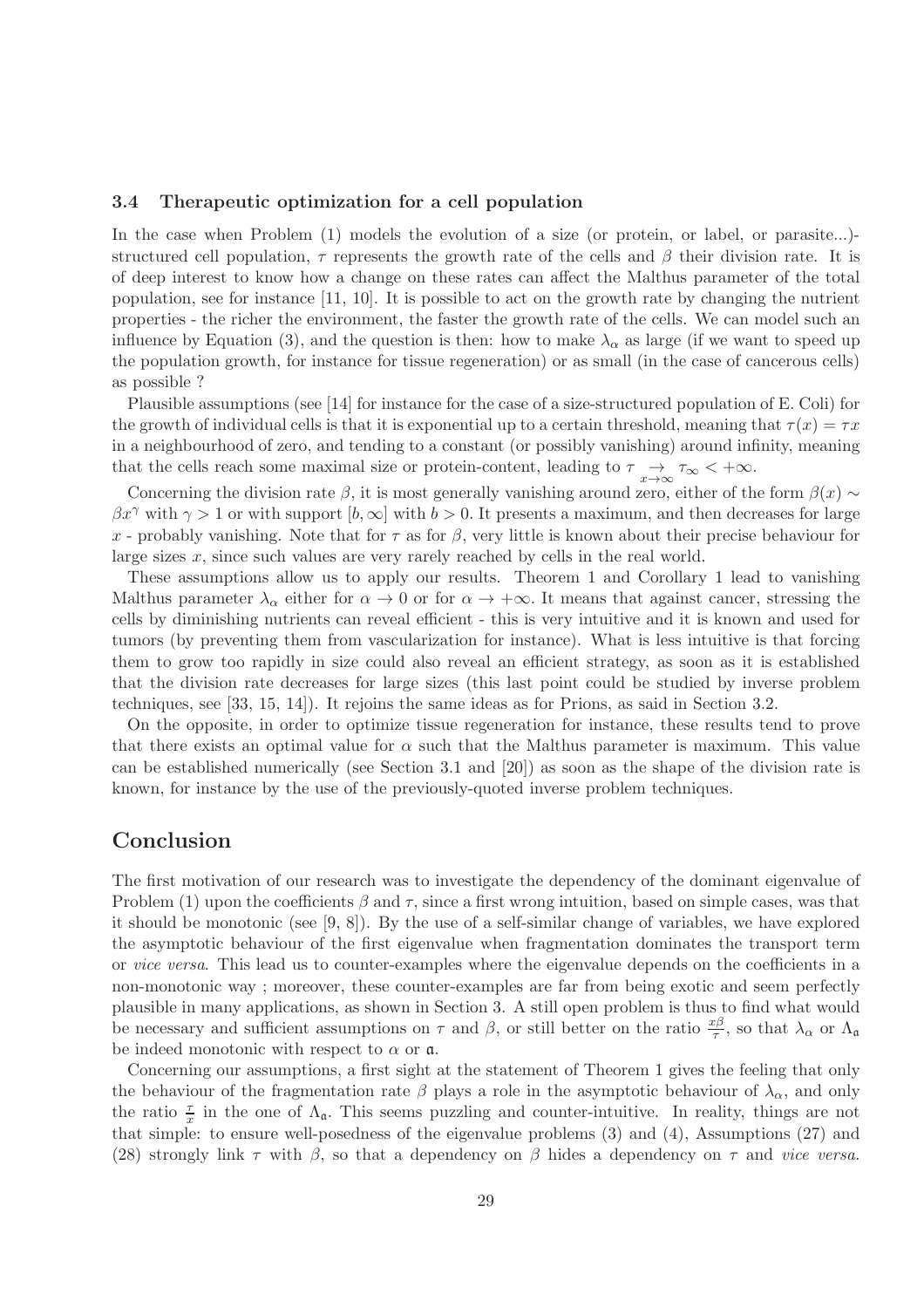Moreover, the mathematical techniques used here (moment estimates, multiplication by polynomial weights) force us to restrict ourselves to the space  $P$  of functions of polynomial growth or decay. The questions of how relaxing these (already almost optimal, as shown in [16]) assumptions and how, if possible, express them in terms of pure comparison between  $\tau$ ,  $\kappa$  and  $\beta$  like in Assumptions (27) and (28) are still open.

## References

- [1] H. Banks, F. Charles, M. Doumic, K. Sutton, and W. Thompson. Label structured cell proliferation models. App. Math. Letters, 23(12):1412–1415, 2010.
- [2] H. Banks, K. Sutton, W. Thompson, G. Bocharov, D. Roosec, T. Schenkeld, and A. Meyerhanse. Estimation of cell proliferation dynamics using cfse data. Bull. of Math. Biol., 2010.
- [3] V. Bansaye. Proliferating parasites in dividing cells: Kimmels branching model revisited. Ann. Appl. Probab., 18(3):967–996, 2008.
- [4] F. Bekkal Brikci, J. Clairambault, and B. Perthame. Analysis of a molecular structured population model with possible polynomial growth for the cell division cycle. *Math. Comput. Modelling*, 47(7-8):699–713, 2008.
- [5] F. Bekkal Brikci, J. Clairambault, B. Ribba, and B. Perthame. An age-and-cyclin-structured cell population model for healthy and tumoral tissues. J. Math. Biol.,  $57(1):91-110$ , 2008.
- [6] M. J. Cáceres, J. A. Cañizo, and S. Mischler. Rate of convergence to an asymptotic profile for the self-similar fragmentation and growth-fragmentation equations. Preprint, arXiv:1010.5461, October 2010.
- [7] V. Calvez and P. Gabriel. Optimal control for a discrete aggregation-fragmentation model. in preparation.
- [8] V. Calvez, N. Lenuzza, M. Doumic, J.-P. Deslys, F. Mouthon, and B. Perthame. Prion dynamic with size dependency - strain phenomena. J. of Biol. Dyn.,  $4(1):28-42$ , 2010.
- [9] V. Calvez, N. Lenuzza, D. Oelz, J.-P. Deslys, P. Laurent, F. Mouthon, and B. Perthame. Size distribution dependence of prion aggregates infectivity. Math. Biosci., 1:88–99, 2009.
- [10] J. Clairambault, S. Gaubert, and T. Lepoutre. Comparison of perron and floquet eigenvalues in age structured cell division cycle models. Math. Model. Nat. Phenom., page in press, 2009.
- [11] J. Clairambault, S. Gaubert, and B. Perthame. An inequality for the Perron and Floquet eigenvalues of monotone differential systems and age structured equations. C. R. Math. Acad. Sci. Paris, 345(10):549–554, 2007.
- [12] J. Collinge and A. R. Clarke. A General Model of Prion Strains and Their Pathogenicity. Science, 318(5852):930–936, 2007.
- [13] M. Doumic. Analysis of a population model structured by the cells molecular content. Math. Model. Nat. Phenom., 2(3):121–152, 2007.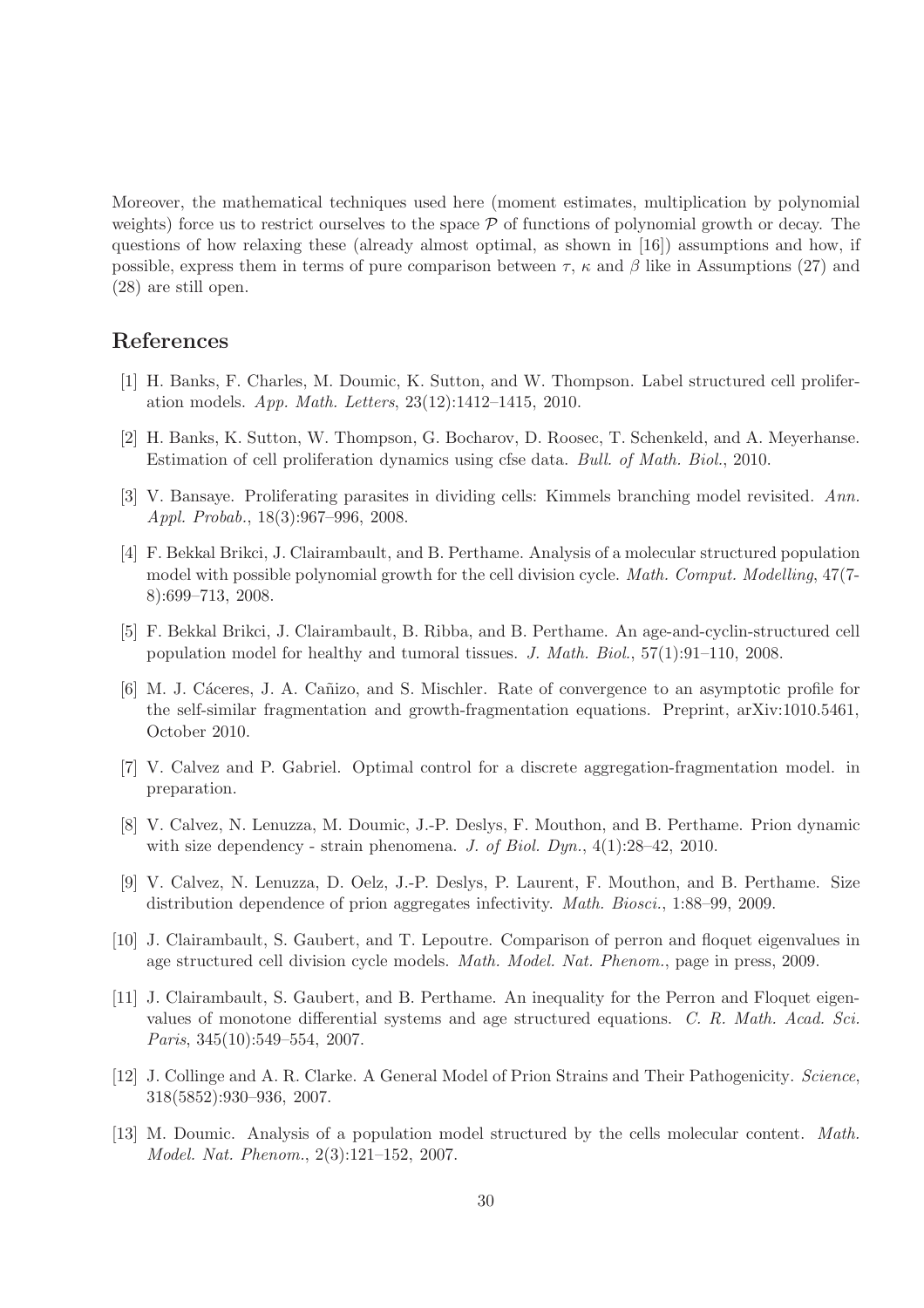- [14] M. Doumic, P. Maia, and J. Zubelli. On the calibration of a size-structured population model from experimental data. Acta Biotheoretica, 2010.
- [15] M. Doumic, B. Perthame, and J. Zubelli. Numerical solution of an inverse problem in sizestructured population dynamics. Inverse Problems, 25(electronic version):045008, 2009.
- [16] M. Doumic Jauffret and P. Gabriel. Eigenelements of a general aggregation-fragmentation model. Math. Models Methods Appl. Sci., 20(5):757–783, 2010.
- [17] M. Escobedo and S. Mischler. Dust and self-similarity for the Smoluchowski coagulation equation. Ann. Inst. H. Poincaré Anal. Non Linéaire, 23(3):331–362, 2006.
- [18] M. Escobedo, S. Mischler, and M. Rodriguez Ricard. On self-similarity and stationary problem for fragmentation and coagulation models. Ann. Inst. H. Poincaré Anal. Non Linéaire,  $22(1):99-125$ , 2005.
- [19] P. Gabriel. The shape of the polymerization rate in the prion equation. Mathematical and Computer Modelling, doi:10.1016/j.mcm.2010.03.032, in press.
- [20] P. Gabriel and L. M. Tine. High-order WENO scheme for polymerization-type equations. ESAIM Proc., 30:54–70, 2010.
- [21] T. Goudon. Compactness in  $L^p$  spaces.  ${\tt http://math.univ-lilled.fr/~goudon/talks.html.}$
- [22] M. Greer, L. Pujo-Menjouet, and G. Webb. A mathematical analysis of the dynamics of prion proliferation. J. Theoret. Biol., 242(3):598–606, 2006.
- [23] M. L. Greer, P. van den Driessche, L. Wang, and G. F. Webb. Effects of general incidence and polymer joining on nucleated polymerization in a model of prion proliferation. SIAM Journal on Applied Mathematics, 68(1):154–170, 2007.
- [24] P. Laurencot and B. Perthame. Exponential decay for the growth-fragmentation/cell-division equation. to appear in Comm. Math. Sc.
- [25] N. Lenuzza. Modélisation de la réplication des Prions: implication de la dépendance en taille des  $aqr\acute{e}qats$  de PrP et de l'hétérogénéité des populations cellulaires. PhD thesis, Paris, 2009.
- [26] P. Magal, P. Hinow, F. Le Foll, and G. F. Webb. Analysis of a model for transfer phenomena in biological populations. SIAM Journal on Applied Mathematics, 70:4062, 2009.
- [27] P. Michel. Existence of a solution to the cell division eigenproblem. *Math. Models Methods Appl.* Sci.,  $16(7, \text{suppl.})$ :1125–1153, 2006.
- [28] P. Michel. Optimal proliferation rate in a cell division model. Math. Model. Nat. Phenom., 1(2):23–44, 2006.
- [29] P. Michel, S. Mischler, and B. Perthame. General entropy equations for structured population models and scattering. C. R. Math. Acad. Sci. Paris, 338(9):697–702, 2004.
- [30] P. Michel, S. Mischler, and B. Perthame. General relative entropy inequality: an illustration on growth models. J. Math. Pures Appl. (9), 84(9):1235–1260, 2005.